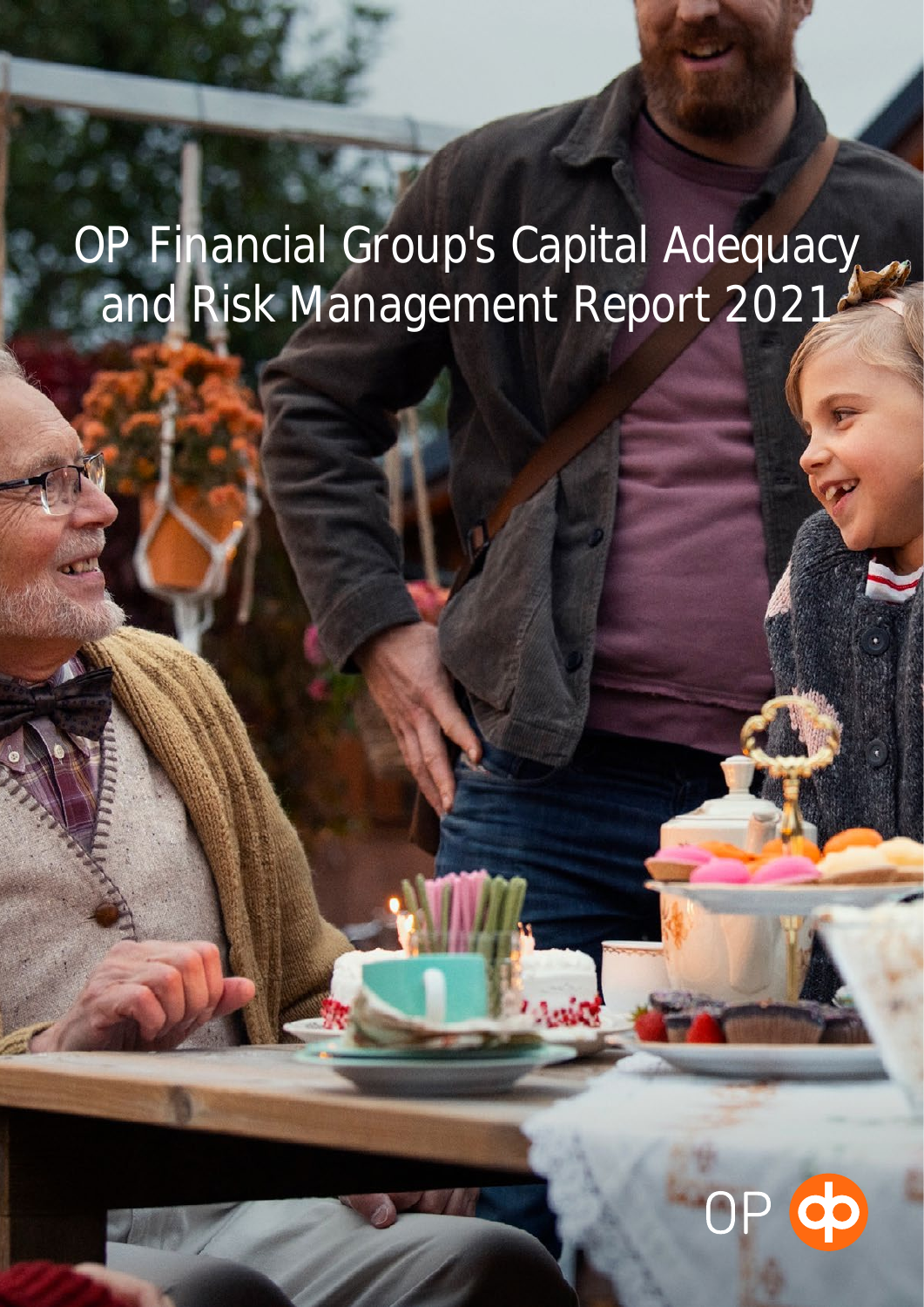

## **Contents**

#### Introduction

#### 1 OP Financial Group's risk management

- 1.1 OP Financial Group's Risk Appetite Framework
- 1.2 Declaration on the adequacy of risk management arrangements, and risk statement

#### 2 OP Financial Group's capital adequacy

2.1 OP amalgamation's capital base and capital adequacy

- 2.1.1 Capital base
- 2.1.2 Total risk exposure amount
- 2.1.3 Capital ratios
- 2.2 Capital base of the financial conglomerate

3 Signatures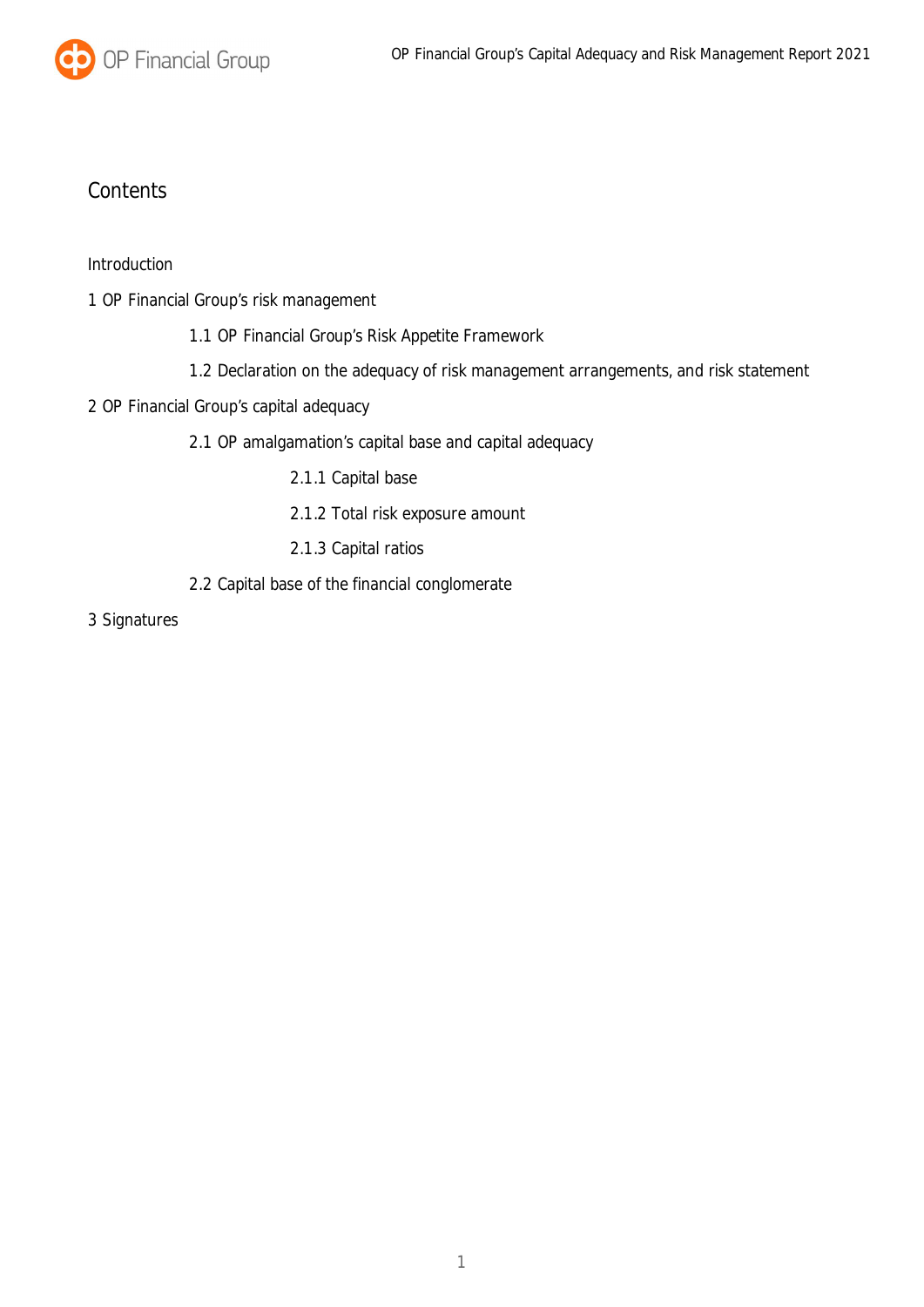

## Introduction

OP Financial Group discloses information concerning risk management and capital adequacy for 2021 in this OP Financial Group's Capital Adequacy and Risk Management Report and in OP Amalgamation capital adequacy tables. The reports contain information on OP Financial Group's risk management and the capital adequacy of the consolidated group of the amalgamation of member cooperative banks, as specified in Part 8 of the Capital Requirements Regulation of the European Parliament and of the Council No. 575/2013 (CRR) in compliance with the guidelines issued by the European Banking Authority, or Pillar III disclosures.

The first part of the Capital Adequacy and Risk Management Report presents the qualitative information related to OP Financial Group, i.e. the Risk Appetite Statement and Risk Appetite Framework as well as Capital Adequacy Management Principles, Declaration on the adequacy of risk management arrangements approved by the highest management body, and risk statement as well as key risk management indicators that describe OP Financial Group's risk-bearing capacity and risk appetite relative to OP Financial Group's operations and significant risks. The second part presents the key information on OP Financial Group's capital adequacy and the financial conglomerate's capital adequacy.

Tables based on standard tables issued by the European Banking Authority (EBA) regarding OP Amalgamation are published in English in Excel format in the OP Amalgamation capital adequacy tables 2021. Given that this information is based on the consolidated credit institution capital adequacy of the amalgamation of member cooperative banks, it is not directly comparable with other information disclosed on OP Financial Group.

OP Financial Group annually publishes its Capital Adequacy and Risk Management Report. In addition, the quarterly OP Amalgamation capital adequacy tables contain such information that regulation requires to be disclosed more often than once a year.

In addition to this report, information on risk management is included in other reports related to OP Financial Group's annual reporting. OP Financial Group's Corporate Governance Statement 2021 includes a summary of OP Financial Group's Risk Appetite Statement and Risk Appetite Framework. OP Financial Group's Report by the Board of Directors and Financial Statements for 2021 contains sections of the Risk Appetite Framework required by regulation governing financial statements (Note 2. and Notes 46–83 to the financial statements) and a review of the risk exposure of business segments as part of the Report by the Board of Directors.

Information on OP Financial Group's Corporate Governance and steering systems is available on websites covering respective issues (op.fi > OP Financial Group > About us > Corporate Governance) and in OP Financial Group's Corporate Governance Statement. A description of the remuneration schemes and practices can be found in OP Financial Group's Remuneration Policy for Governing Bodies and OP Financial Group's Remuneration Report for Governing Bodies, in Note 10 to the financial statements, as well as OP Financial Group's website dealing with remuneration (op.fi > OP Financial Group > About us > Corporate governance > Remuneration).

Information may remain undisclosed in OP Financial Group's Capital Adequacy and Risk Management Report and in the OP Amalgamation Capital Adequacy Report to the extent such information is irrelevant and their effect, if any, is insignificant on OP Financial Group's profitability, earnings power, balance sheet or capital adequacy. Irrelevant, undisclosed information is dealt with at the end of the OP Amalgamation capital adequacy tables.

OP Financial Group's Capital Adequacy and Risk Management Report and the OP Amalgamation capital adequacy tables are unaudited.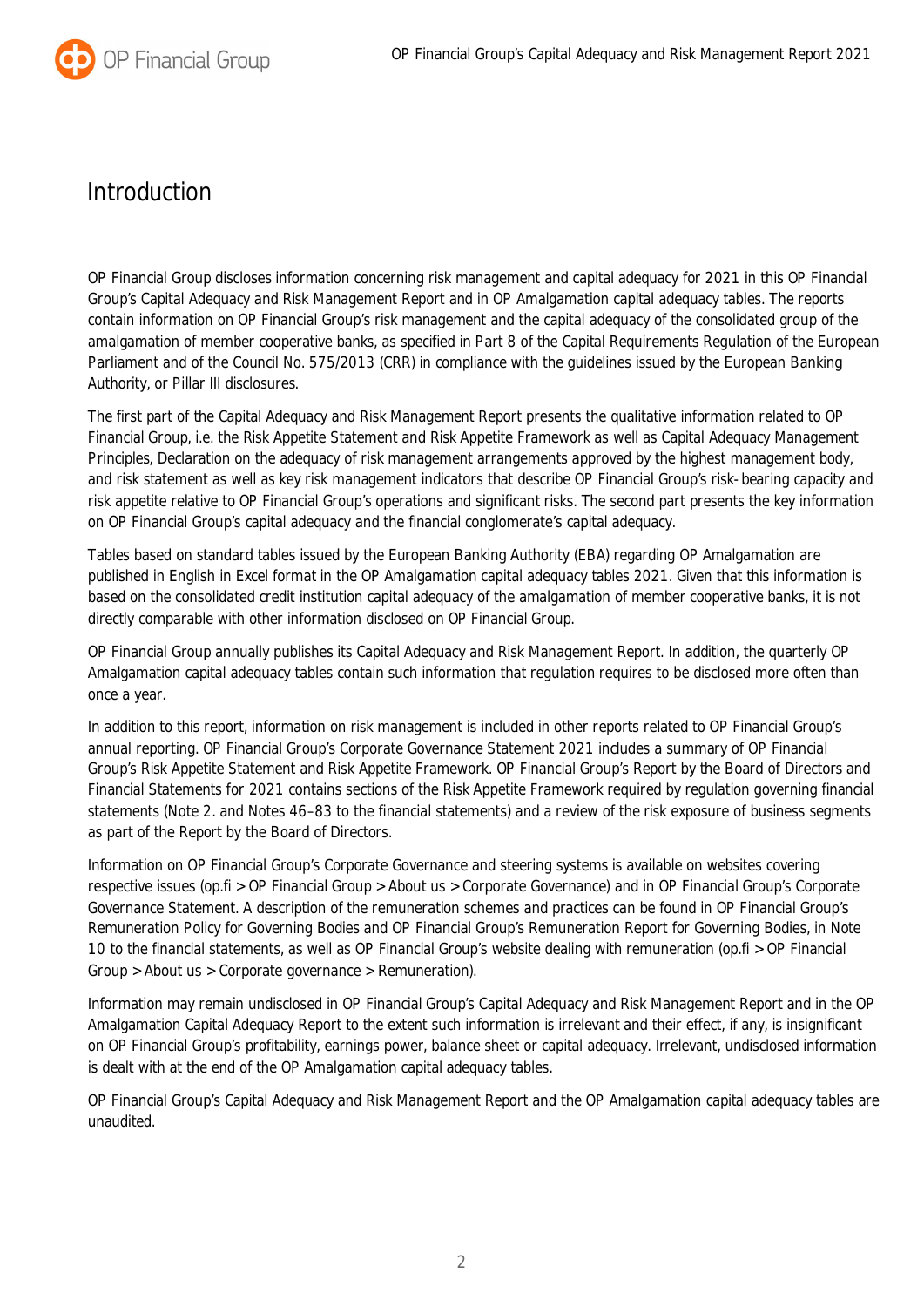

# 1 OP Financial Group's risk management

## 1.1 OP Financial Group's Risk Appetite Framework

## 1.1.1 Overview of OP Financial Group's significant risks

OP Financial Group prepares its Risk Appetite Statement and Risk Appetite Framework to cover all operations and these general risk management principles are further specified for each revenue logic (by product and service). The bases for establishing revenue generation models include services provided to customers, processes needed in the production of services, analyses reporting of operations and what risks will be caused to OP Financial Group by providing these services.

Because of the characteristics of OP Financial Group's business and industry, risks have two fundamental principles differing from each other: OP Financial Group may earn revenue through risks (earnings risks) or risks may be a consequence of something (consequential risks). Because the review of earnings risks requires that OP Financial Group examine critical success factors from the perspective of business, the sources and management of earnings risk are grouped in more detailed descriptions of significant risks by revenue logic, except for Group-level risks that apply to all revenue logics. Because the majority of consequential risks are Group-level ones and because the review of consequential risks focuses on reducing the negative effects of potential risk materialisation, these risks are grouped in the more detailed descriptions of significant risks at Group level. The graph below shows a summary of OP Financial Group's significant risks and their sources. The sources and root causes of significant risks are presented in shaded grey and orange in the periphery of the figure's table. Similarly, the negative effect of the potential materialisation of risks on OP Financial Group's trust and reputation is also described outside the table.

It is highly important to note the following in the graph's table:

- Taking earnings risks may cause consequential risks in addition to the sources and causes of OP Financial Group's external risks.
- The combined effect of earnings and consequential risks may result in new Group-level, due, for example, to concentrations and interdependencies between risks.
- Due to the different function of earnings and consequential risks, the Group primarily aims to manage earnings risks whereas it primarily aims to reduce consequential risks.



\* Counterparty of a financial contract or service provide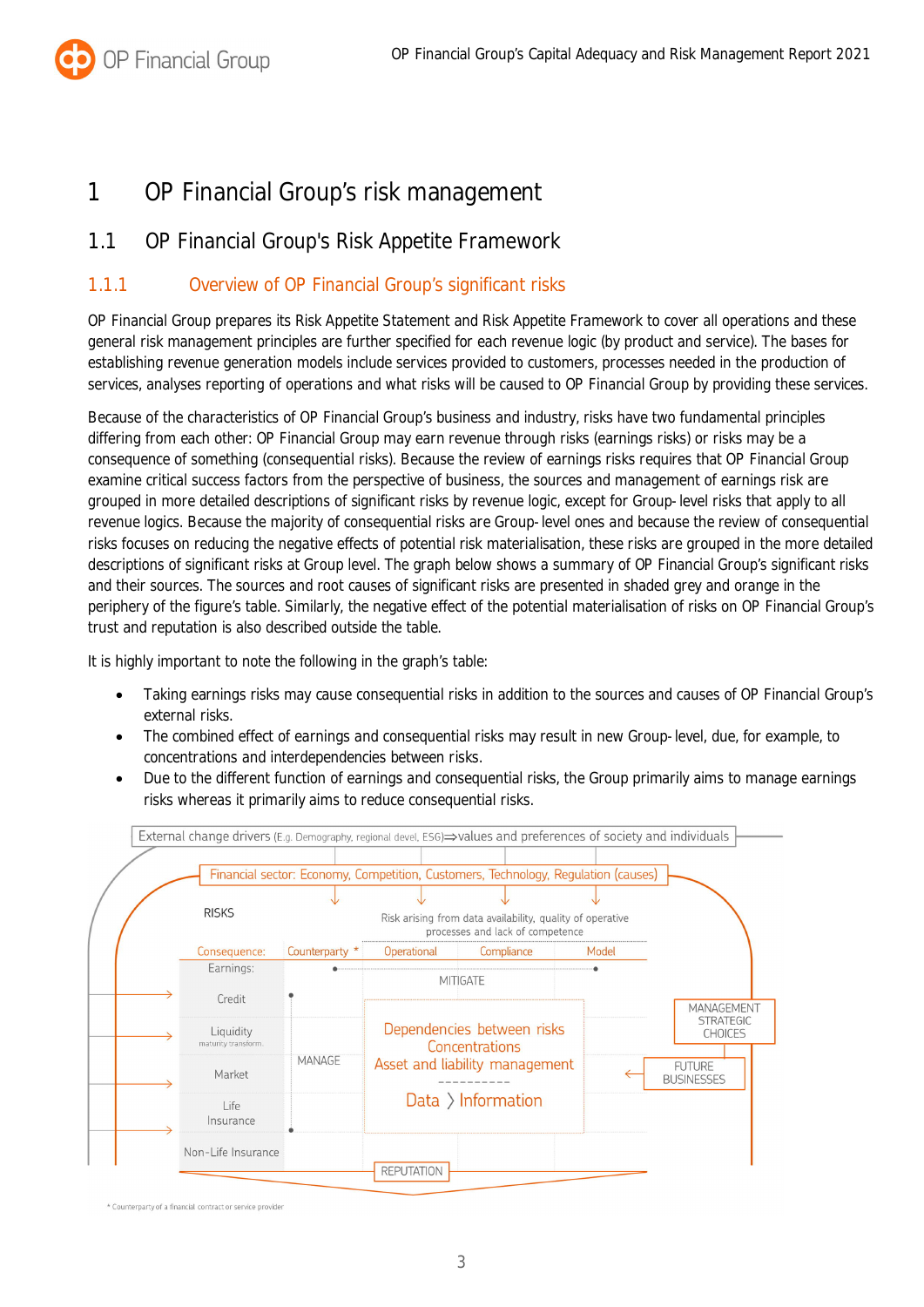

The Banking revenue generation models contain both the Retail Banking and Corporate Banking segment. The Banking revenue generation models are grouped into three revenue logics in risk management: Banking through the balance sheet, Markets and Asset Management revenue logics. Life and Non-life Insurance revenue generation models belong to the Insurance business segment.

OP Financial Group's risk management and compliance are based on the principle of three lines of defence. The first line of defence comprises business lines, the second line of defence comprises risk management and compliance functions independent of the business lines/divisions and the third line of defence comprises Internal Audit. Each line of defence has its own role in performing the risk management process efficiently.

At OP Financial Group, the first line and the second line of defence in risk management cooperate on an ongoing basis. This is to ensure that all expertise needed to develop and manage operations is in use in advance. The lines of defence build the risk management process together where the special features of OP Financial Group's business are taken into consideration. Responsibilities of the first and second lines of defence have been clearly divided.

- The business units fulfil OP Financial Group's strategy, are responsible for planning their own operations and their efficient and effective implementation and for their internal control. Only the business concerned makes business decisions and is responsible for the quality of its customer service, its business continuity as well as its earnings and risks.
- For consideration by OP Financial Group's management, the second line of defence prepares a risk management framework within the limits of which the first line of defence implements risk-taking and risk management related to its daily business. The second line of defence supports the first line of defence by consulting them especially in matters that are part of their own expertise. The second line of defence also oversees compliance with the risk management framework and carries out an independent analysis related to the balance between earnings, risks and capital and liquidity acting as buffers as well as ensuring business continuity during incidents too.
- Internal Audit that is independent of other lines of defence acts as the third line of defence.

## 1.1.2 OP Financial Group's risk management

#### 1.1.2.1 OP Financial Group's Risk Appetite Statement

OP Financial Group mainly takes risks related to the carrying out of its mission. In all of its operations, OP Financial Group emphasises moderate risk-taking so that it could reasonably foresee the financial result and could serve its customers according to its mission, even in exceptionally difficult circumstances.

Together with the Group's strategy, OP Financial Group's Risk Appetite Statement (RAS) create bases for the target-setting of businesses, binding on all OP Financial Group companies. The RAS therefore also governs the guidelines issued by OP Financial Group's central cooperative to member credit institutions aimed at securing and liquidity and capital adequacy.

In OP Financial Group, the majority of profits come from customer business and the earnings risks taken and priced in this context that describe OP Financial Group's risk appetite. The quantitative limits set in risk policies guide the management of earnings risks together with other guidelines.

Consequential risks also arise from business that OP Financial Group seeks to reduce. No such consequential risks involve the generation of returns, but their materialisation would lead to operational disruptions, extra costs and/or loss of reputation.

Earnings and consequential risks relate to the current business and the valid agreements that OP Financial Group companies have concluded with their customers and other counterparties. Risks of future business may affect the success of the years to come. OP Financial Group manages risks associated with future business by means of choices made by the management.

In order to be able to carry out operations in accordance with earnings risks and thereby risk appetite, OP Financial Group ensures that its companies have sufficient risk-bearing capacity, or risk capacity and risk-taking capacity. Risk capacity involves expertise and risk-taking capacity involves capital and liquidity. Risk capacity requires, for example, customer relationship skills and the flexibility to change OP Financial<sub>/</sub>Group's risk-taking. Within each business concerned and at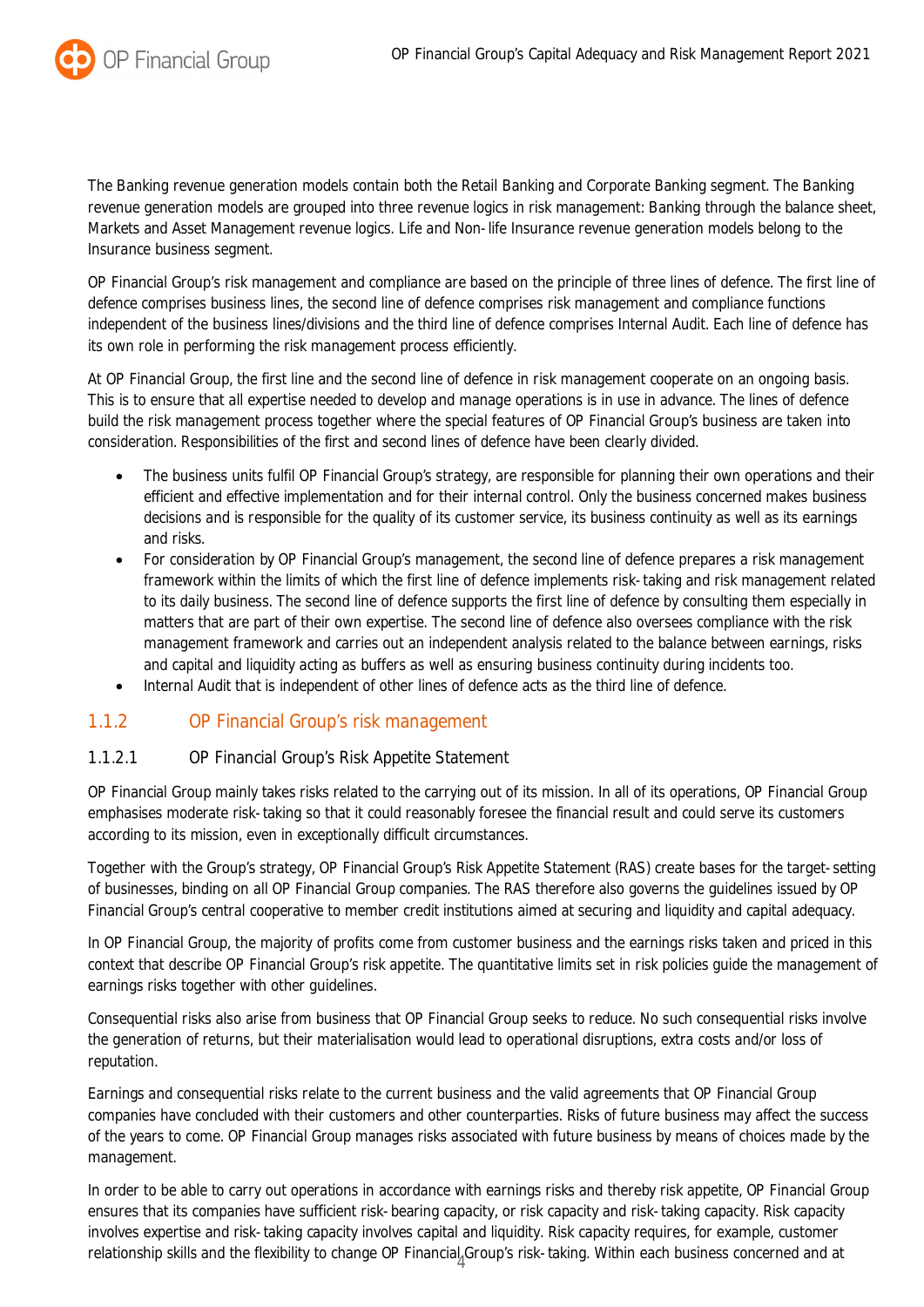

Group level, OP Financial Group seeks to identify the interdependencies of various risks and the resulting risk concentrations, and to organise their management appropriately.

Strong risk-taking capacity secures the cost-effective implementation of the required market transactions (refinancing, reinsurance, derivatives). OP Financial Group aims to maintain a level of capital and liquid assets and a funding and investment portfolio structure with the aid of which it is highly likely to be able to implement its current business models. The Group defines the target level of risk-taking capacity by means of external credit rating.

The Risk Appetite Statement is condensed into a limited number of principles as well as limits for measuring risk-taking capacity and tolerances for measuring risk capacity with which OP Financial Group's management decides how much the Group can put its risk-taking capacity to use and how it is allocated to revenue logics and business segments in accordance with the Group's strategy and risk appetite.

Based on the limits and tolerances set in the Risk Appetite Statement, Risk Management prepares more detailed proposals for limits and OP cooperative banks' proposals for control limits together with the business lines in such a way that the quantitative risks defined as significant within OP Financial Group are limited appropriately in revenue logic-specific risk policies. Quantitative limits are supplemented by guidelines included in risk policies and other guidelines issued by Risk Management to ensure that also the risks that are more difficult to quantify are covered. This is how OP Financial Group ensures that the Group or any of its companies does not take excessive risks to endanger the Group's or the company's capital adequacy, profitability, liquidity and business continuity.

#### 1.1.2.2 OP Financial Group's liquidity and capital management

The liquidity strategy defines liquidity management tools, utilisation of various funding sources, ensuring liquidity and the responsibilities and roles of those involved in the liquidity management process. OP Financial Group manages its liquidity position through the proactive planning of the funding structure, the monitoring of the liquidity status and a well-balanced liquidity buffer, planning and management of daily liquidity, the contingency plan based on emergency preparedness, as well as the effective and ongoing control of the Group's liquidity status. Chapter Banking has a more detailed description of liquidity management and control in the amalgamation.

Capital management aims in all circumstances to proactively control and ensure that OP Financial Group's capital adequacy meets the set targets and official requirements and thus ensure OP Financial Group's business continuity. OP Financial Group's capital plan supports the assessment of the adequacy of the Group's capital and clarifies practices in case the capital base decreases. The capital plan is aimed at proactively ensuring an adequate capital base even in exceptional conditions.

OP Cooperative's Board of Directors approves OP Financial Group's capital adequacy and liquidity assessment processes, i.e. Internal Capital Adequacy Assessment Process (ICAAP), Own Risk and Solvency Assessment (ORSA) and Internal Liquidity Adequacy Assessment Process (ILAAP), as part of OP Financial Group's Risk Appetite Framework (RAF). In its quarterly risk analysis, Risk Management reports to the management on change drivers in the business environment, OP Financial Group's risks, and capital and liquidity adequacy. OP Financial Group's ICAAP, ORSA and ILAAP assessments are mainly based on the continuous analysis by risk management. With the help of Risk Management, the Risk Committee of the Board of Directors prepares statements on capital adequacy (CAS, Capital Adequacy Statement) and liquidity adequacy (LAS, Liquidity Adequacy Statement) and a management assessment of capital adequacy (ORSA). After the approval by the Board of Directors, Risk Management sends the statements to the ECB and the management assessment to the Finnish Financial Supervisory Authority every year.

For capital management, OP Financial Group makes a policy decision on how much risk-taking capacity OP Financial Group will allocate to risk-taking and what portion will be left as a management buffer. This is expressed as a ratio of the need for capital specified internally (economic capital) to the capital actually in use (internal capital). This ratio in OP Financial Group is determined at least at Group level and by revenue logic. OP Financial Group set a risk-taking limit and tolerances for this ratio, so that business continuity is even ensured in exceptional circumstances. The need for economic capital represents OP Financial Group's own best estimate of the need for capital by risk and function. It arranges functions and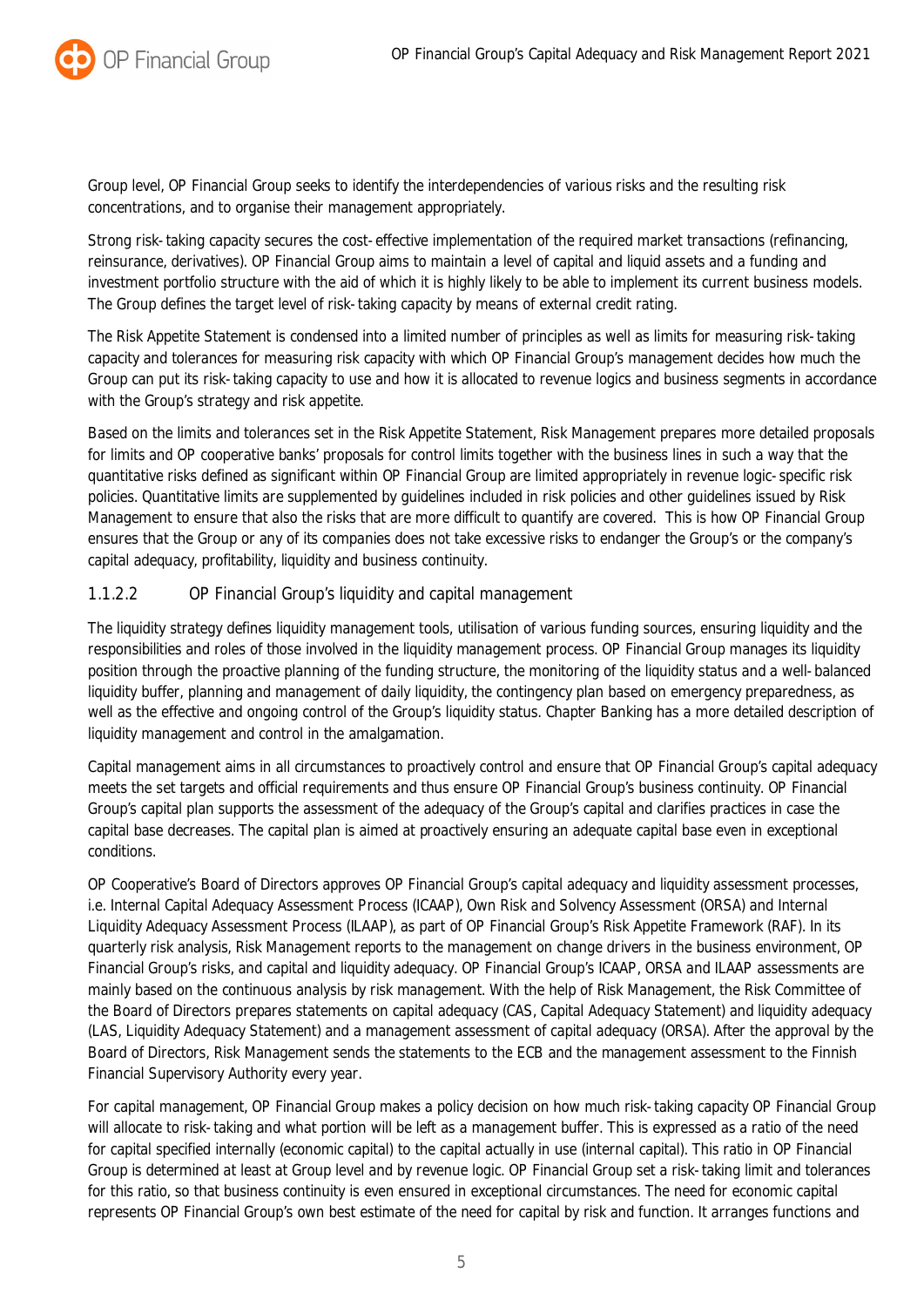

their risks in order of size. OP Financial Group allocates the internal capital to revenue logics and business segments in accordance with the Group strategy and risk appetite.

The capital available and the capital requirements and the ratio between the two are monitored and controlled through concepts and calculation methods defined by the relevant authorities at both Group and company level. On the basis of these indicators too, OP Financial Group aims to be among the strongest players in its peer group and keep its required total capital annually decided by the supervisor at the level of the best European banks.

In the context of setting limits, a buffer refers to the difference between the measurement result and the set limit value. Depending on the metric, the buffer can be interpreted as a time period or capital amount providing a 'breathing space' for management to act before the value limit is breached. The buffer can be divided into two parts: (a) the management buffer is the difference between the limit set by management and the binding limit value and (b) the operational buffer is the difference between the current value given by the metric and the limit. The management buffer secures the continuity of OP Financial Group in a situation where the limit set by management is breached. The operational buffer gives business management decision-making powers within the framework of the limit. Capital management involves making a policy decision on the capital structure. The majority of capital has to be available to the Group and its companies immediately and without restrictions to cover their losses in such a way that its stability must not involve mitigating terms. This means that OP Financial Group's capital management is primarily based on a solid capital base (CET1). CET1 capital is supplemented with lower-priority amounts that do not fulfil the conditions for CET1 capital but these can be used to fulfil other regulatory requirements and which indisputably cover losses. Both the authorities' capital adequacy requirement and the economic capital requirement are used to determine the need for capital, but they differ in many respects. Capital adequacy measurement helps to ensure the stability of the financial markets: setting a minimum capital requirement for the bank (as a short-term precondition for retaining its licence), comparison of capital adequacy between supervised banks and assessment of the risk associated with the financial system. Economic capital is a more risk-based metric with respect to accuracy and risk coverage. Risk types not included in the capital adequacy measurement, but which must be included in the economic capital requirement, include the banking business interest rate risk, insurance business market risks, and other risks to be assessed. Furthermore, measurement of capital requirement for large corporate exposures takes account of customer and industry concentrations and the differences in the riskiness of key industries, including the real values of collateral. Since precise risk assessments are preferred for the economic capital requirement, there are differences between calculation parameters.

The economic capital requirement controls the Risk Appetite Statement and risk-weighted assets more extensively and carefully than the capital requirements set by the authorities. This ensures that forecasts and business goals will not jeopardise the Group's operating conditions in the long term.

#### 1.1.2.3 Responsibility of OP Financial Group's management in risk management, and risk management arrangement

The principles for the arrangement of OP Financial Group's risk management set by OP Cooperative's Board of Directors and prepared by OP Cooperative's senior management are as follows:

- o In terms of risk-taking, senior management prepares business unit strategic choices that are based on OP Financial Group's Risk Appetite Statement (RAS) document, confirmed by the central cooperative's Supervisory Council. The RAS outlines and gives grounds for what risks each business unit is ready to take and to what extent. The business units are obliged to operate within the limits of these restrictions.
- o Senior management decides on the division of responsibilities as regards risk-taking. The Group defines what risks different revenue logics can take and any potential elaborations on what risks can be taken by legal entities and various functions within these revenue logics.
- o The governance structure provides the basis for the fact that the key principles guiding operations and the related policies and operating instructions have been prepared and resolved appropriately and that each activity is assessed and supervised in an appropriate manner in view of quality, extent and complexity by expert parties that are independent of business, in addition to monitoring performed by the business concerned.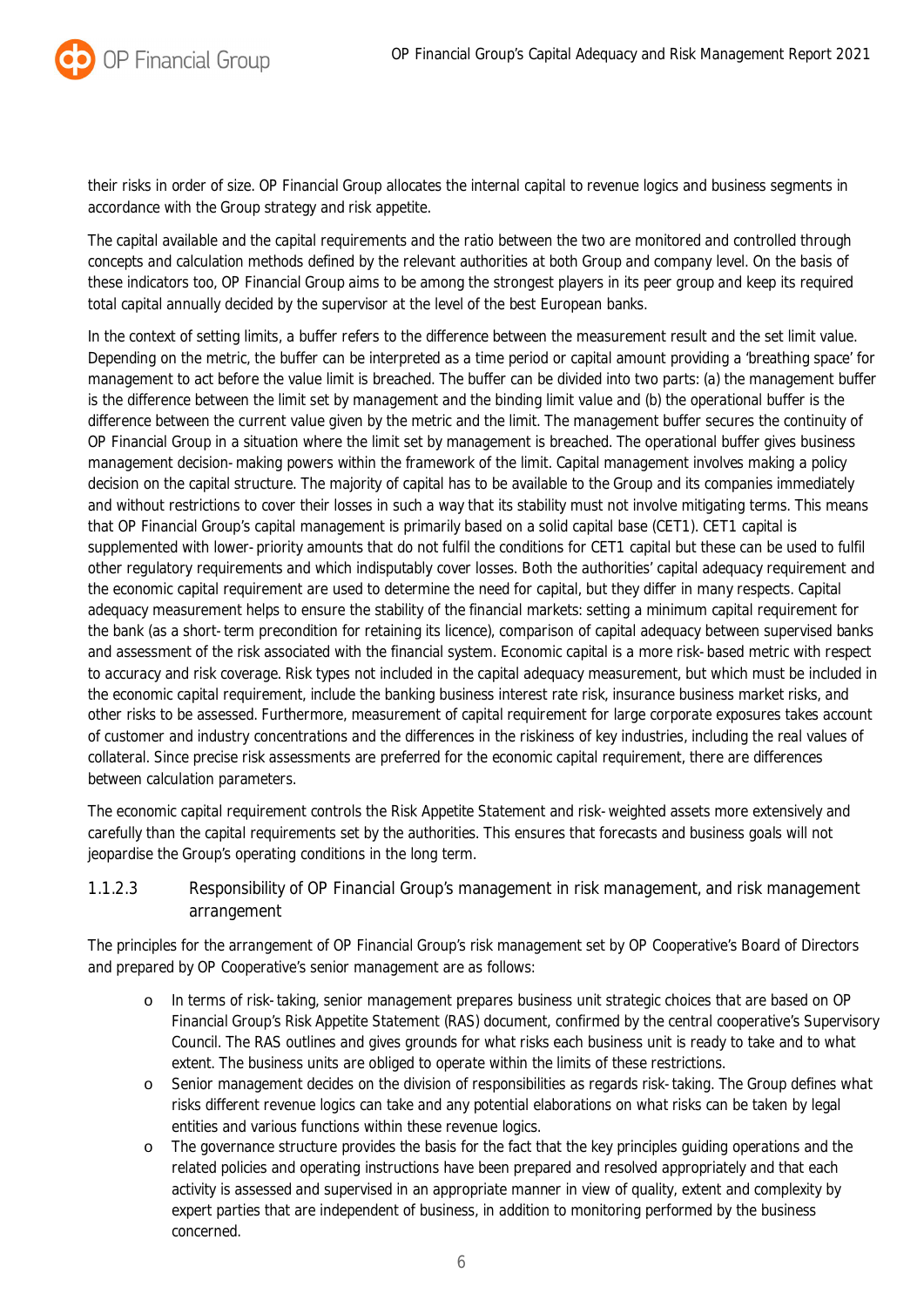

- o The central cooperative's Board of Directors is the most important decision-making body for risk management tasks. In addition, the central cooperative's Supervisory Council confirms the decisions by the Board of Directors that apply to OP Financial Group's risk appetite. The Risk Committee of the Board of Directors assists the Board of Directors in performing duties related to risk-taking and risk management. The Committee has no independent decision-making powers. Based on the decision by the President and Group Chief Executive Officer, the Executive Management Team has set up a Risk Management Committee, Steering and Compliance Committee and Banking ALM Committee that approve instructions and policy descriptions specifying the Risk Appetite Statement and the Risk Appetite Framework. Duties related to the risk management of management bodies are described in greater detail in the charters and the decision-making and management system of the central cooperative consolidated. OP Financial Group's Corporate Governance Statement provides more detailed information OP Financial Group's corporate governance.
- o OP Financial Group's remuneration schemes are built in line with the Group's mission, core values and targets. Remuneration may not encourage unnecessary risk-taking or actions that are against the customer's best interest. Compliance and Risk Management are involved in the preparation of the remuneration principles, remuneration policy and remuneration schemes and in the determination of supervisory practices related to remuneration processes.
- o The principles of corporate governance as required by joint and several liability define and determine the corporate governance of the central cooperative and its member cooperative banks, as required under joint and several liability.
- o In addition, the principles of internal control, good corporate governance, good business practices and corporate security set preconditions for practices.

#### 1.1.2.4 Objectives of OP Financial Group's risk management

The risk management process is a whole which involves all tasks that help OP Financial Group to ensure the achievement of the following risk management objectives:

- o The processes of business units provide a solid foundation for high-quality customer service, but at the same time they are cost-efficient, reliable and, whenever necessary, can be quickly restored to working order. In addition, the operational processes generate all information needed in the performance of tasks in key functions (customer management, sales, risk management, finances, regulatory reporting), in functional analysis and management reporting. Furthermore, the management of this information has been duly organised.
- o In the business units, there is balance between earnings, risks, capital and the liquidity buffer, and cumulative risks at OP Financial Group can be identified and they can be managed, for example, through principles of the division of responsibilities.
- o The capital adequacy and liquidity of the business units of OP Financial Group and the entire Group are at a level that OP Financial Group can make all its business decisions completely independently. Nor has OP Financial Group or its companies have other commitments that would prevent from carrying out strategybased measures, at least for a longer time. In addition, OP Financial Group has operational flexibility to quickly enough adjust its operational processes to achieve its strategic goals and targets.
- o No internal or external party questions the validity of OP Financial Group's joint and several liability.

Once the above risk management objectives have been achieved, OP Financial Group's businesses can implement their strategy without the internal or external factors hindering business significantly. This is how OP Financial Group's risk management processes support for their part the implementation of OP Financial Group's strategy and related monitoring.

#### 1.1.2.5 OP Financial Group's risk management methods and implementation

Risk Management prepares the RAS and RAF as well as risk policies in cooperation with the business concerned tailored by revenue logic that directs operations towards the strategy, including risk limits, control limits and decision-making powers to be submitted to the competent body for decision. Proposals for limits and control limits must include grounds for concluding how the proposed metrics and level have been achieved. Limits and control limits set a maximum limit for risk-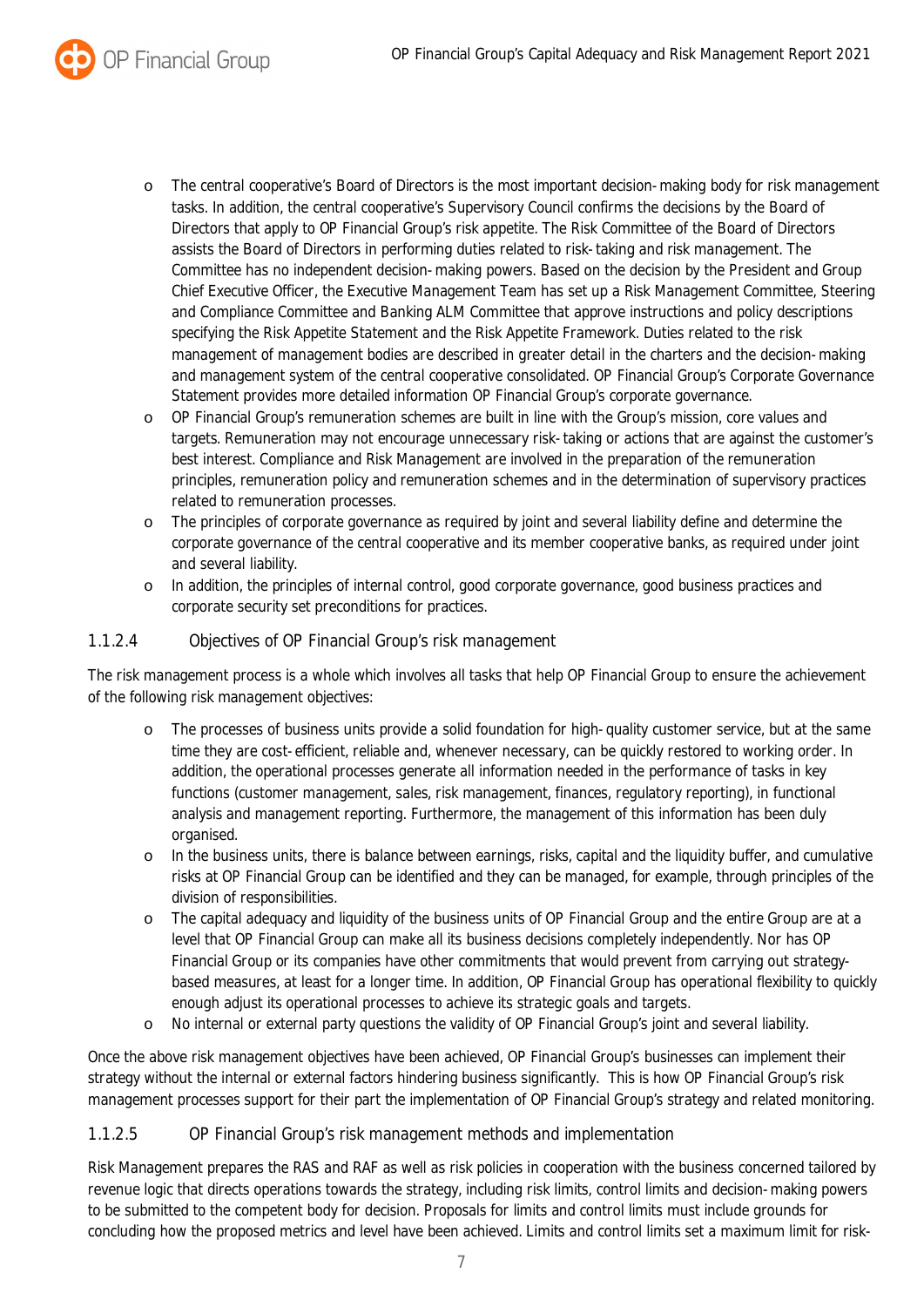

taking. Exceeding the limit or control limit or a threat of the exceeding the limit triggers an escalation procedure. If need be, Risk Management arranges other more detailed operating instructions for risk-taking and risk management.

As far as possible, the instructions framework must at the same time meet the following two conditions:

- The framework guides business towards the strategy, limits risk-taking according to risk appetite and fosters prudent and careful practices; and
- The framework makes it possible that business decisions deviating from the RAS and the risk policies that specify it can be made on justified grounds but to a limited extent. In such a case, the draft resolution must have been prepared with special care and reveal well-defined grounds for the deviations. The risk management guidelines must clearly reveal how such deviations are supervised by the appropriate body and what the responsibility of the supervisory body is.

In the risk identification process, Risk Management together with the representatives of the businesses concerned and other internal stakeholders assesses factors that are or may be involved in OP Financial Group's business and/or OP Financial Group's business environment and in the operations and exposures of its companies in the short- and longer term. This also involves identifying and assessing concentration risks within individual types of risk and cumulative Grouplevel risks and risk concentrations. In doing so, particular attention must be paid to changes in mutual dependencies. Based on the identification process, Risk Management maintains a list of identified risks and their underlying factors. Based on the results of the risk identification process, Risk Management annually presents OP Financial Group's most significant risks in its Risk Appetite Statement to the Board of Directors for decision and to the Supervisory Council for confirmation. The results of the risk identification process are also used in the preparation of risk policies when specifying risk management principles, measures, objectives and limits based on risk-bearing capacity and risk appetite. The results are also used to maintain the economic capital requirement and stress testing framework.

Risk Management determines the risk scorecards suitable for each function and analysing, quantifying, limiting and monitoring each function's risk. The methods and models used in risk measurement and the related needs for data are described and documented extensively and are implemented in such a way that various risks can be made consistent within OP Financial Group, to be comparable in terms of capital and liquidity needs.

Key methods and models are also validated before their implementation. The functioning of the models is monitored after their implementation.

In general, the risk management methods and models must be in line with the methods used in the pricing of each business and with those used in performance measurement to make it possible to analyse the balance between the financial result, risks and capital.

OP Financial Group uses risk management measurement models (internal models) it has developed for risk measurement, capital requirement assessment, business price determination and the determination of values used in accounting. The models take account of their compatibility with OP Financial Group's business model, risk appetite and risk profile. The Group and its companies share the related key parameters and assumptions.

OP Financial Group uses stress tests to assess how various serious, albeit potential, situations calibrated on a historical basis, and those differing from the assumptions of risk models, may affect the liquidity, risk exposure, profitability and capital adequacy of the Group and/or its companies. Stress tests assess the effect of both individual stress factors and the joint effect of multiple variables acting simultaneously. In stress testing, the Group utilises reverse stress tests, in addition to various sensitivity and scenario analyses. Stress tests support and supplement the whole picture given by other risk measurement methods of OP Financial Group's overall risk exposure and challenge the sufficiency of economic and capital adequacy requirement. Stress tests are aimed covering all risk types identified as significant in the Risk Appetite Statement.

When the above infrastructure is in place, a basis has been provided for daily operational risk management for businesses (customer and transaction-level risk identification, analysis and pricing and ongoing customer monitoring) and for internal operational control.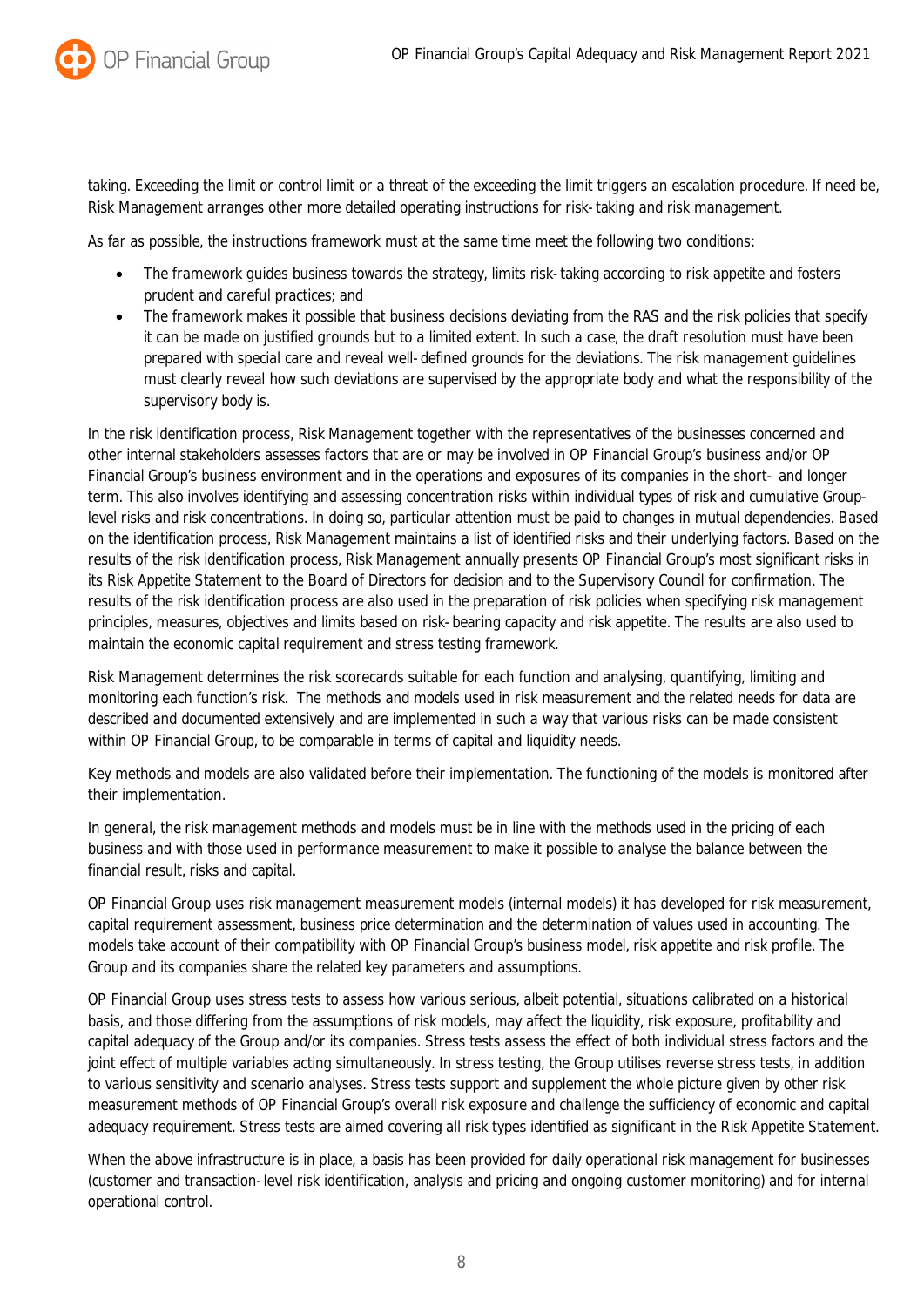

Customer transactions arising from service involve risks borne by OP Financial Group that are managed at portfolio level within revenue logics. Portfolio-level exposures are authorised clearly and they are described in risk policies or other instructions. If no person in charge can be found for risks arising from certain operations, such operations are not principally carried out. The starting point is that responsibility for risk can be assigned only to a function which can use various measures to affect the risk level.

#### 1.1.2.6 Independent risk control and analysis performed by OP Financial Group's Risk Management

Risk Management is responsible for supervision of compliance with the instructions it has issued and reports any significant deviations to the Board of Directors' Risk Committee of the central cooperative and Compliance.

Risk Management supervises OP Financial Group's and its companies' daily operational activities and the related risk and liquidity management, risk-taking, pricing of business units, business and risk management processes, and their quality. It analyses the risk exposure of the Group and its companies and its developments, the maintenance of risk-taking within the set tolerances, limits and control limits and compliance with the risk policy. In addition, Risk Management secures business continuity by supervising the annual maintenance and testing of business continuity plans within the Group companies and the central cooperative consolidated.

Risk Management produces reports through which it is possible to monitor, using methods applicable to a revenue logic, how each business remains within the set quantitative restrictions and how it complies with the qualitative requirements set for operations.

### 1.1.3 OP Financial Group's significant risks: sources and management

#### 1.1.3.1 Definitions and sources of significant risks

Below is a summarised description of the definitions and sources of OP Financial Group's significant risks.

| Credit risks             | Credit risk refers to the risk that a contracting party to a financial instrument is<br>unable to fulfil their contractual repayment obligations and thereby causes a<br>financial loss to the other party.                                                                                                                                                                                                |
|--------------------------|------------------------------------------------------------------------------------------------------------------------------------------------------------------------------------------------------------------------------------------------------------------------------------------------------------------------------------------------------------------------------------------------------------|
| Liquidity risks          | Liquidity risk arises from the imbalance between the timing and amounts cash<br>flows related to granting and obtaining financing, insufficient collateral needed<br>to obtain financing and the temporal and counterparty- and instrument-<br>specific concentration. This may lead to a company's weaker liquidity if it has<br>not sufficiently prepared for liquidity.                                 |
|                          | Liquidity risks also involve market liquidity risk, which means a risk of failing to<br>execute market transactions within a desired time and/or at an estimated<br>price.                                                                                                                                                                                                                                 |
| Market risks             | Market risk refers to an unfavourable change related to the value of a contract<br>or contract revenue due to price changes observed in the financial market.<br>Market risks include interest rate, currency, volatility, credit spread, equity and<br>property risks associated with on- and off-balance sheet items as well as other<br>potential price risks.                                          |
| Non-life insurance risks | Non-life insurance risks comprise risk of loss or damage, and provision risk.<br>Risk of loss or damage occurs when there are an above-average number of<br>losses, or they are exceptionally large. Provision risk arises when the claims<br>expenditure incurred for the losses that have already occurred is higher than<br>expected or the timing of the payment of claims deviates from expectations. |
| Life insurance risks     | Life insurance risks comprise biometric risks, cost risk and customer behaviour<br>risks. Biometric risk arises when forecasts for the lifetime of those insured                                                                                                                                                                                                                                           |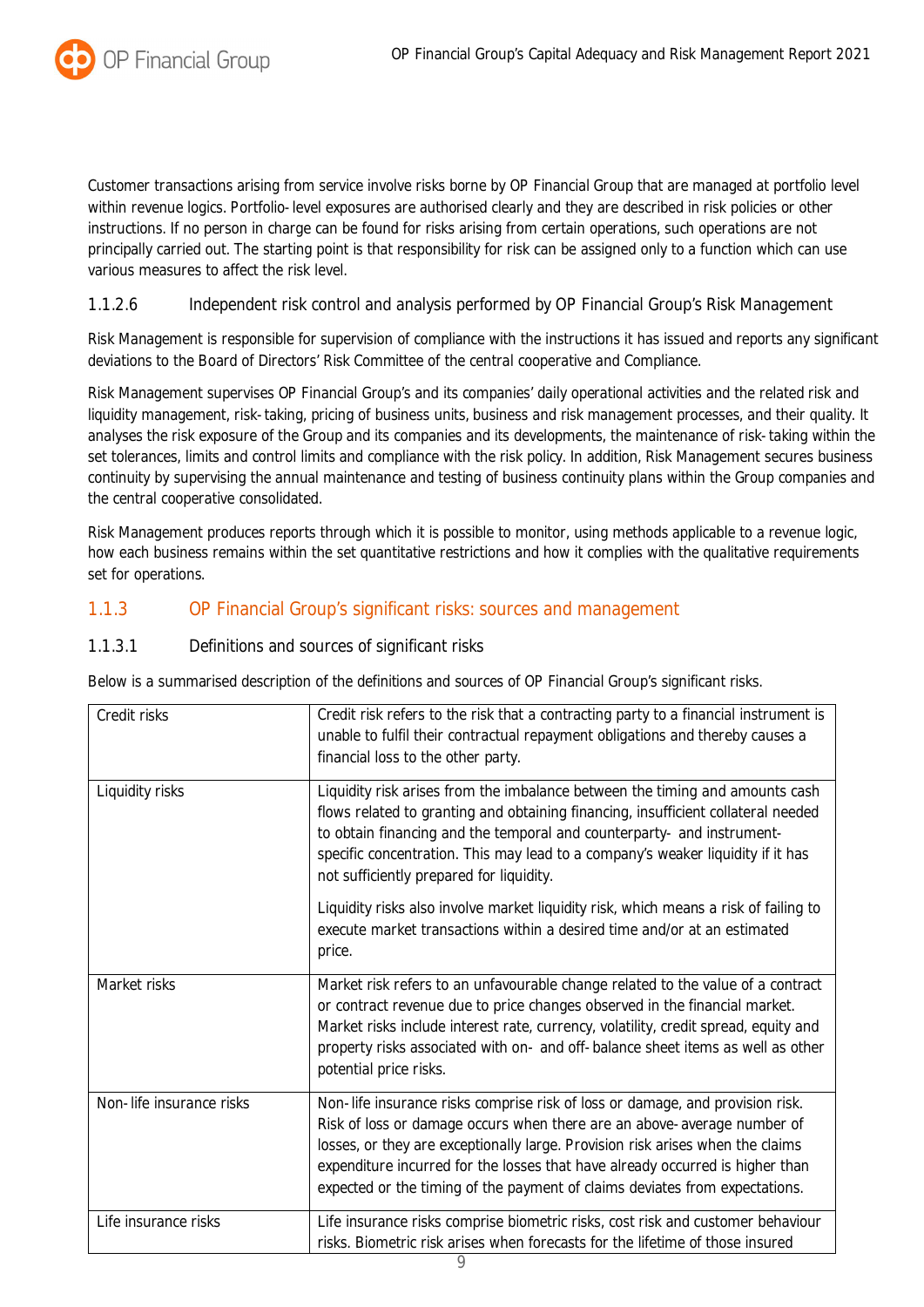

|                                          | differ from those in insurance products that include endowment risk or<br>forecasts for the mortality of those insured (e.g. unpredicted growth in<br>mortality caused by a catastrophe) differ in the products with death risk.<br>Biometric risk also arises when forecasts for when an insured person's<br>incapacity for work begins differs in products including disability risk but that<br>risk is very small in OP Life Assurance Company. |
|------------------------------------------|-----------------------------------------------------------------------------------------------------------------------------------------------------------------------------------------------------------------------------------------------------------------------------------------------------------------------------------------------------------------------------------------------------------------------------------------------------|
| Counterparty risks                       | Counterparty risk refers to the risk of the contracting party not fulfilling its<br>financial obligations. Counterparty risk may be related to a derivative contract,<br>trading or a reinsurance contract.                                                                                                                                                                                                                                         |
| Operational risks                        | Operational risk is caused by all business operations and it may result from<br>insufficient or incorrect practices, processes, systems or external factors. OP<br>Financial Group's operational risks also include ICT and security risks.                                                                                                                                                                                                         |
|                                          | The data capital risk included in operational risks means potential losses, loss<br>of reputation or deterioration of operations caused by uncertainty in decision-<br>making, management and reporting related to data and the information<br>derived from it.                                                                                                                                                                                     |
| Compliance risks                         | Risks caused by non-compliance with external regulation, internal policies,<br>appropriate procedures or ethical principles governing customer relationships.                                                                                                                                                                                                                                                                                       |
| Model risks                              | Model risk refers to potential losses or loss of reputation caused by decisions<br>made on the basis of the results of models due to errors made in the<br>development, implementation or use of models. The model means a method<br>used to translate the source data based on mathematics, statistics and expert<br>assessments into data guiding business decisions or quantitative data related<br>to financial position or risk exposure.      |
| Reputational risks                       | Risk of the loss of reputation or trust caused by negative publicity or<br>materialisation of a risk.                                                                                                                                                                                                                                                                                                                                               |
| Concentration risks                      | Risks that may arise due to a business having an excess concentration of risk<br>in individual customers, products, lines of business, maturity periods or<br>geographical areas. Concentration risk can also arise due to a concentration of<br>service providers or processes.                                                                                                                                                                    |
| Risks associated with future<br>business | Risk associated with the conditions and volumes on which similar or entirely<br>new agreements are based. The underlying factor behind this may lie in<br>inadequate reaction and inflexibility for change when changes occur in the<br>business and competitive environment or in the values of customers or in<br>technology. The key means of managing the risks of future business lie in<br>management decisions.                              |

Counterparty risks and risks associated with future business are not dealt with as a specific whole because risks associated with future business may emerge in the form of various significant risks and counterparty risks emerge as part of various risk types.

Customer behaviour risk may materialise in several risk types (the impact of a change in customer behaviour affecting matters such as the value of insurance contracts, volume of deposits or early repayments of contracts).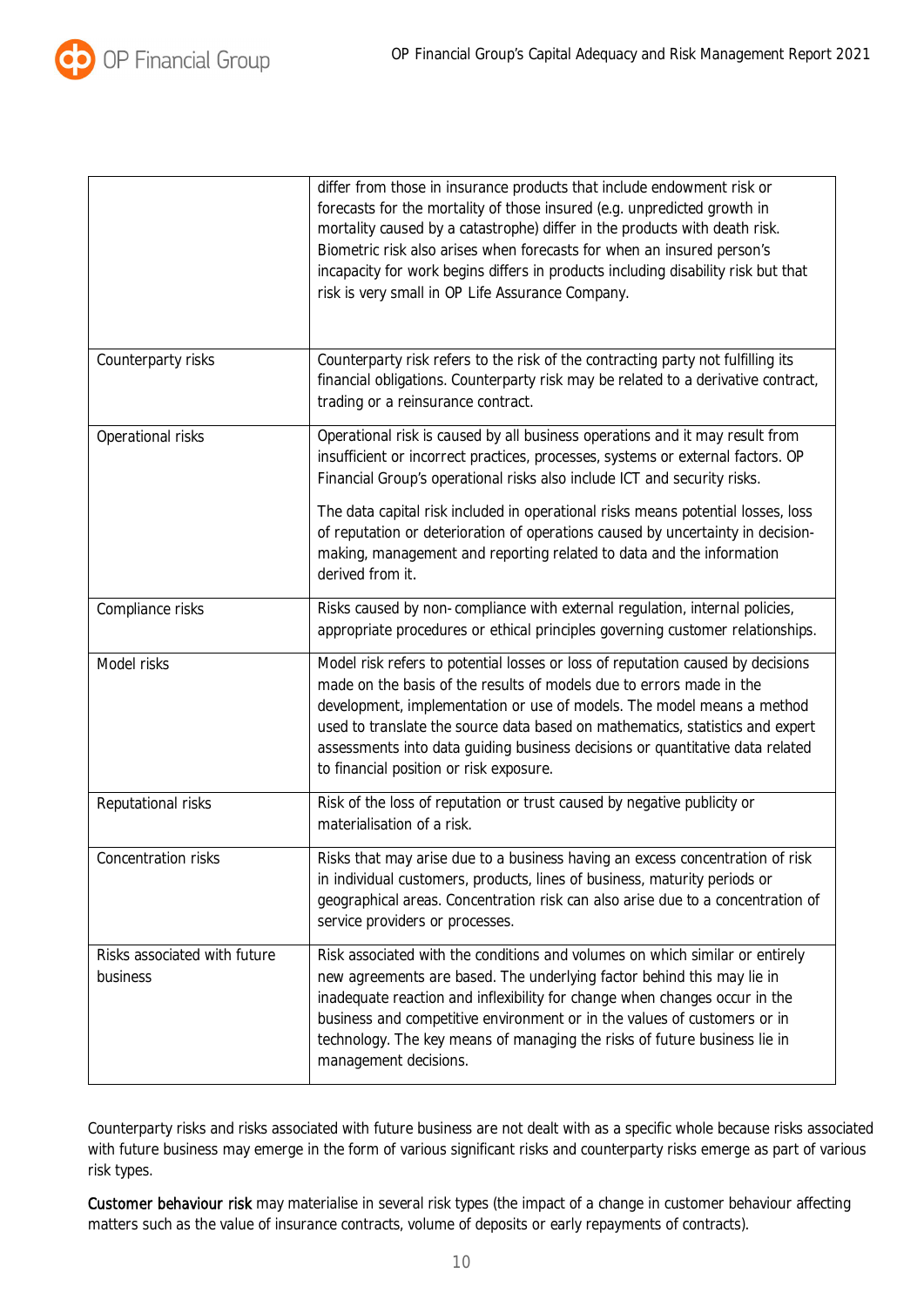

Residual risk is the risk which cannot be eliminated or which the entity is unwilling to eliminate. Residual risk can be considered synonymous with risk. As such, residual risk is not an equivalent concept to the significant risks described above. Instead, residual risk can be considered to apply to any of the significant risks described above.

#### Drivers of change in the business environment

The general drivers of change in the business environment, such as climate change and other sustainability factors, that is to say ESG factors (environmental, social, governance), affect the needs and preferences of customers and society. These together with, for example, technological progress and demographic changes may affect demand and supply in the financial sector, which, for its part, will govern the terms and conditions of the new agreements made by OP Financial Group. OP Financial Group reviews external drivers of change to understand the preconditions for the customer's future success. Ensuring such future success is crucial for the Group's future success.

The drivers of change in the business environment as such are not risks but they are channelled into financial risks in the banking and insurance business through various impact chains. In addition to the external drivers of change providing opportunities, they can jeopardise the conditions to operate in some industries. For example, where climate change may contribute to agriculture in Finland and its competitiveness, it may weaken profitability in some industries as a result of change in customer behaviour, lower collateral values in some areas and an increase in regulation-related costs higher than predicted. The abovementioned effects on a credit institution are directly or indirectly reflected, for example, in credit, liquidity, reputational and operational risks.

What is essential is to assess the long-term effect of change in the external business environment. The trend may lead to a change in customer behaviour, which affects demand and the product range. The long-term drivers of change in the business environment may be a threat to business continuity (e.g. the price and availability of funding). The effects of the one and the same driver of change may at the same time be very local and global trends. The effects may provide opportunities on the one hand but can limit the conditions to operate on the other hand.

At customer level, OP Financial Group manages risks by providing customers with advice and monitoring how customer relationship develops. Pricing is based on risks. The ESG projects and/or investments to be financed must be financially sustainable. Attending to the customers' future success ensures that the Group's business remains profitable in the long term too and that the risk buffers for operations are sufficient for capital and liquidity. By providing customers with advice, the Group seeks to generate added value that shows in the customers' better financial standing and wellbeing.

#### Key instruments and risk types

The graph below describes risk types associated with key financial instruments and illustrates the significance of risk types by means of the balance sheet values of each financial instrument (31 December 2021).



11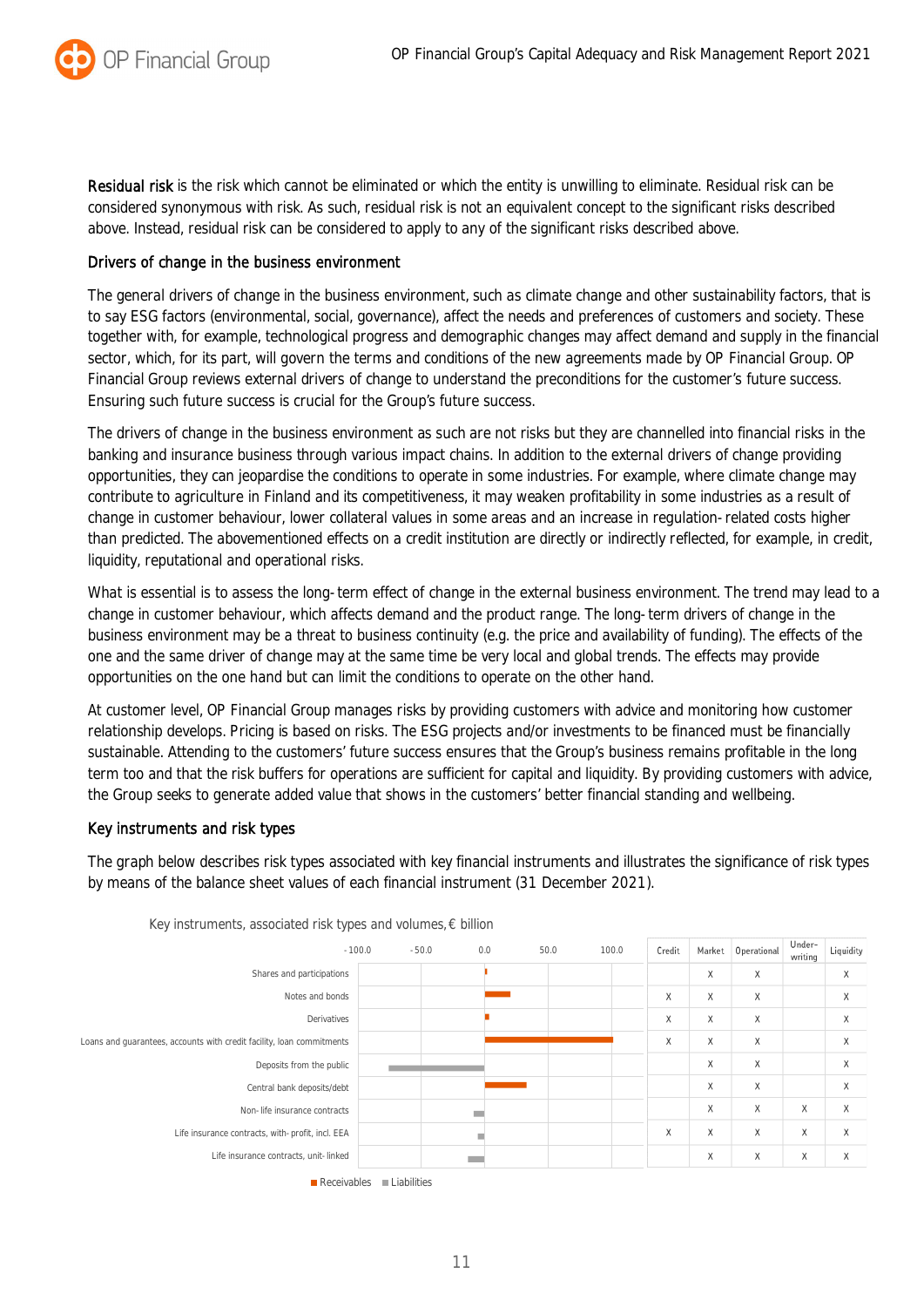

#### 1.1.3.2 Banking risks

#### Credit risks

OP Financial Group manages its credit risk through the Group-level guidelines and principles and quantitative risk limits. These are specified in Banking risk-taking policy lines, limits and control limits, qualitative and quantitative targets as well principles governing customer selection, collateral and covenants. Quantitative and qualitative target levels balance out the business targets and moderate risk appetite. Limits and control limits set a maximum for risk-taking. These help to ensure the sufficient diversification of the loan portfolio while avoiding the emergence of too large risk concentrations.

Credit risk management is based on careful customer selection, active customer relationship management, good knowledge of customers, strong professional skills and comprehensive documentation. The day-to-day credit process and its effectiveness play a key role in the management of credit risks. The Group also manages credit risk through the selection of the range of products and product terms and conditions. Risk associated with new lending is managed through well thought-out customer selections and the avoidance of risk concentrations. In addition, OP MB makes use of techniques for reducing credit risks (collateral and guarantees). It also makes active use of covenants. Managing risk associated with the loan portfolio is based on good customer relationship management and the proactive and consistent management of problem situations.

The customer's sufficient repayment capacity is a prerequisite for all lending. Creating a group of connected clients properly provides a foundation for credit risk management. Without a clear picture of which parties constitute the group, what the structure of the group is like and what its repayment capacity comprises, it is not possible to get a true picture of the group and understand the risk what lending to the group involves. Each business unit identifies the group of connected clients and their interdependencies and describes them in OP Financial Group's systems.

It is necessary to collect sufficient up-to-date information on customers that cause credit risk to assess their creditworthiness. Creditworthiness comes from the customer's willingness to pay and repayment capacity. They both affect the customer's rating grade. Sufficient and correct basic information is used to ensure that the customer can be rated with a correct credit rating model and that the rating grade gives a true picture of the customer's creditworthiness risk. Each business unit ensures that its customers' rating grades are constantly valid and up to date and, if necessary, updates the grade if the customer's situation changes*.* This is how the loan portfolio of the bank concerned and the entire OP Financial Group can be monitored on a real-time basis.

Collateral management is based on an independent collateral assessment, the validity of pledges and the fact that the collateral can be realised so that we can continuously maintain a realistic view of the hard collateral securities that secure receivables. The values of assets pledged in security of receivables must give a true and real-time picture of the collateral position related not only to an individual customer but also the entire loan portfolio. When valuing illiquid collateral securities, it is necessary to consider the financial standing of the collateral asset owner. The weaker is the asset owner's financial standing, the bigger should be the weight of the realisation value in estimating the collateral asset.

Financing decision-making is based on the principle of segregation under which the person preparing financing may not make the financing decision alone. Considering that financing decisions are about risk-taking decisions, those making such decisions must have all information relevant to decision-making. All credit risk decisions are made on a business-specific basis. Decision-making is guided by OP Financial Group's Risk Appetite Statement (RAS) and the target risk exposure specified in the risk policy. Decisions that deviate from the target risk status specified in the risk policy must be explained on a broader basis. The central cooperative's Risk Management assesses compliance of the most significant financing projects with the risk policy and reports to the management of OP Financial Group and the management of Group banking entities a situational picture of compliance with the risk policy.

The bank's senior management and management body monitor closely the bank's credit risk exposure. The bank's management is responsible for keeping the members of the management body informed in the event that the bank's operational risk-taking deviates from the risk policy approved by the management body, in order for the Board of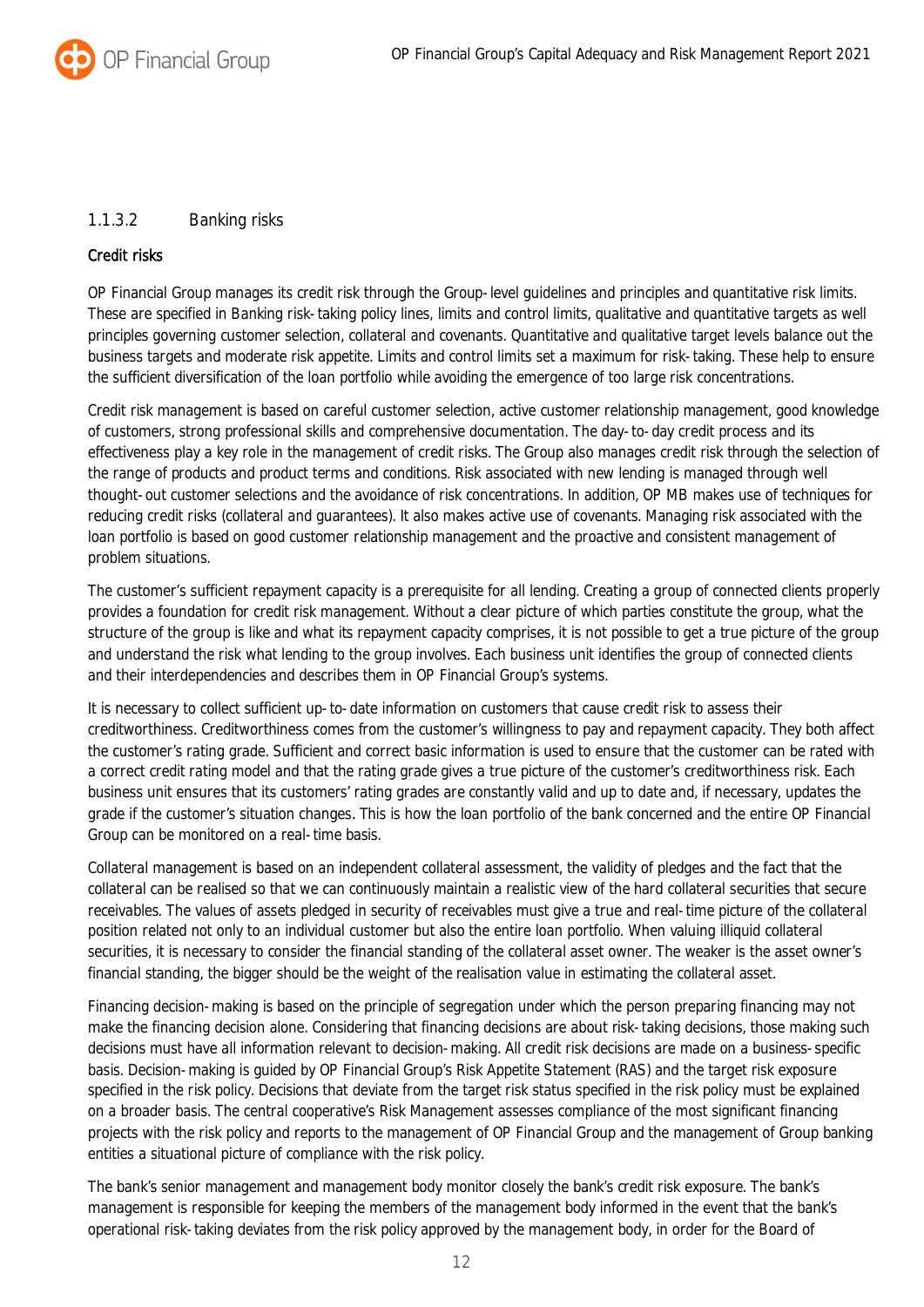

Directors, as its role requires, to monitor the trend in the bank's risk exposure and, if necessary, issue instructions to the management at operational level concerning risk-taking.

From the bank's perspective, credit risk materialises in a situation where the customer becomes insolvent and cannot fulfil their credit obligations without the bank taking measures, such as realising collateral. It is therefore important that customers whose repayment capacity has weakened or a significant threat is posed to their repayment capacity are promptly identified in both the financing process and the customer relationship management process.

Customers that are most significant to the bank and whose risk of default has increased clearly or another significant threat is related to their repayment capacity must be placed under special control. For these customers, the bank must prepare an action plan on what measures should be taken to resolve the customer' situation from the bank's perspective and to minimise the risk the bank may be exposed if materialised. Monitoring and documenting potential customers in default or actual customer in default are more intensive and extensive than among less risky customers, so that the bank is actively aware of changes in the customer's situation and can immediately react to the changed situation.

#### Measuring credit risk

OP Financial Group measures credit risk using the ratio of economic capital requirement for credit risk to exposures at default, the ratio of non-performing receivables to the loan and guarantee portfolio and the ratio of expected credit losses to the loan and guarantee portfolio. What is also measured is the proportion of corporate exposures in different rating grade baskets, and the average rating of corporate exposure*.* The risk policy sets limits for these metrics. In addition, loan portfolio concentrations are monitored by customer, industry and country. The Group also measures the growth differential of the loan portfolio and credit risk economic capital to ensure a balance between growth and risk-taking. Limits deriving from Group-level limits have been set for the business segments engaged in banking.

Limits set in the risk policy can be supplemented with qualitative targets set in the operating instructions of each segment that may be segment- or entity-specific. Targets may be set for the entire loan portfolio or separately to personal or corporate customer financing. Furthermore, it is possible set targets measuring the quality of the credit risk process.

In order to ensure sufficient diversification of the loan portfolio and efficient capital allocation, customer segmentation is used to manage the loan portfolio. Customer segments have been defined to ensure that receivables in each individual segment are homogenous in terms of credit risk to enable a coordinated risk policy. By utilising segmentation and the breakdown by rating grade, the Group presents the loan portfolio target status in the risk policy, which is not binding on the business unit concerned but the business unit should control credit risk-taking in such a way that the target state will be achieved.

OP Financial Group utilises internal credit risk models in risk assessment. In addition to the models used for assessing probability of default (PD), the Group uses models for predicting loss given default (LGD) and exposure at default (EAD) to measure credit risk. Exposure at Default (EAD) refers to the estimated amount of the bank's receivable from the customer at default. Off-balance-sheet exposures at default are determined on the basis of the conversion factor (CF). Loss Given Default (LGD) is an estimate of a financial loss incurred by the bank, as a share of EAD, if the customer defaults. Procedures based on model risk management are applied to the models used in credit risk assessment.

#### OP Financial Group's internal credit rating system

Rating means models, methods, processes, supervision, data collection and IT systems that support credit risk management, credit risk assessment, the assignment of exposures to rating grades or pools, and the quantification of default and loss estimates that have been developed for certain types of exposures. OP Financial Group's rating system applies to all Group entities. The Board of Directors of OP Cooperative considers and approves the credit rating principles as part of the Risk Appetite Framework document.

OP Financial Group uses an internal 16-level scale of A–F to assess the probability of default for its personal customer agreements, with F representing borrowers in default. The Group assesses monthly all personal customer agreements' PD using a loan portfolio rating model. The loan portfolio rating is based on a customer's basic data, payment behaviour and other transaction history data. Average PDs have been calculated for each rating grade for a period of 12 months.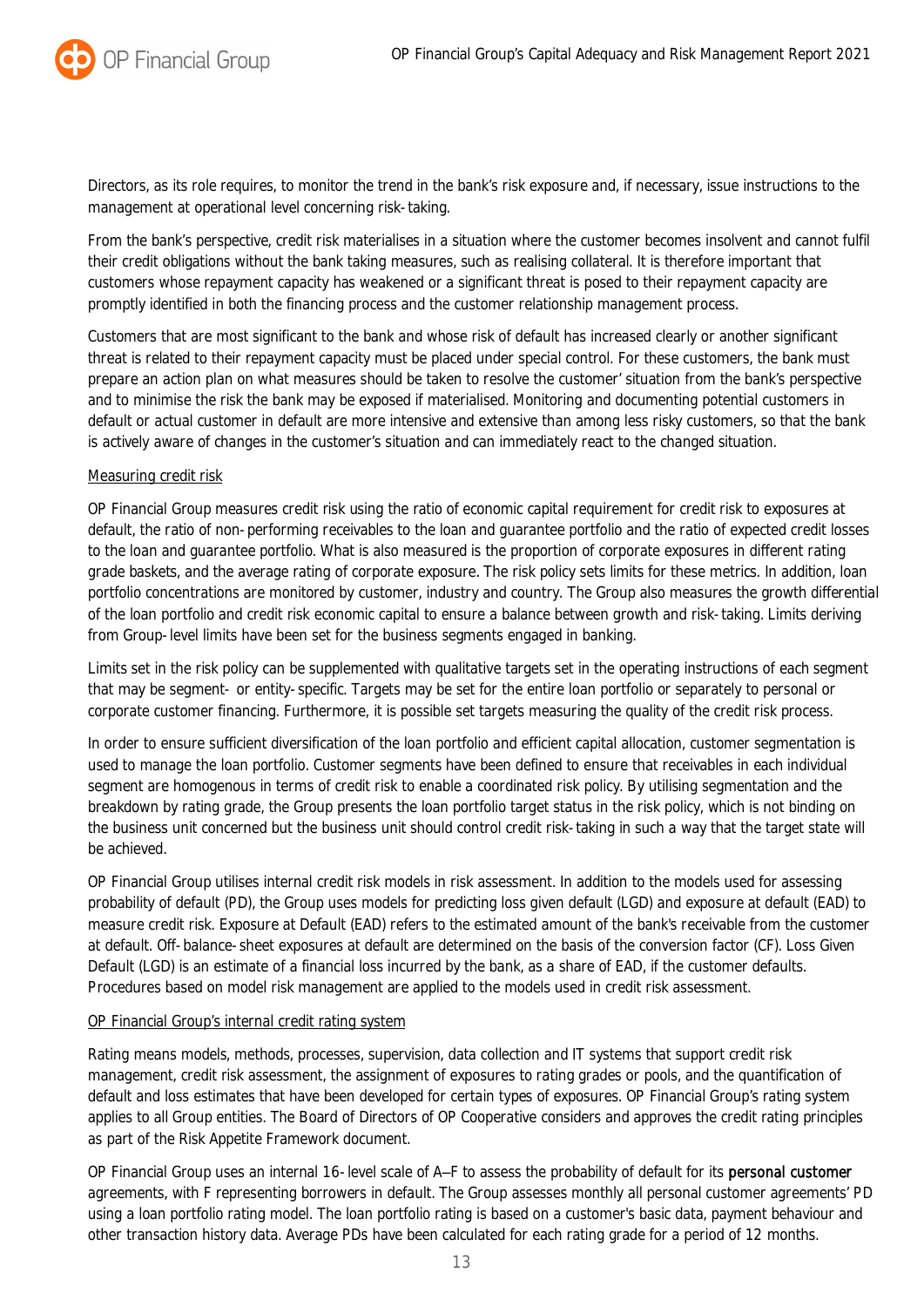

The rating based on the application stage for now supports the loan approval process, credit risk assessment and the pricing of new loans. OP cooperative banks and the Group's asset and sales finance solutions and unsecured consumer loans have their own application stage models.

The probability of default of corporate customers is assessed using the 20-level credit rating system on a scale of 1.0– 12.0, with 11–12 rating grades representing customers in default.

The R rating for mid-size and large corporate customers is based on the company's financial indicators and qualitative background data on the basis of which a statistical model generates a proposal for rating. An expert familiar with the customer will make a rating proposal on the basis of what is suggested by the model and of any other information available. Any changes and uncertainties relating to the future outlook will be regarded as warning signs and exceptions to the rating provided by the model. The rating grade is determined by the central cooperative's independent Risk Management, based on the rating proposal, at least once a year and, in respect of weak customers, on a half yearly basis.

Suomen Asiakatieto's automated rating model, Rating Alfa, forms the basis of small corporate customers' A rating. The rating Alfa variables include information on payment default and payment practices of the company and its persons in charge, key indicators based on financial statements and the customer's basic data. The rating Alfa risk scores and OP Financial Group's internal payment behaviour data resulting in default are used to generate OP Financial Group's rating grades that will be changed based on expert assessments, if need be. The banks must at least once a year assess the validity of the rating grade of A rated customers and they must assess customers with a low rating grade and those on the watch list on a half-yearly basis. Responsibility for the assessment rests with the bank in charge. The rating grade for the most significant A rated customers is approved by the central cooperative's Risk Management.

Low exposure corporate customers are rated using a rating model for low exposures (P). The rating model is an automated rating model calculated on a monthly basis that is created on the basis of the customer's basic data, transaction data and payment behaviour data.

OP Financial Group uses a 20-level credit rating system on a scale of 1.0–12.0, with 11–12 rating grades representing customers in default, to assess the probability of default of credit institution counterparties.

A specific L rating model is used to assess the probability of default of credit institutions as counterparties, the structure of which corresponds to the R rating model for companies. The statistical model as the basis of the credit rating is based on financial indicators in financial statements and on qualitative background data. Such rating can be revised by an expert with warning signs and, in many cases, rating is also affected by the parent company's support to the banking group and by the Sovereign Ceiling rule whereby the counterparty cannot be better than the country concerned in terms of creditworthiness. OP Financial Group decides on credit institution ratings at least once a year.

Risk Management maintains a more detailed description of the internal credit rating system and reports regularly on its effectiveness as part of OP Financial Group's risk analysis and separately to the Risk Management Committee of the Executive Management Team.

#### Liquidity risks

#### Identifying liquidity risks

OP Financial Group's Treasury and other business units plus Risk Management continuously identify and assess risks associated with funding and business and other business environment. In the risk assessment of new products, services, business models, processes and systems, every business unit must take account of liquidity risks, too. At least once a year, Risk Management together with the representatives of the business concerned make a comprehensive liquidity risk assessment to ensure that the capital adequacy assessment process (ILAAP) is appropriate and adequate in relation to the Group's liquidity risks.

OP Financial Group's key source of liquidity risk is banking where inflows and outflows of financing does not take place at the same time. In such a case, the bank is exposed to refinancing risk due mainly to lending with a long maturity and the differences between the maturity of deposit funding dependent on customer behaviour and the illiquidity of receivables. At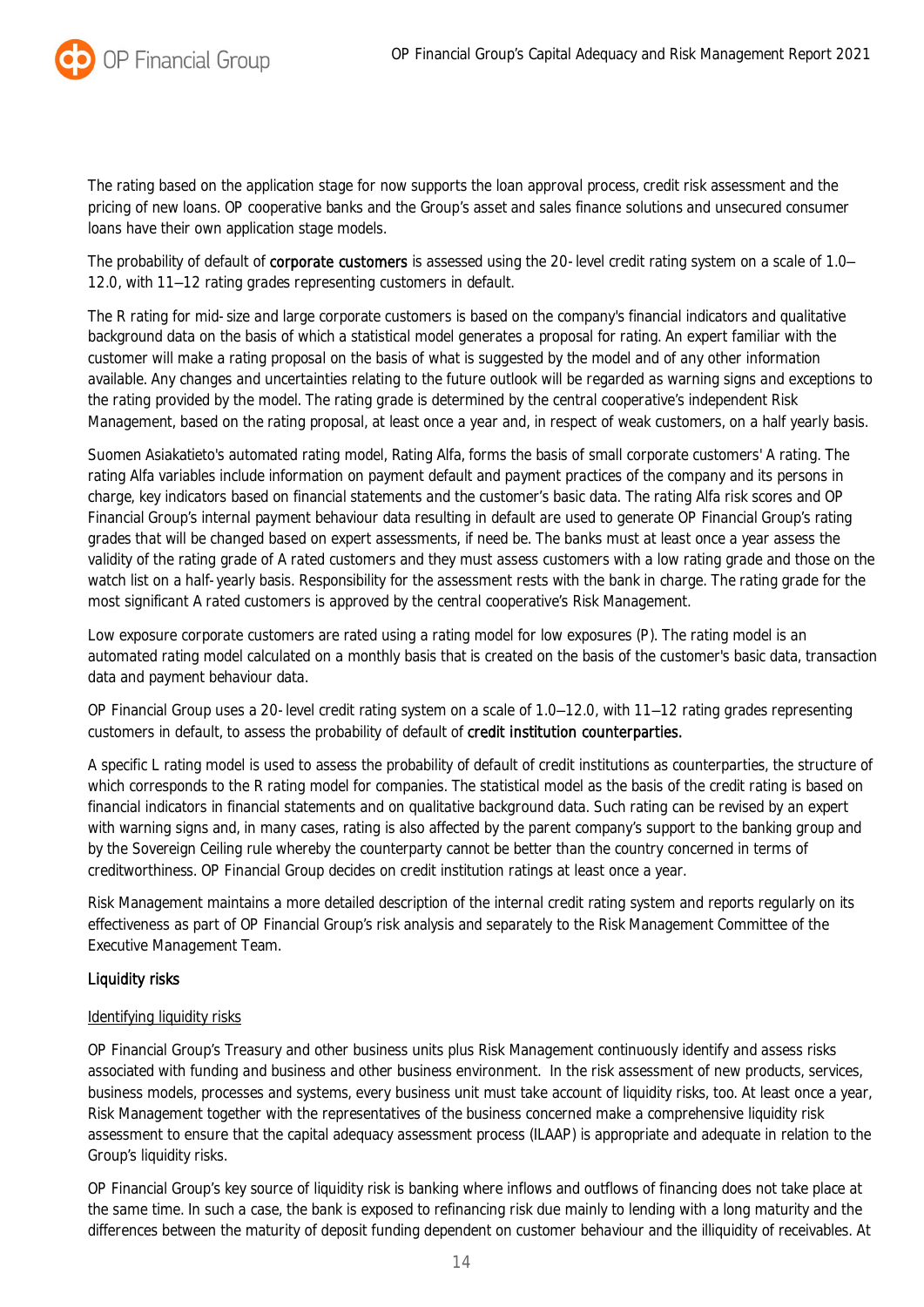

the same time, the bank is exposed to funding concentration risk as regards the counterparties of deposit and wholesale funding, availability and maturity of finance. Lack of market liquidity may reduce liquid assets held by the bank.

#### Assessment and measurement

The Group assesses the future cash flows of receivables, liabilities and off-balance-sheet commitments based on the contract maturity date or repayment programme, expert assessments or statistical models based on customer behaviour history.

Structural funding risk is measured on the difference between cash inflows and cash outflows in different maturities. In addition, the Group calculates the regulatory Net Stable Funding Ratio (NSFR) which determines the amount of stable funding sources expected to span over one year in proportion to assets requiring stable funding.

From the perspective of the relevant authority, funding liquidity risk is measured using the Liquidity Coverage Ratio (LCR). The sufficiency of the liquidity requirement in terms of time is assessed though maturing items on the balance sheet, wherein agreements are not renewed but ended at maturity. Based on a financial perspective, the Group measures the sufficiency of the liquidity buffer based on stress testing.

OP Financial Group measures funding concentration risk by calculating the amount of bond funding with a maturity of 12 months and rolling 3 months. In the time horizon of less than 12 months, the Group measures the total wholesale funding amount, comprising short- and long-term wholesale funding, for 3 months. When it comes to deposit funding, the Group monitors the concentration of the largest deposit volumes. Concentrations by counterparty and instrument are also subject to monitoring.

OP MB measures its asset encumbrance by proportioning encumbered assets to the aggregate amount of balance sheet assets and collateral securities.

Risk assessment and measurement methods related to liquidity buffer investments are described as part of market risks.

#### Liquidity stress testing

The adequacy of OP Financial Group's liquidity buffer and buffer items is assessed through various scenarios. OP Financial Group-specific and market-specific scenarios as well as their combination are used as stress scenarios. The scenarios must cover both short- and long-term stress conditions. When measuring member bank-specific structural funding risk, the liquidity requirement based on the regulatory stress scenario is counted as a deposit in Treasury on a bank-specific basis. A reverse stress test is used in connection with the Group's Recovery Plan. Senior management confirms the scenarios to be used, use and reporting of stress test results.

#### Funding plan

In its funding plan, OP Financial Group must take account of its member banks' estimate of the funding need for years to come. The funding plan defines guidelines for wholesale funding for the next few years. Implementation of the plan is monitored regularly and the plan is updated, where needed, during the year. Deposit funding is primarily based on the business strategy and plan. The funding plan specifies the sources of wholesale funding and presents how the Group covers its need for the most important wholesale funding sources in view of the depth of the market and sufficient diversification, as well as defines decision-making powers. The funding plan must also take account of unfavourable scenarios lasting several years and of abrupt changes in key funding items.

#### Non-euro liquidity management

OP Financial Group carries out non-euro funding due to the diversification of funding sources. Since almost all the Group's receivables are in euros, the Group mainly converts its non-euro funding into euros through derivative transactions in connection with an issue.

According to liquidity regulation, a non-euro currency is significant if non-euro liabilities account for over 5% of the amalgamation's balance sheet total. The Group monitors significant currencies every month when it produces its liquidity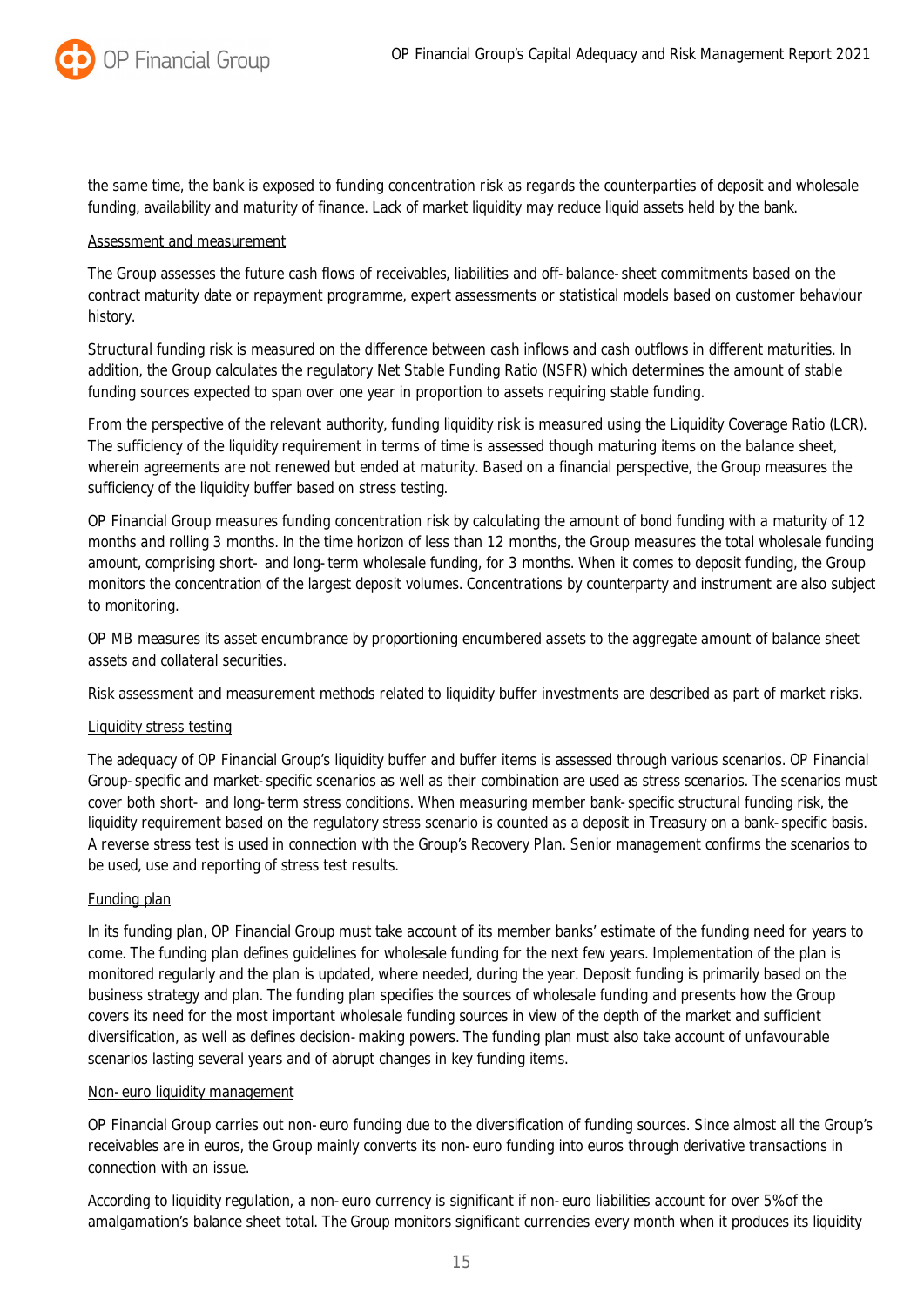

report to the supervisor. Foreign currencies account for only a small proportion of the balance sheet and the liquidity risk due to currency availability has been minimised by the operating model.

#### Management of intraday liquidity

OP Financial Group's Treasury monitors intraday funding sources and anticipates and monitors the execution of intraday payments. The Group holds intraday funding sources to the amount that it can make payments due on the banking day.

Based on the liquidity contingency plan, the Group can raise its level of preparedness even if intraday liquidity is disturbed in order to ensure efficient operations in the case of an increased threat of a crisis.

#### Liquidity buffer

From the financial perspective, the liquidity buffer consists of deposits in the Bank of Finland and unencumbered notes and bonds eligible as collateral for central bank refinancing held by OP Corporate Bank. It also includes other notes and bonds marketable on the secondary market and unencumbered corporate loans eligible as collateral for central bank refinancing.

From the regulatory perspective, OP Financial Group's liquidity buffer consists of the liquidity buffer that fulfils the criteria for liquidity buffer requirement provisions (LCR buffer).

The Group's Treasury is responsible for preparing the investment plan at least once a year. The bond investments in the liquidity buffer held by the Treasury are included in it. OP Corporate Bank's Board of Directors approves the plan. The investment plan applies the restrictions and objectives set in OP Financial Group's Risk Appetite Statement (RAS) and Risk Policy for market risk, credit risk and funding liquidity risk. The investment plan establishes, to the appropriate extent, a framework for testing the liquidity of notes and bonds.

The Group diversifies investments, for example, by product, counterparty and country, in view of both internal risk appetite and external regulatory requirements.

#### Collateral management and asset encumbrance

Collateral securities in this context mean OP Financial Group's assets that are used as collateral to fulfil liquidity needs either in normal conditions or in stress conditions. On a centralised basis, Group Treasury monitors collateral and is responsible for its use and transfer.

Home loans serving as collateral for covered bonds issued by OP Mortgage Bank constitute the largest source of asset encumbrance in the balance sheet. In addition, central bank operations and derivatives business are mainly other sources of asset encumbrance. From the perspective of preparing for liquidity needs, the Group restricts asset encumbrance through quantitative limits specified in its Risk Policy.

To increase liquidity potential, it is necessary to identify the eligibility of the balance sheet receivables as collateral and create readiness to use receivables as collateral.

#### Securing liquidity in stress conditions

OP Financial Group's liquidity contingency plan establishes a framework that safeguards the Group's ability to meet its payment obligations during a liquidity crisis as well. The plan provides well-defined operational guidelines and operating models for identifying an increased liquidity risk while directing OP Financial Group to timely and appropriate actions to reduce liquidity risk by ensuring efficient organisation and activities in case a threat of crisis is imminent. The contingency plan specifies control and monitoring practices for each liquidity level, which become more rigorous when moving up to the next level.

Furthermore, OP Financial Group's Recovery Plan includes liquidity management recovery measures.

#### Liquidity risk reporting

The Group reports liquidity risks to the central cooperative's management on a regular basis and, with a heightened threshold level of the liquidity status, will adopt weekly or daily progress reporting practices whenever necessary. OP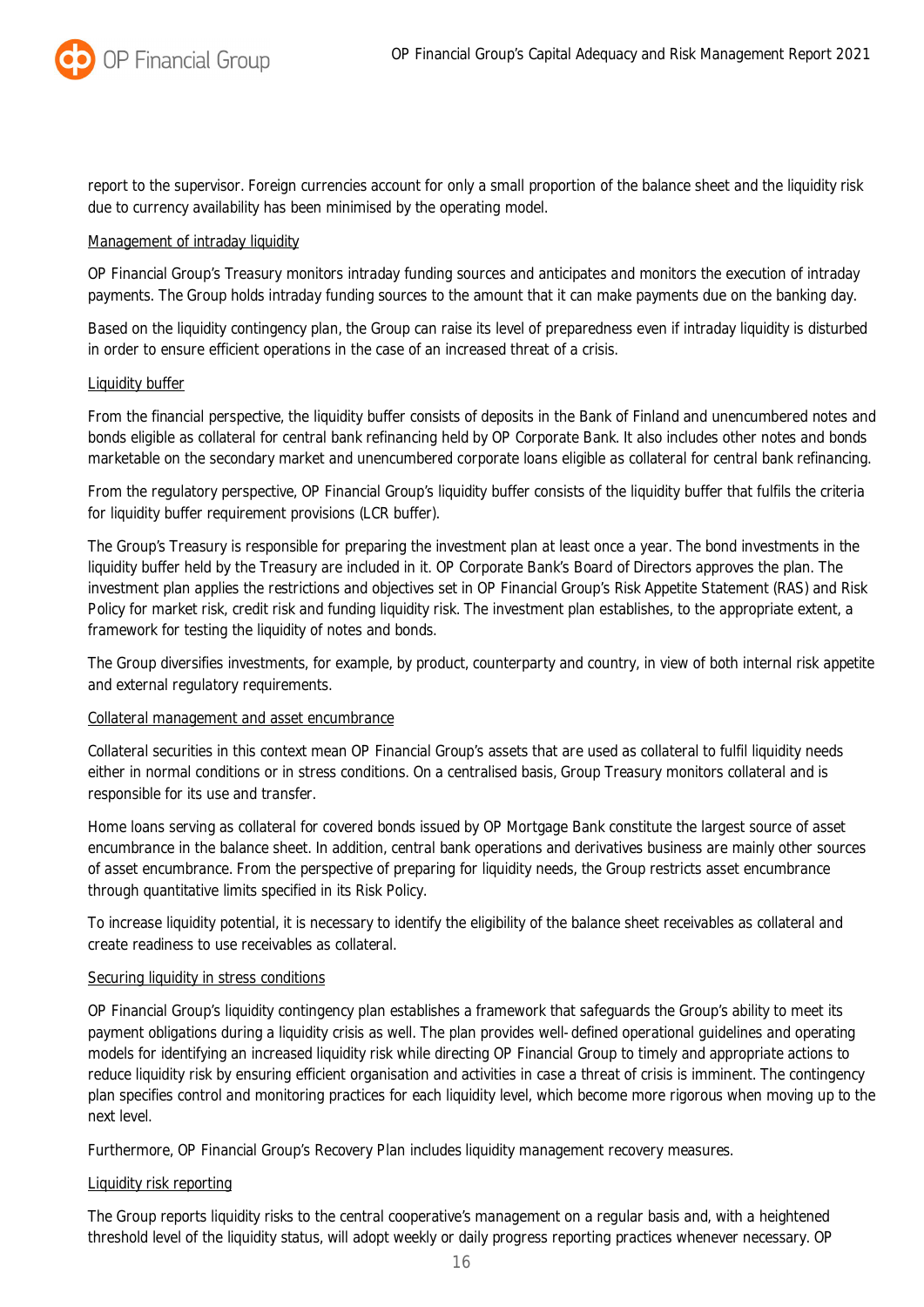

Financial Group companies report liquidity risks to their boards of directors regularly, applying at least the level which has been set for control limits and limits.

As part of OP Financial Group's risk analysis, Risk Management reports quarterly to the Risk Committee, which operates under the central cooperative's Board of Directors, on the implementation of the liquidity strategy and the Banking risk policy lines. The report involves primarily assessing funding changes at amalgamation level relative to the customer business funding need and changes in deposits and wholesale funding and related customer behaviour. Through stress tests, reporting also assesses the short-term and long-term sufficiency of internal liquidity buffers, the funding structure of banking and changes in regulatory requirements.

The functionality of the models utilised in liquidity risk management is ensured as specified in the principles of model risk management described as part of model risks.

Liquidity management and control within the amalgamation

Liquidity regulation as such is not applied to the amalgamation's companies but, with the ECB's permission, the central cooperative may give special permission to its member banks to deviate from the liquidity regulation. As the central institution of the amalgamation of cooperative banks, OP Cooperative has granted its member credit institutions special permission, under the Act on the Amalgamation of Deposit Banks, pursuant to which the liquidity requirements set for credit institutions mentioned in Part VI of the EU Capital Requirements Regulation are not applied to the member credit institutions. Liquidity based on the regulation is subject to supervision and reporting at the level of the cooperative banks' amalgamation. The prerequisite for the special permission is that the central cooperative gives the amalgamation's companies instructions on risk management needed to secure liquidity and other qualitative requirements, and supervises compliance with these instructions.

The central cooperative senior management is responsible for organising OP Financial Group's centralised liquidity risk management according to the liquidity strategy policy lines. It must ensure that the management and supervision of the amalgamation's liquidity management is at all times in accordance with the extent and quality of business and fulfils regulatory requirements. In the sales control of borrowing and lending, the management pays attention not only to growth and profitability targets but also to liquidity features. Product development related to customer service must also aim to reduce risks associated with the liquidity and funding structure.

OP Financial Group's liquidity and wholesale funding plan and authorisations to raise capital on the financial markets are subject to approval by the Boards of Directors of OP Corporate Bank and OP Mortgage Bank. The central cooperative's senior management approves the Liquidity Contingency Plan which contains the control and supervision procedures of the liquidity status based on various threshold levels as well as funding sources.

As OP Financial Group's treasury, OP Corporate Bank plc is tasked with securing the liquidity of the entire Group and each OP cooperative bank or Group company. The Group puts its entities' liquidity into its Treasury's cheque account with the Bank of Finland. This means that the Group always manages its overall liquidity position through the account on a centralised basis. OP Financial Group's Treasury is in charge of the Group's wholesale funding, manages the Group's shortterm liquidity, maintains the liquidity buffer, manages the Group's minimum reserve on a centralised basis and is responsible for managing intraday liquidity risk. OP Corporate Bank manages on a centralised basis the Group's wholesale funding in the form of debt capital and equity capital, while OP Mortgage Bank manages wholesale funding based on covered bonds.

Based on the decision by the Board of Directors or a body it has authorised, Group Treasury may use the collateral securities in the entire OP Financial Group in a normal circumstance. In a severe liquidity crisis caused by money and capital market disruptions or by other reasons or in preparing for it the central cooperative's Board of Directors, or a body it has authorised, obliges the amalgamation's member banks to either sell loans to OP Mortgage Bank or to place part of their loan portfolio as collateral for the covered bond issued by OP Mortgage Bank through an intermediary loan. The amounts of the loans to be needed are based on the Group-level need and are determined for each bank. The decision may be put into practice based on a decision made by the central cooperative's Board of Directors or a body it has authorised. Member banks are committed to immediately executing the measures related to the decision.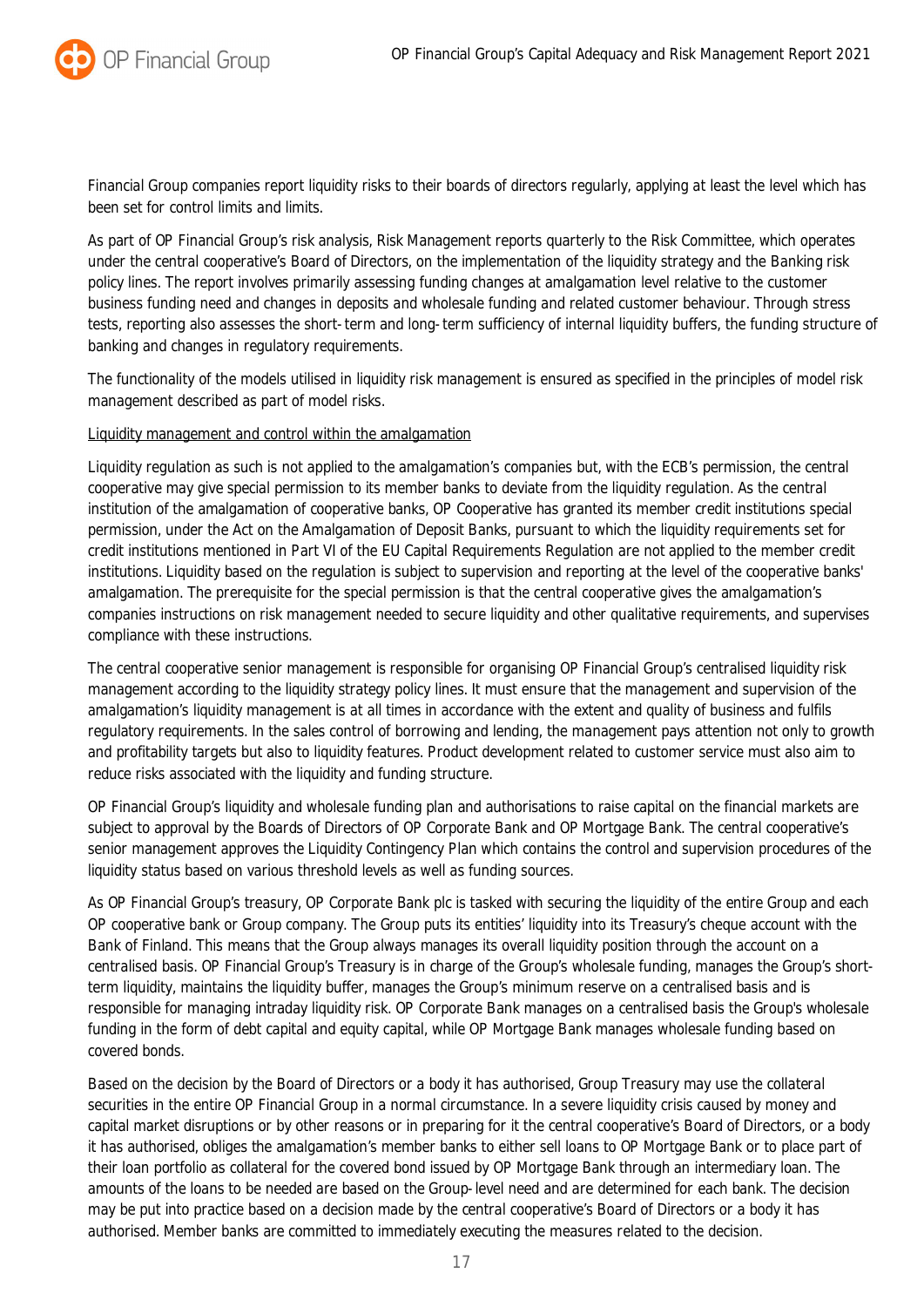The primary funding sources of OP cooperative banks' lending include equity capital, deposit funding and funding for intermediary loans from OP Mortgage Bank. The use of intermediary loans reduces the need for OP Financial Group's senior funding.

If surplus liquidity emerges in an OP cooperative bank's customer business, it will be channelled to investment products provided by the Group's Treasury to support the implementation of the entire OP Financial Group's mission. Investment is not counted among the basic tasks of OP cooperative banks.

#### Allocation of liquidity risk costs within the amalgamation

The costs of wholesale funding and liquidity buffer maintenance are allocated among member banks based on the matching principle adopted by the central cooperative senior management. The costs of liquidity maintenance are allocated through liquidity deposits and the costs of wholesale funding are allocated through the margin added to the base rate of OP Financial Group's loans/deposits, or by using another practice.

The costs of external wholesale funding must be reflected in the pricing of customer business.

#### Market risks

#### Interest Rate Risk in the Banking Book (IRRBB) management strategy

Around a third of OP Financial Group's income is based on net interest income. Consequently, the strategy of the management of the interest rate risk in the banking book forms a key component in ensuring the Group's earnings stability. As part of market risk, the interest rate risk in the banking book has been defined as one of OP Financial Group's significant risks.

The banking book comprises on- and off-balance sheet items of OP Financial Group's banking that have not been determined to be included in items within the trading book. Interest rate risk in the banking book is a structural interest rate risk which emerges due to the nature of a business. The interest rate risk in the banking book is hedged using products offered by Group Treasury. Each member bank must demonstrate adequate knowledge of using derivatives for hedging purposes.

Interest rate risk in the banking book is limited to a level that avoids setting too great a short-term or long-term interest rate risk in relation to each member bank's risk-bearing capacity.

The principles governing the management of the interest rate risk in the banking book establish the conditions for the fulfilment of the new regulatory requirements applying to IRRBB (Interest Rate Risk in the Banking Book). Accordingly:

- The senior management is responsible for arranging the management of interest rate risks in the banking book in OP Financial Group's banking in accordance with the principles of the interest rate risk management strategy*.*
- The interest rate risk management practices are justified, solid and documented*.*
- Each member bank in the amalgamation bears the interest rate risk in its banking book and is responsible for managing it.
- Optionalities included in assets and liabilities are taken into account in the models used to measure interest rate risk. The functionality of the models is ensured as specified in the principles of the model risk management described as part of model risks.
- Interest rate risk is measured against changes in the level of the yield curve and in stress tests against changes in the yield curve shape.
- The interest income risk metric is used to measure interest income risk, and the present value risk metric to measure interest risk of the on- and off-balance sheet items over their entire term to maturity.
- Economic capital is allocated for interest rate risk in the banking book in relation to interest rate risk.
- OP Financial Group carries out stress tests on the interest rate risk on a regular basis.
- Few fixed-rate loans have been issued at the moment. Because receivables are chiefly based on floating reference interest rates, the bank's earnings do not markedly depend on the difference between long and short-term rates. However, the bank's earnings could partly be based on the difference between long and short-term interest rates to a greater extent within the current interest rate limits.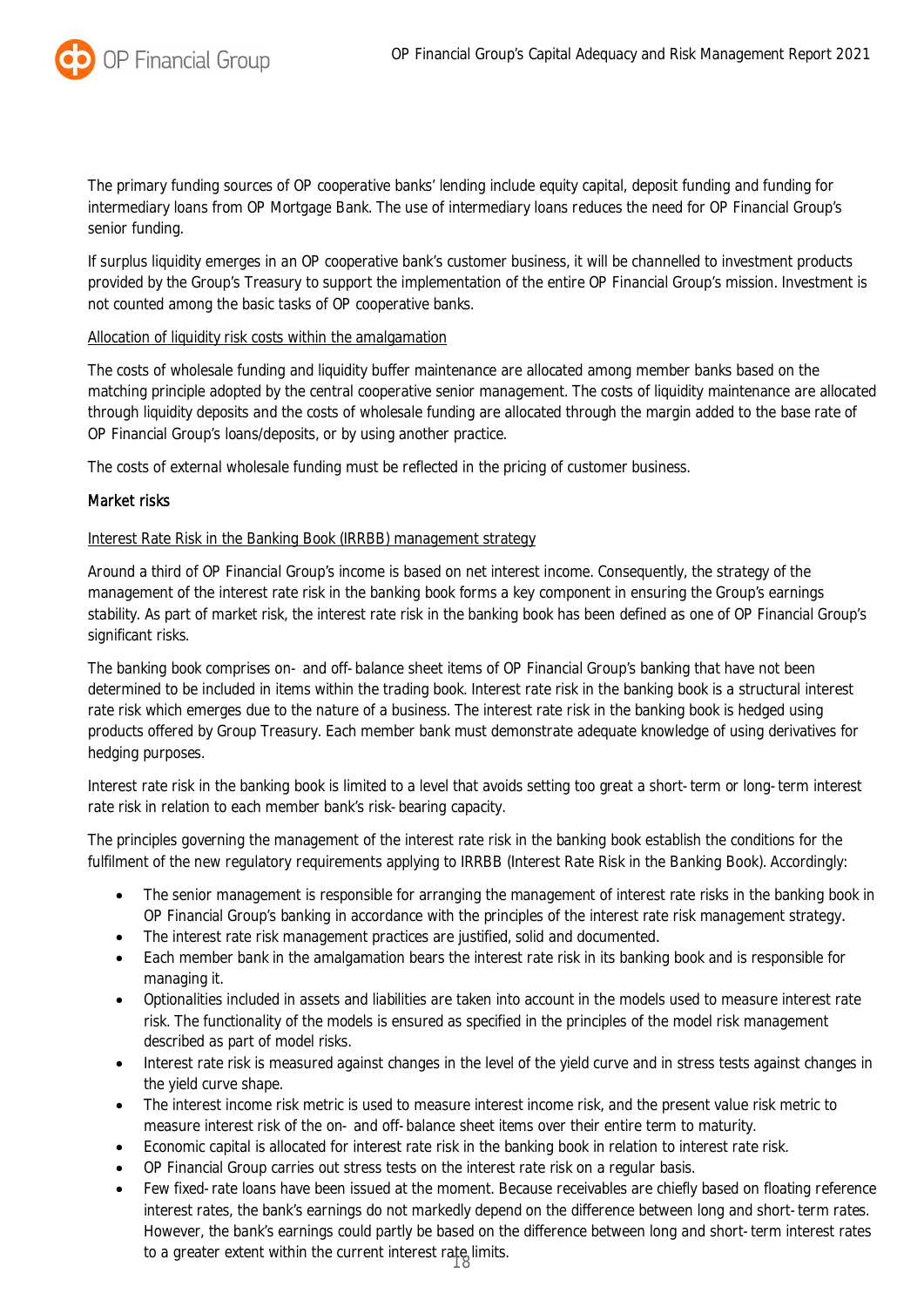

Each member bank manages interest rate risk in the banking book within the scope of the risk policy and limits, other guidelines and targets issued by the central cooperative, and the terms and conditions of accounts, deposits and loans. As part of their annual planning, member banks prepare an ALM plan that includes a management plan for their interest rate risk in the banking book.

Using the risk assessment procedure applied to OP Financial Group's new products, services, operating models, processes and systems ensures that the characteristics of interest rate risk management have been understood and described appropriately.

Based on the loan terms and conditions, the minimum reference rate of zero is applied to a considerable number of loans. In technical terms, zero floors are assessed to remain with high probability because there has not been any discussion on abandoning it within the sector and in public. The removal of zero floors would require a legislative amendment defining how customers are compensated for the negative reference interest rate and how it is treated in taxation. Stress tests are used to assess the effects of the removal of zero floors.

Equity capital is considered an item that finances business. Interest on Profit Shares is taken into account in risk calculation, according to customer promise and the contract rate of subordinate loans. Share capital, cooperative capital and retained earnings are all free of interest.

The central cooperative ensures that the interest rate risk transfer reflects in the financial statements of the Group and its major companies in accordance with the nature of business through centralised hedge accounting.

As part of OP Financial Group's risk analysis, Risk Management reports quarterly to the Risk Committee, which operates under the central cooperative's Board of Directors, on the implementation of the Banking risk policy.

#### Management of other market risks in Banking through the balance sheet

Other market risks associated with revenue logic arising from banking through the balance sheet are chiefly due to the management of OP Financial Group's liquidity buffer and OP Corporate Bank's portfolio of bonds.

OP Corporate Bank's Group Treasury manages OP Financial Group's banking liquidity buffer. The regulatory liquidity coverage ratio (LCR) determines the constraints on the size and allocation of the liquidity buffer. Alongside Group Treasury deposits, the liquidity buffer contains the liquidity buffer portfolio, and items in the liquidity buffer portfolio must conform to the regulatory creditworthiness and liquidity requirements. For this reason, the portfolio includes securities carrying a very low likelihood of credit losses materialising. Most often, these securities have fixed interest rates, so their value varies depending on movements in market rates and credit spreads. A decision has been taken to recognise the securities in the portfolio at fair value through other comprehensive income, so changes in the value of these securities are recognised in the fair value reserve included in the capital base. Such changes have therefore an impact on capital adequacy.

The liquidity buffer portfolio is monitored and managed using market risk management methods:

- The earnings of the liquidity buffer portfolio are based on covering credit spread and liquidity risk. Derivatives are used to hedge interest rate risk. Derivative transactions can be executed within OP Corporate Bank, whereupon the interest rate risk is transferred for management by the Group Treasury.
- The Banking risk policy determines the risk measurement methods and risk-taking limits, as well as other restrictions.
- An investment plan is prepared for the investment portfolio, describing the goals of investment activities and the principles of portfolio management. OP Corporate Bank's Board of Directors approves the investment plan. Shortterm investments in local authority papers can be made in addition to the investments described in the investment plan.
- OP Corporate Bank ensures sufficient portfolio diversification by means of restrictions by issuer.

In addition, OP Corporate Bank invests in corporate bonds. OP Corporate Bank's bond portfolio is OP Corporate Bank's equivalent to lending. An investment plan is prepared for each portfolio, describing the goals of investment activities and the principles of portfolio management.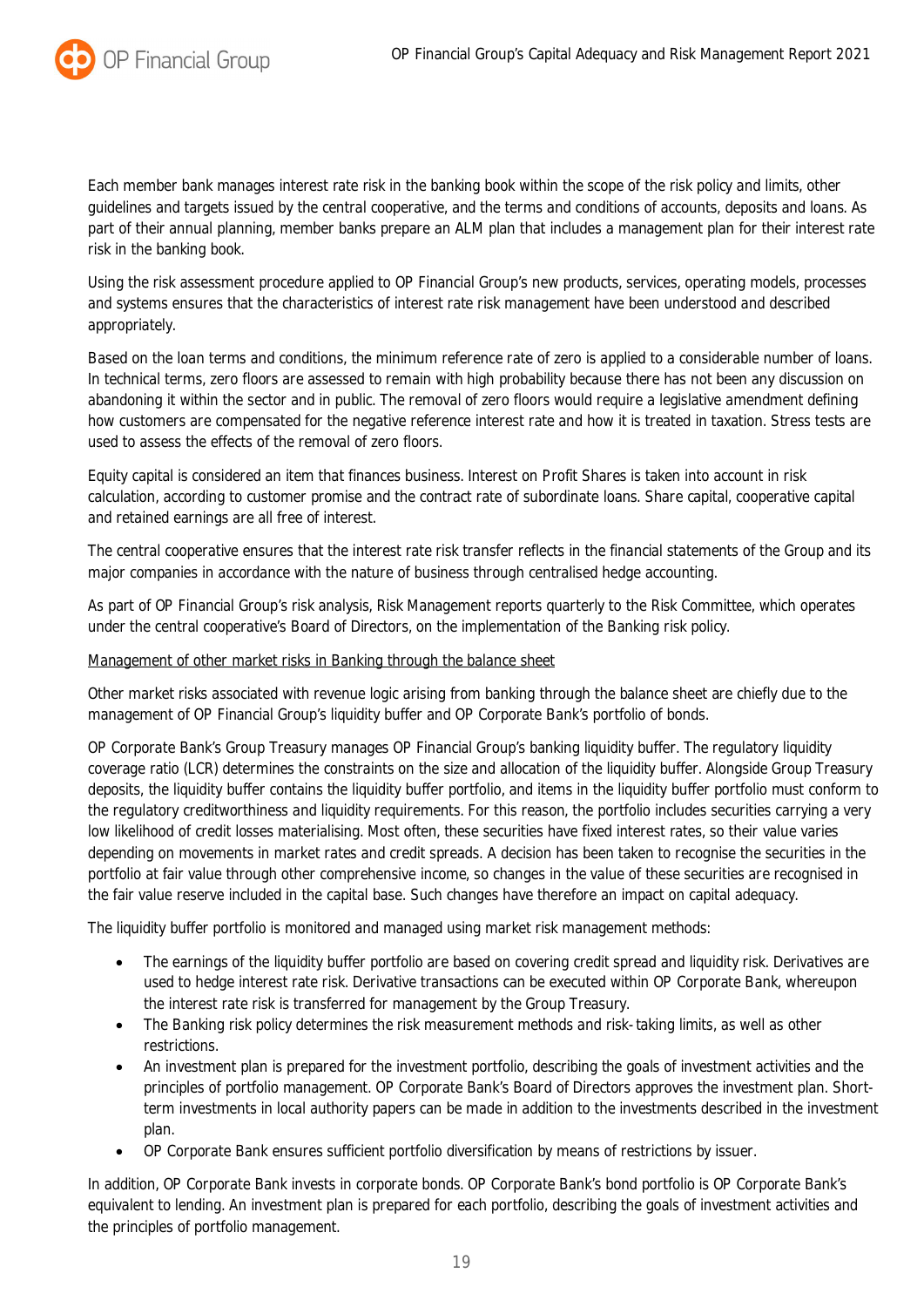

The Group manages equity and real estate risk in Banking primarily through instructions which strictly limit risk-taking. Real estate risk chiefly involves real property units used by OP cooperative banks. The current Banking business models do not call for an increase in equity or real estate risk.

In car dealer financing, OP can offer products where the risk of the car's resale value at the end of the contract period is borne by OP Corporate Bank. If the actual selling prices is less than the estimate used in the pricing of the contract, the revenue will be lower than targeted or a loss is made. To manage risks, it is important to limit the financed assets so that their prices can be predicted and their realisation goes smoothly.

#### Risk management in Markets

OP Financial Group's trading in capital market products has been centralised in OP Corporate Bank's Markets function. This includes the price setting and market hedging of interest rate hedging products for loans granted by OP cooperative banks and OP Corporate Bank, separate interest rate hedges, foreign exchange trading, structured investment products, trading in bonds and commodity derivatives. Risks taken include interest rate risk in various currencies, currency risk, volatility risk of options, credit spread risk and counterparty risk. Repurchases of structured investment products also generate a degree of equity risk. Markets is responsible for managing the Group's currency exposure and does foreign exchange transactions on the market according to needs. Markets manages risk exposures by actively trading on the market. Markets monitors risks and earnings on a daily basis. In addition, Risk Management reports Markets' risks to the Board of Directors' Risk Committee and the senior management, as a part of OP Financial Group's risk analysis.

Markets' risks are measured using the expected shortfall measure, as well as various sensitivity and nominal value metrics for specific products and positions. The impacts of market movements that are significant to the business are assessed via stress tests. This is important in order to understand the risks of rare market movements and those with a major impact. The market risks borne by Markets are included in the economic capital requirement. The risk policy sets limits and frameworks for business models. The risk policy is prepared in such a way that the risks are visible for each business model and any risk-taking that goes beyond the business model is strictly limited.

Counterparty risk arises from entry into derivative contracts, which is controlled by applying customer-specific limits. OP Corporate Bank's credit decision process decides on the limits. To take account of the risk, the Group adjusts the valuations of derivatives using Credit Valuation Adjustment (CVA and DVA). The size of the valuation adjustment is affected by the credit-risk-free valuation of derivatives, interest rates, volatility of interest rate options, exchange rates, and credit risk market price. Fluctuations in adjustments to the value of credit risk due to the valuation adjustment are mitigated by entering into derivative contracts.

Risks arising from interest-rate hedges linked to loans are transferred to Markets, which covers them on the market. Risks associated with operations include interest rate and volatility risk. In some products, the forecast client behaviour has a significant effect on the pricing of the product and risk hedging. If, on the whole, the client's behaviour differs significantly from the predicted one, the realised client return may be lower or higher than expected and the risk exposure is overhedged or under-hedged. Client behaviour risk differs from market risks in that the risk cannot be hedged on inter-bank markets. Risk management is based on OP cooperative banks' client relationship management, real-time monitoring of client behaviour and the use of accumulated data in the development of forecast models.

#### Risk management for the Asset Management business model

The most important risks associated with Asset Management are the operational and compliance risks related to the arrangement of operations. The sale of asset management products is subject to detailed regulation seeking to ensure that clients understand the risks, costs and environmental and social impacts of their investment decisions*.* The sale of investment products carries a reputational risk. The effect of market developments on assets under management exposes to market risks involved in the revenue earned by business.

Risks are managed by improving the quality of processes and ensuring that the product offering corresponds to client demand and needs. A diverse product offering improves customer retention in a situation where clients want to switch or diverse their investment products*.* A capital requirement is set for risks within the risk type, Other assessable risks.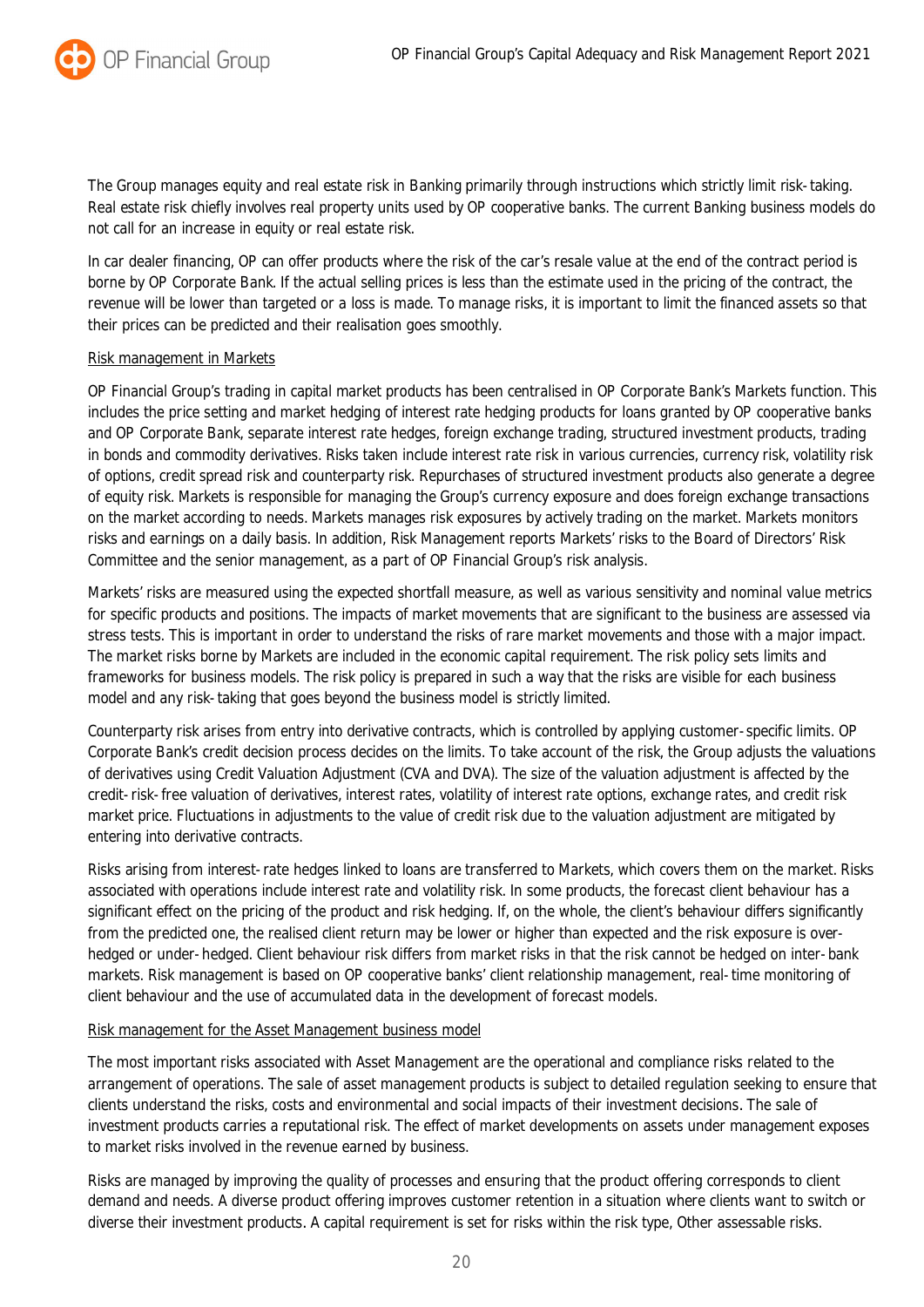

As part of OP Financial Group's risk analysis, the Compliance organisation reports on compliance risks and Risk Management reports on other risks associated with the Asset Management revenue generation models to the Risk Committee of the Board of Directors and the senior management.

#### 1.1.3.3 Risks of insurance operations

#### Life insurance risks

Biometric risks associated with life insurance products occur when death or disability causes higher claim payouts than expected or longer periods of pension disbursements than expected. Mortality and life expectancy affect a life insurance company's risk exposure in pure life insurance policies and pension policies. Longevity risk is particularly significant for group pension insurance policies under a defined benefit plan and in other portfolios of lifelong pensions, because these contracts do not contain any significant mortality risk to counterbalance the risk exposure.

The policyholders' customer behaviour may give rise to lapse risk and surrender risk. Policyholders have the right to stop paying their premiums, terminate the contract early, or change the contract if there is an option provided for this; this will result in higher risk for the company. One example of such options is the customer's right to change the profit type of their assets from unit-linked to one with technical interest, which increases interest expenses. Another example is the postponement of pension, which increases the longevity risk and lapse risk. Endowment policies and capital redemption contracts with the right of surrender as well as term life policies, which the policyholder can terminate anytime, are particularly susceptible to surrender risk related to customer behaviour. Surrender of pension insurance is possible only in exceptional circumstances.

Expense risk refers to a situation in which incurred insurance contract management, maintenance and claims management expenses differ from those estimated in rating. The early lapse of insurance policies may also jeopardise the accuracy of cost assumptions used for rating and thereby contribute to the materialisation of the cost risk.

OP Financial Group assesses the need for capital required by life insurance underwriting risks by applying the Solvency Capital Requirement (SCR) and the economic capital requirement. Stress tests are used to supplement the assessment.

OP Financial Group manages life insurance underwriting risks by means of strict risk selection and pricing and by ensuring that insurance liabilities are accurate and sufficient. The customer and risk selection policies are described in the customer and risk selection guidelines, which are updated frequently.

Risks related to mortality and longevity are priced in a secure way on the basis of the conditions and situation prevailing when the policy is issued. The company may change the prices of these long-term contracts to a very limited extent. This is why the risk for any later changes in the premium rating bases will be borne by the insurance company so that the premiums of new policies are increased and the company records an insurance liability supplement to sold policies. Offering insurance policies that have opposite risk exposures reduces the net risk of the entire insurance portfolio.

Early lapse risks related to customer behaviour and the risk of customers exercising their option to change the profit type of their assets to a guaranteed-interest model are managed through a competitive range of products, suitable product structures, and incentives and sanctions in the contract terms and conditions.

The central cooperative consolidated manages expense risks through adequate cost control and prudent pricing. OP Financial Group monitors regularly the realisation of assumptions made with regard to rating and, if necessary, increases the premiums of new policies and records a supplement to insurance liabilities with regard to the sold policies.

OP Financial Group also uses reinsurance to mitigate the risk. The reinsurance level is determined in the reinsurance principles approved by OP Life Assurance Company's board of directors. The reinsurance principles set limits for the maximum retention and catastrophe protection capacity. The reinsurance principles also restrict the authority to take reinsurance counterparty risk because the document sets limits based on the counterparty's rating grade and the reinsurance contract type (contract business, facultative).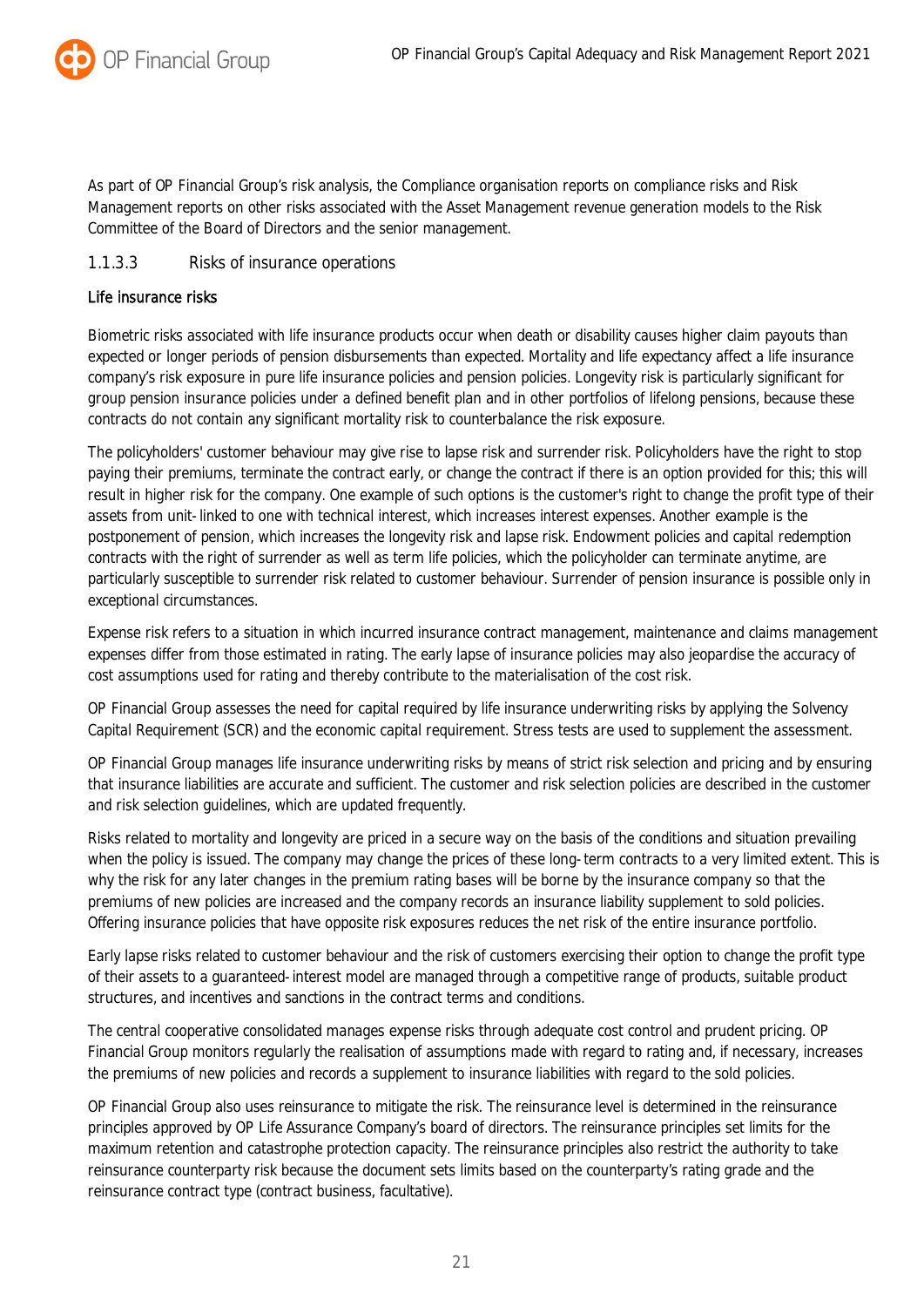

The actuary in charge annually makes the company's board of directors a statement of continuous compliance with the insurance liability requirements, the requirements set by the nature of the underwriting business and the opinions given by the actuarial analysis function on the insurance policy and reinsurance arrangements.

OP Financial Group limits the economic capital requirement tied up in underwriting risks relative to its internal capital. Underwriting risks are, for their part, also guided by a target set in the capital plan for own funds and the requirement for solvency capital.

#### Non-life insurance risks

The insurance business is based on taking and managing risks. The largest insurance risks pertain to risk selection and pricing, the acquisition of reinsurance cover and the adequacy of insurance liabilities. In non-life insurance, the risk inherent in insurance liabilities lies mainly in insurance lines characterised by a long claims settlement period. Biometric risks also arise from granting non-life policies where the non-life insurer pays annuities stemming from non-life obligations as a result of an insurance event.

OP Financial Group assesses non-life insurance underwriting risks by applying the Solvency Capital Requirement (SCR) and the economic capital requirement. Stress tests are used to supplement the assessment.

OP Financial Group manages non-life insurance underwriting risks by means of strict risk selection and pricing and by ensuring that insurance liabilities are accurate and sufficient.

Premium rating is based on risk correlation, i.e. the insurance risk premium corresponds to at least the claims incurred from the insurance. The insurance premium also includes components for operating expenses and capital cost.

The bases for risk selection (customer selection and related criteria, as well as decision-making limits by insurance line) are specified in the risk policy, which is updated annually, and the guidelines, which supplement the risk policy. The documents specify decision-making powers on a multistage basis according to the size of underwriting risk, as well as risks by insurance line underwritten only to a limited extent and at the discretion of the Insurance Customers Management Team.

The insurance periods within non-life insurance are one year or less, and changes in the underwriting risk level can usually be passed quickly onto insurance premiums. In respect of long-term insurance lines where risk inter-independence does not perhaps materialise, risk is managed by setting underwriting limits.

The Group also uses reinsurance to mitigate the risk. The reinsurance level is determined in the reinsurance principles approved by the Boards of Directors. Reinsurance is implemented mainly through risk-specific (insured object) and lossevent-specific reinsurance cover. The Group eliminates potential gaps in the reinsurance cover by using detailed underwriting guidelines. The risk arising from reinsurance availability is subject to strict supervision. Irrespective of the insurance line, large individual risks, such as claim accumulations arising from natural disasters or human activity, are reinsured*.*

The reinsurance principles set limits for the maximum retention and catastrophe protection capacity. The reinsurance principles also restrict authorisations to take reinsurance counterparty risk because the document sets limits based on the counterparty's rating grade and the reinsurance contract type (contract business, facultative, fronting). Local risk concentrations are included in the Estimated Maximum Loss (EML) for property and business interruption risks and through EML breakthrough cover included in reinsurance cover.

The amount of insurance liabilities is estimated securely in such a way that it would be sufficient to fulfil the obligations arising from insurance contracts. This is performed by first estimating the expected value for insurance liabilities, and then determining a safety loading based on the degree of uncertainty. The actuary in charge annually makes the company's board of directors a statement of continuous compliance with the insurance liability requirements, the requirements set by the nature of the underwriting business and the opinions given by the actuarial analysis function on the insurance policy and reinsurance arrangements.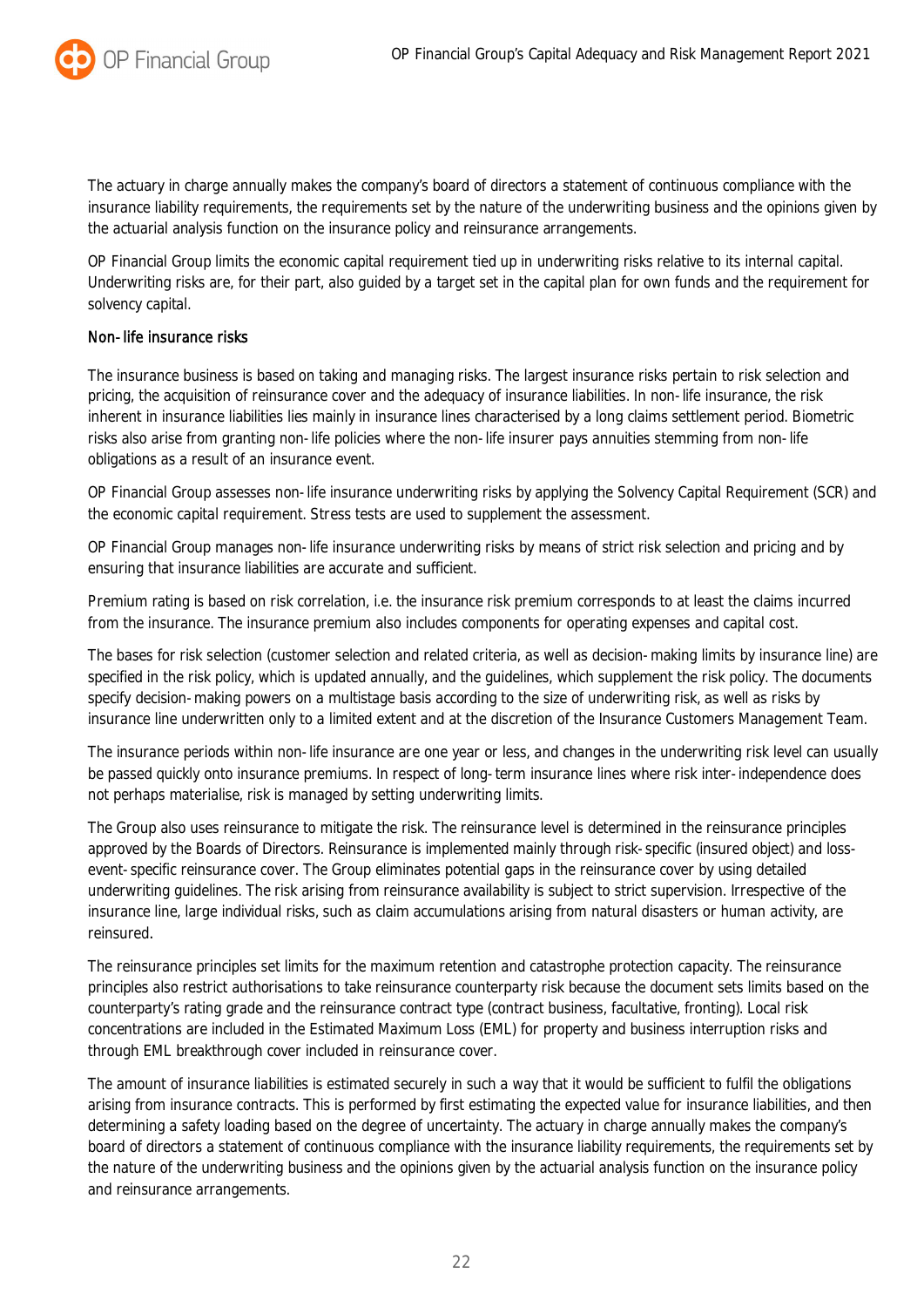

OP Financial Group limits the economic capital requirement tied up in underwriting risks relative to the Group's internal capital. Underwriting risks are, for their part, also restricted by a target set in the capital plan for own funds and the requirement for solvency capital.

#### Market and counterparty risk management in life and non-life insurance

#### Management of structural interest rate risk and other investment risks

The management of market risks in life and non-life insurance covers all of the market risks on the balance sheet, consisting of insurance liabilities, investments and derivatives. Investment operations aim to ensure customer income, obtain assets covering insurance liabilities, and invest profitably to generate returns.

An analysis of structural interest rate risk – interest rate risk on the balance sheet – begins by assessing how well the cash flows from fixed income investments and insurance liability match each other (Asset and Liability Management, ALM). Interest rate movements affect the value of insurance liabilities as well as investments and hedging derivatives.

In the Solvency II framework and the economic capital requirement model, the insurance liability discounting curve includes a volatility adjustment, which also exposes to credit spread risk on the balance sheet in terms of structural interest rate risk. A decrease in interest rates and the narrowing of credit spreads cause the present value of insurance liabilities to increase. In respect of the level of the credit spread related to interest rate risk on the balance sheet, the consistency of the risk profiles of assets and liabilities is essential. Insurance liabilities can be hedged against interest rate risks using direct fixed income investments and interest rate derivatives such that the net interest rate risk consists of the interest rate risk associated with insurance liabilities and the risk profiles of the fixed-income investments and hedging derivatives used to cover the insurance liabilities.

Investment operations take account of factors such as the structural interest rate risk arising from the cash flow structure of insurance liabilities, and the other requirements that insurance liabilities impose on investment assets and their liquidity. Application of the principle of equity in life insurance also affects investment targets and the amount of risk taken.

The magnitude of market risks is measured and limited by the Value at Risk metric and various sensitivity indicators, as well as the amount of the economic capital requirement and the solvency capital requirement (SCR). Stress tests are used to supplement the assessment. Insurance companies' risk concentrations within asset classes are assessed by examining the asset class allocation distribution.

Market risks associated with interest rate risk on the balance sheet are managed using limits on market and concentration risks as specified in the investment plans approved by the company's Board of Directors in line with the risk policies for each revenue logic. Asset class limits are set for liquid and illiquid investments. Separate investment plans are prepared for the life insurance portfolio (ETA 1) and the pension insurance portfolio (ETA 2) transferred from Suomi Mutual Life Assurance Company to OP Life Assurance Company. The boards of directors of the insurance companies also approve principles for the use of derivatives for inclusion in the investment plans. In addition to the Group's risk policy lines and limits, the investment portfolios are also restricted by the responsible investment principles confirmed by the companies' boards of directors.

The insurance companies' insurance liabilities do not, in principle, cause currency risks because their insurance liabilities are normally denominated in euros. For OP Life Assurance Company, all insurance liabilities are denominated in euros. For this reason, a substantial proportion of the investments covering insurance liabilities are allocated to euro-denominated securities.

#### Counterparty risk management

The counterparty risk of reinsurers is managed using limits for specific rating grades and counterparties in accordance with investment plans and the reinsurance principles confirmed by the Board of Directors.

Counterparty risk in the investment portfolio is restricted by allocation limits for specified rating grades.

Capital is reserved for counterparty risks in the economic capital requirement model and the SCR measurement.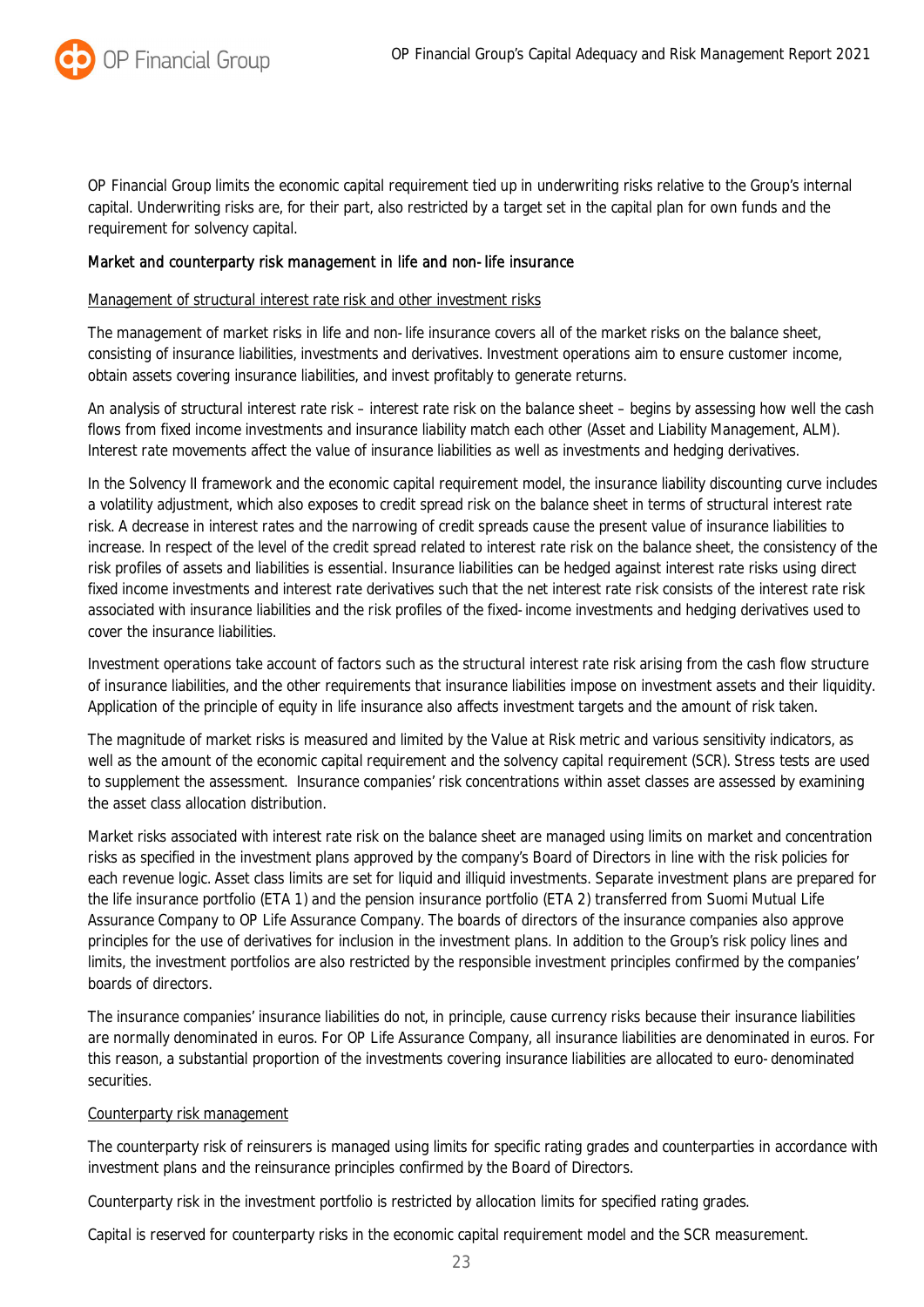

#### 1.1.3.4 Group-level risks

#### Operational risks

#### Management of operational risks

Operational risk means a risk of an adverse consequence caused by all business operations that may result from insufficient or incorrect practices, processes, systems or external factors. Operational risk may materialise in the form of financial losses or other harmful consequences, such as deterioration or loss of reputation or trust.

OP Financial Group's operational risks also include ICT and security risks. Operational risks also include data capital, compliance and model risks, which have been categorised in a separate risk types due to their special features.

#### Operational risk management in business

Operational risk management aims to ensure the efficiency and quality of key business processes and functions, as well as their continuity in abnormal circumstances. Every OP Financial Group company's management and process owners is responsible for organising operational risk management according to the abovementioned goals and in view of the special features of each business.

Through operational risk management, companies' management and process owners ensure that risks do not lead to unforeseen financial losses or other harmful consequences. Due to the qualitative nature of operational risks, it is not possible to ever fully protect against them, and their adverse effects cannot be prevented in all cases. Operational risk management does not always aim to eliminate the risk altogether, but it does aim to bring risks down to an acceptable level.

OP Financial Group's management of security risks and security work seeks to foster a culture of security throughout the organisation, develop and maintain the desired security level by emphasising preventive measures and effective management of threats and incidents. In threatening situations, ensuring personal security is always the primary goal, while protecting property and data remains a secondary goal.

The management of ICT risks aims at ensuring the security, availability and quick recovery of data communications and systems that support them during an incident. It is the responsibility of every system owner to see to it that the abovementioned goals are also achieved by external ICT service providers.

The key areas of business operations related to the arrangement of operational risks include:

- Clear organisational structures and well-defined responsibilities.
- Processes with designated owners who are responsible for the efficiency and quality of the processes, as well as regulatory compliance in accordance with the process owner's duties and responsibilities.
- Personnel who must have the required competences and qualifications, and the responsibilities and targets that are set and described clearly and communicated appropriately.
- Systematic fulfilment of internal and external requirements to manage security risks (prevent, observe, react)
- Permissions and authorisations to access data and ICT systems that are based on work duties and that are limited to the data and ICT systems that the employee needs in performing their duties. The management of each OP Financial Group company is responsible for access rights management and control. This also includes defining how to avoid any inadequate segregation of duties.
- Ensuring that information and cyber security are adequate and up to date. Each business unit implements this, for example, through monitoring, systematic technical arrangements, daily monitoring measures and targeted information security audits.
- Verifying the accuracy of all data. The company's management and process owners are responsible for the usability, integrity, confidentiality and availability of data with the aid of technical and administrative measures as well as for protecting data from unauthorised access and illegal or accidental information processing.
- Identification and categorisation of data repositories according their criticality, in view of the confidentiality, integrity and availability of data. Responsibility for the categorisation and the required measures to protect the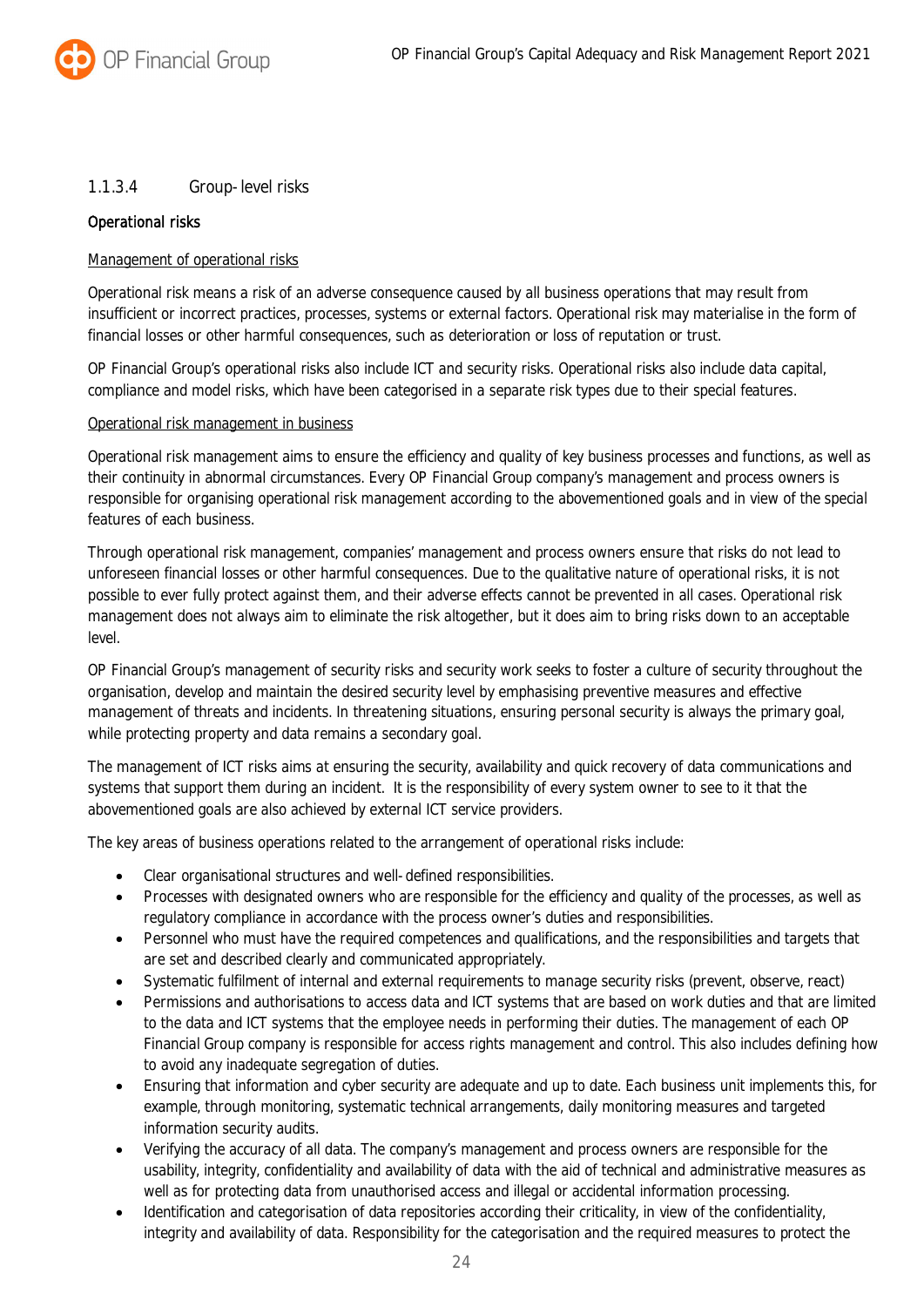

data rests with the data repository owner. A data repository is a set of data created for a certain purpose, such as an application with databases or a data set or table created for analytical purposes.

Operational risk management is based on continuous risk identification and analyses. Risk identification also takes account of forthcoming and emerging business risks, climate and environmental impacts, security threats and external requirements, and the required risk management methods are planned in a risk-based manner. The management and process owners within companies are responsible for identifying and evaluating the risks associated with business processes, services and products and the ICT systems they involve, and for implementing the required controls to achieve an acceptable risk level and ensure process functionality and efficiency. Efforts should be made to automate controls or support them by automation whenever possible.

Before any new or substantially modified products, services, business models, processes, systems or outsourcings are launched at OP Financial Group, they must undergo risk assessment in accordance with procedures approved by the central cooperative Risk Management. Each business unit is responsible for conducting the risk assessment procedure. In their risk statement, functions in the second line of defence can escalate decision-making related to the introduction of the product in high-risk projects that are important in principle and involve new risks. OP Financial Group offers only products, services and business models to customers if they have been approved at Group level.

In addition to the standardised procedures for managing operational risks and the means of managing individual risks, companies within OP Financial Group can transfer the impacts of materialised operational risks outside of the company and OP Financial Group by taking out insurance.

#### Operational risk management frameworks

OP Financial Group's operational risk management framework is divided into backward-looking (e.g. operational risk events), current situation based and proactive procedures (risk and control self-assessment, business continuity management, RCSA regarding new products). The central cooperative's Risk Management is responsible for OP Financial Group's operational risk management framework, its maintenance and development, and issues more detailed instructions on operational risk management procedures followed in OP Financial Group. Risk Management maintains a shared risk library system for identifying operational risks at OP Financial Group – which includes cause, impact, standard risk and control libraries – and which it reviews regularly to ensure that the system is comprehensive and up to date.

The central cooperative's Risk Management reports to the management on the management and level of OP Financial Group's operational risks in a regular report. Company management reports regularly operational risk management and its level to the company's board of directors.

OP Financial Group manages the control, responsibilities, supervision and development of security by means of the Corporate Security Principles, which are approved by the Board of Directors of OP Cooperative and which enable coherent Group-wide security work. The principles and derived guidelines constitute the corporate security governance model.

OP Financial Group uses a centralised cyber security governance model to manage, supervise and report on cyber security. The Cyber Security organisation provides more detailed procedures and operating instructions on implementing and ensuring information security within the Group and managing any information security violations detected. The cyber security operating instructions are policies which guide the Group's activities and which must be complied with in all our work, whether the Group is developing or procuring new systems and solutions. OP Financial Group's Cyber Security function is in charge of managing any deviations from these instructions, and of the related guidelines. The central cooperative consolidated's Cyber Security organisation provides OP Financial Group's Group Executive Management with regular reports on situations that have threatened the Group's information security and data protection.

The central cooperative's Risk Management conducts stress tests on OP Financial Group's operational risks once a year. The operational risk stress test includes a sensitivity analysis and scenarios. The sensitivity analysis makes use of the risk events that have materialised in the entire OP Financial Group, as well as the risks identified in the risk and control selfassessment process and the estimated impacts. Scenarios (alternative possible outcomes) are used to identify risks and assess their impacts from a proactive perspective.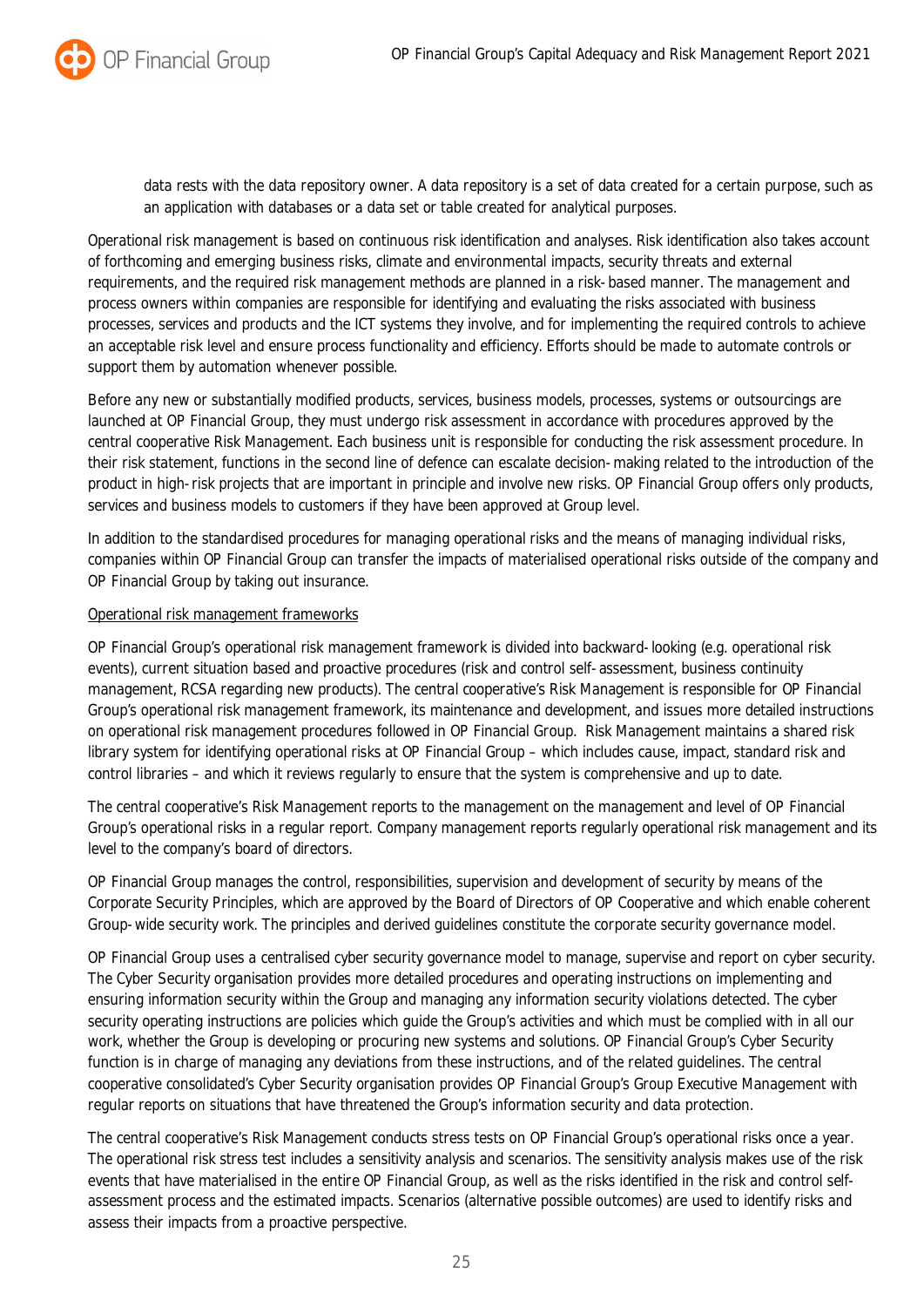

#### Data capital risk

#### Data capital risk management

Data capital risk is a risk related to operations and data capital risk management for its part specifies operational risk management.

OP Financial Group's data capital consists of all data in its various forms as held by the Group. The value of data capital is based on its business usability, efficient risk management and, ultimately, its productivity in financial business.

The reliability of risk management processes is dependent on data produced by business processes because risk analyses, indicators and scenarios are in part or in full produced based on this data. Consequently, data and the information derived from it are inseparable and multifaceted production factor in all financial services business, which is called data capital. Risk associated with data capital applies equally every risk area.

Data capital risk materialises when business has to be managed based on information that involves uncertainty. Then preparing for business risk may be excessive, which may lead to financial loss. For example, capital requirement that has been increased due to poor data quality may tie useful capital for other uses. Challenges in customer service or other processes at operational level do not lead to the best possible customer and employee satisfaction.

#### Benefits of data capital risk management

Management of risks associated with data capital brings a clear business benefit when OP Financial Group's decisionmaking, management and reporting are based on correct and comprehensive information. In addition, as part of efficient risk management processes, data capital risk management ensures the adequacy of OP Financial Group's regulatory compliance.

#### Shared practices of data capital risk management at OP Financial Group

For the management of data capital risks, OP Financial Group has in place a Group-level OP data management model and an OP data quality framework. These provide a framework according to which data must be managed and processed. In addition to the data governance model and the data quality framework, qualitative requirements have been defined for the Group to comply with good data governance and quality practices at Group level.

All OP Financial Group actors must apply Group-level data management principles and participate in their development through their own activities.

In data capital management, the management is responsible for

- promoting the identification, assessment and management of data quality risks. This includes reviewing and accepting the frameworks. Compliance with the frameworks minimises data capital risk, or ensures good data quality.
- ensuring that practices required by the frameworks are observed. Observance requires a clear picture of the status of data specification, collection and processing manageability as well as related technical and legal requirements.
- incorporating the promotion of the capabilities related to data and especially the correction of shortcomings into the strategic components related to the IT infrastructure.
- seeing to it that financial and human resources are sufficient in the development of systems containing data capital.
- ensuring that risk reporting is sufficiently defined and understanding the limitations that the status of data quality causes to risk reporting. The management must set objectives for the validity and accuracy of risk reports in both normal and crisis situations. These requirements must reflect the criticality of decisions made based on the reporting.
- being aware of the status of OP Financial Group's regulatory compliance as regards data management and data quality. The management must have an understanding of the measures taken in this respect or which are needed to take in the future to improve regulatory compliance.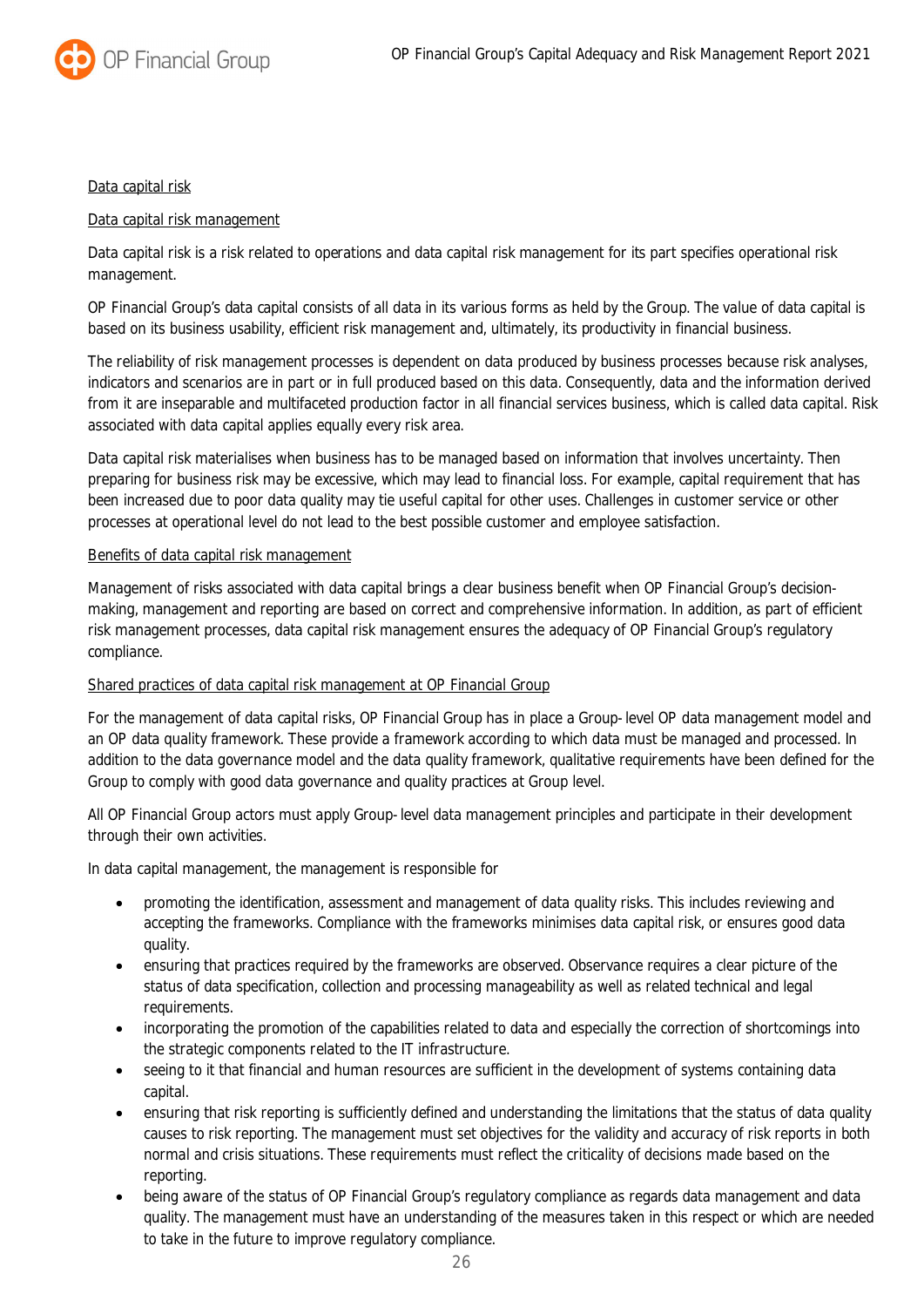

#### Model risks

According to the definition by OP Financial Group, models involve various types of quantitative methods such as

- statistical and mathematical models based on data in the Group's own possession that enable receiving data derived from historical data in the base data
- input data derived from modelling and based on internal or external data that are utilised in formulae, calculation, categorisation or a set of rules
- well-established mathematical formulae in the financial services business, whose parameter values are available from the market.

Risk associated with the use of models, or model risk, refers to potential losses or loss of reputation caused by decisions made on the basis of the results of the models. Model risk is therefore a consequential risk related to the quality of operations and capabilities. The risk involved in using models is operational in nature and may be caused by insufficient or unclear responsibilities for model management at different stages of the model lifecycle, or by insufficient documentation. On other hand, model risk management involves further specification of operational risk management.

The sources of model risks can be divided into the following three categories:

- shortcomings in the development stage of the models
- shortcomings in the implementation of the models and
- shortcomings in the use of models.

All these share common sources of risk, such as shortcomings in data or its quality, poor knowledge of interdependencies between mathematical methods and models, and inadequate knowledge of business, risk measurement and regulation.

The management of models and model risks seeks to ensure that models describe the event concerned sufficiently accurately and their use is appropriately organised. It is not possible to protect against all risks associated with using models. Risk management measures seek to ensure that the risks associated with using models are identified and the related risk level is acceptable. Regarding models used to calculate the minimum capital requirement to cover credit risk, model risk is quantified, in the manner required by regulation, by adjusting the results generated by models to take account of the margin of conservatism. The Group manages model risks through well-defined roles and responsibilities as well as by ensuring adequate knowledge of quantitative methods and resource allocation.

OP Financial Group's model risk management framework defines the roles and responsibilities of the management of the models and model risk management and the practices followed during the model lifecycle. The model lifecycle includes the development, production implementation and use of the model, as well as the maintenance and abandonment of the model.

To implement the models and model risk management, the models are classified based on their business criticality considering for what purpose the model is used and how established the methodology of the model is. The most critical applications of the models are risk pricing, the valuation of agreements for the income statement and risk measurement to calculate regulatory capital requirement or internal economic capital requirement.

That the models are well-established in their applications reduces their criticality. Risks of the use of models based on wellestablished market practices are mainly associated with how correctly they are implemented. Self-developed models based on internal data capital involve most risk vis-á-vis the modelling of the event and the model's susceptibility of error.

The development of models primarily requires internal historical data found to be of high quality from the needed data, correctly quantified amount of risk position and market information applicable to the valuation of assets and liabilities. The model should be applied when examining the modelled event. The Group uses generally used and proven modelling methods and models whenever they are available. Model development aims to identify shortcomings in the model and the situations where the model performs poorly. Insofar as the models cannot be implemented as required by the nature of the event to be described, it is necessary to depict the shortcomings and the solutions that seek to correct in modelling. The development of the models is segregated from their validation. Regulation and risk management perspectives must be taken into account in the further development of the model.

27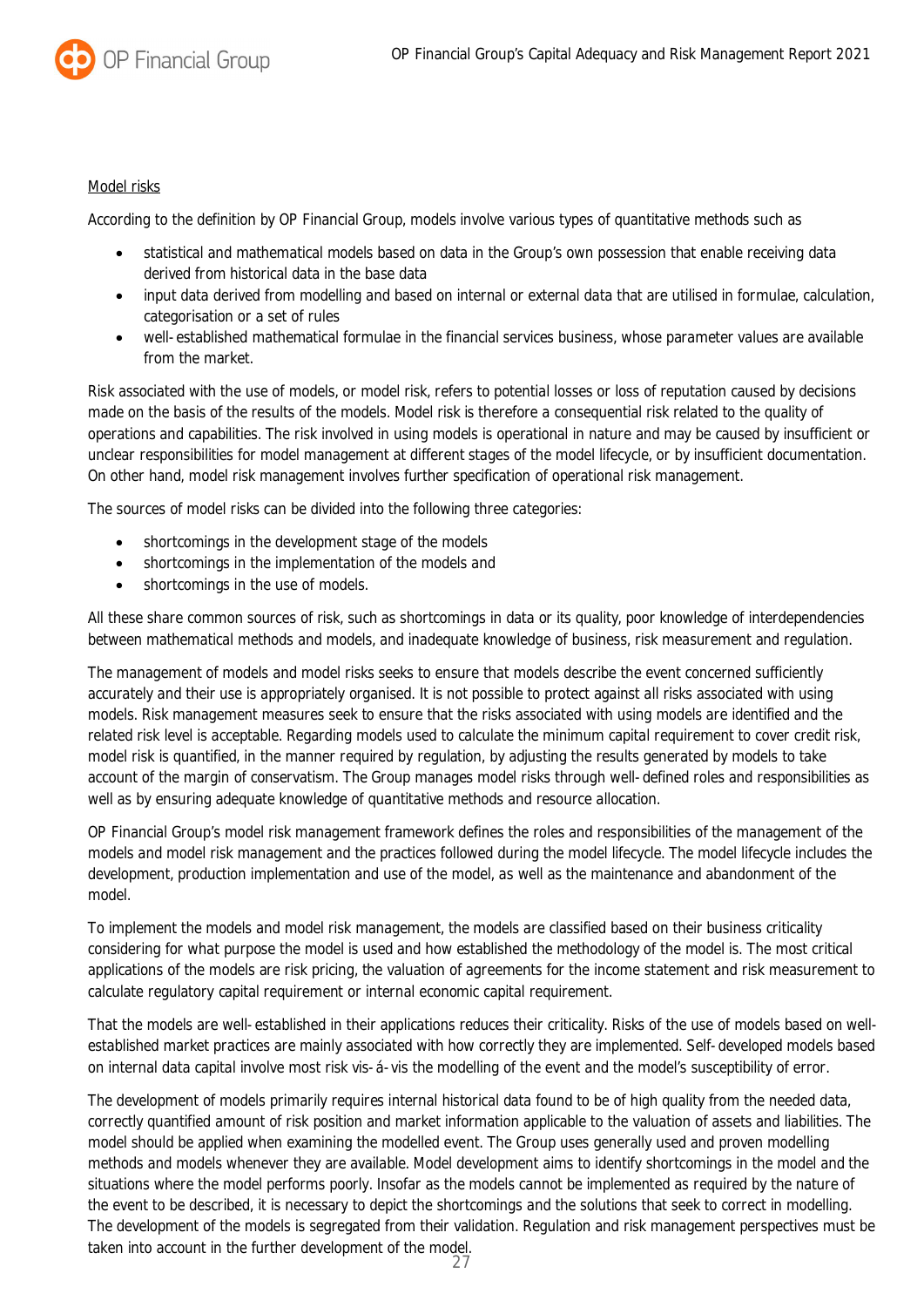

The model is used only for the purpose for which it is developed and approved. If it is necessary to use parameter values defined differently for various uses, choices must be accurately justified and documented. Extending the use of the model to a new application will always require a new decision. Updates that are made to the model's parameters on the basis of new data and that affect the results of the model are identified separately from actual model changes.

OP Financial Group adopts only models that it has ensured in a sufficient manner in terms of functionality and implementation. The implementation decision is documented in the deciding body's protocol and communicated to Risk Management.

Model ownership involves a clear responsibility to understand all individual matters or variables that affect the profitability of the business concerned and to understand the interdependencies of these variables. It is also the responsibility of the model owner to follow how these variables and their interdependencies change over time.

Standardised and regular monitoring is used in ongoing assessment of model utilisation. The extent, detail and frequency of monitoring must be proportionate to the significance of the model. In monitoring, the Group takes account of regulatory requirements. If the monitoring proves that the model functions more poorly or the annual risk identification process reveals trend-like or structural changes in the business environment, it is necessary to perform validation especially if the model assesses risks that are significant.

The performance of the models is subject to a quantitative and qualitative review, or validation, carried out on a regular basis. The validation requirement also applies to models implemented by the business concerned, not only models implemented by a function independent of the business. Validation complies with predetermined procedures, reviews and tests. The evaluation takes account of the purpose of use of the model and its significance.

Every stage of the model lifecycle also pays attention to adequate documentation and the fulfilment of regulatory requirements set for documentation. Risk Management is responsible for the development and maintenance of a consistent documentation structure.

The management reporting includes information about the functionality and significance of models, the needs for improvements in various areas, and the progress made in rectifying previously identified shortcomings and changes to models. Furthermore, the management must be aware if business cannot be quantified sufficiently well on the basis of the models, and of the reason for this.

#### Compliance risks

Compliance risk is part of risk associated with operational risk, and compliance risk management is part of internal control. Compliance activities are aimed at ensuring that all OP Financial Group entities comply with laws, official instructions and regulations, self-regulation of markets, and internal guidelines, policies and instructions of OP Financial Group and the entities. Compliance also ensures that customer relationship management complies with appropriate and ethically sound principles and practices.

Compliance risk management tools include monitoring legislative developments, providing the organisation with guidelines, training and consultation related to observing practices based on regulation, as well as supervising regulatory compliance with procedures applied within the organisation. The objective of compliance support is to ensure that the business unit concerned has advance awareness of the regulatory requirements and OP Financial Group's interpretations that it must take into consideration when developing products and services. The business unit concerned is responsible for implementing internal control duties related to processes. Compliance monitoring ensures that the controls acting as the first line of defence are functional and that operations comply with regulations and guidelines.

Materialisation of compliance risk may result not only in financial loss but also other adverse consequences, such as sanctions. Such sanctions may include a corporate fine and separate administrative fines for violation of obligations, and public warnings and reprimands. Compliance risk may materialise in terms of loss or deterioration of reputation or trust.

Responsibility for regulatory compliance and its supervision within OP Financial Group entities rests with the Group Executive Management and the senior management and all supervisors and managers. Everyone employed by OP Financial Group entities is responsible for playing a part in compliance with regulations.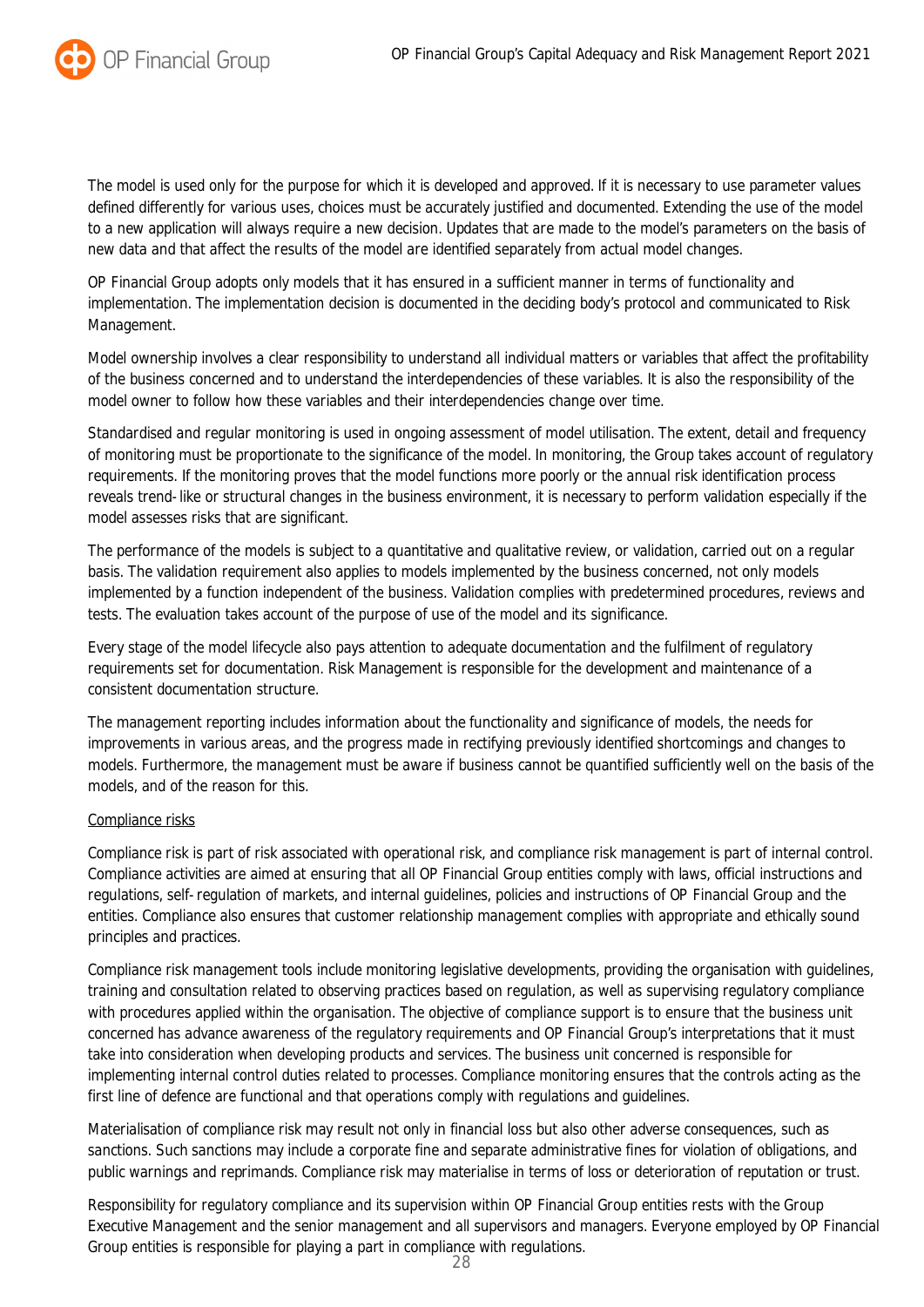

The Compliance organisation regularly reports to the Board of Directors' Risk Committee, the companies' boards of directors and the Executive Management Team's Steering and Compliance Committee on compliance risks and internal control observations in the central cooperative and OP cooperative banks. The Risk Committee supervises the adequacy of business internal control, independent Risk Management and Compliance, operational efficiency and reliability and compliance with the principles governing them.

#### Other Group-level risks

#### Concentration risks

Variation in the values of income statement and balance sheet items caused by concentrations is not a risk type as such. The reason behind concentration risk is cumulative exposure to a change in an individual risk factor or to a future scenario, whose materialisation may cause higher-than-expected earnings fluctuations. This is particularly likely to happen if identifying concentrations or restricting them has failed.

Identifying and controlling concentrations is therefore important at all operational levels. The following perspectives must be considered when arranging the identification of concentration risks and their management at OP Financial Group.

- 1. The identification and management of an individual risk's accumulation is organised by revenue logic. The structure of the risk policy must promote the identification of accumulations, whereas limits are used to restrict their size. Examples of revenue logics accumulation include:
	- an individual debtor's accumulation or receivables accumulation (e.g. effective industry or geographical area)
	- risk associated with an individual object of insurance or insured person or accumulation of objects exposed to the same event e.g. through the geography
	- maturity or repricing concentrations of balance sheet items over time or by counterparty group
- 2. Individual risks accumulated across various revenue generation models, for the management of which it is necessary to create efficient management procedures that take account of any conflicts of interest. Examples of such accumulated exposures include:
	- the accumulation of individual debtors or industry-specific receivables over OP Financial Group companies
	- dependence of OP Financial Group companies on an individual service provider (e.g. securities clearing and information technology).
- 3. Earnings fluctuation concurrently caused by various risk factors and accumulated beyond revenue logics must be managed by means of management procedures that take account of any conflicts of interest. Examples of such accumulations are shown below:
	- OP Financial Group may have a concentration in a single counterparty beyond several product areas and companies. Banking may have provided financing for a company in which the Group's insurance companies hold shares. Meanwhile, Pohjola Insurance may be the company's main insurer and OP Life Assurance Company manages the company's group life insurance. In addition, the same company can provide OP Financial Group with technology services.
	- Risks associated with an independent state (e.g. risk of political decisions and local catastrophes, also known collectively as a country risk) may have a similar effect on the operating conditions of actors operating in the country concerned and the results arising from the agreements concluded with the actors in the country are strongly correlated.

The Group-wide risk management process should create mechanisms that prevent the emergence of excessively large direct and indirect risk concentrations at OP Financial Group level by means of decisions on the division of duties. Risk Management should create mechanisms to identify, assess and manage direct and indirect Group-level accumulations.

The risk management principles stated in the risk management process guidelines for each revenue logic and the risk policies that elaborate on these concentration risk management must be an integral part of risk management practices and operational limitation.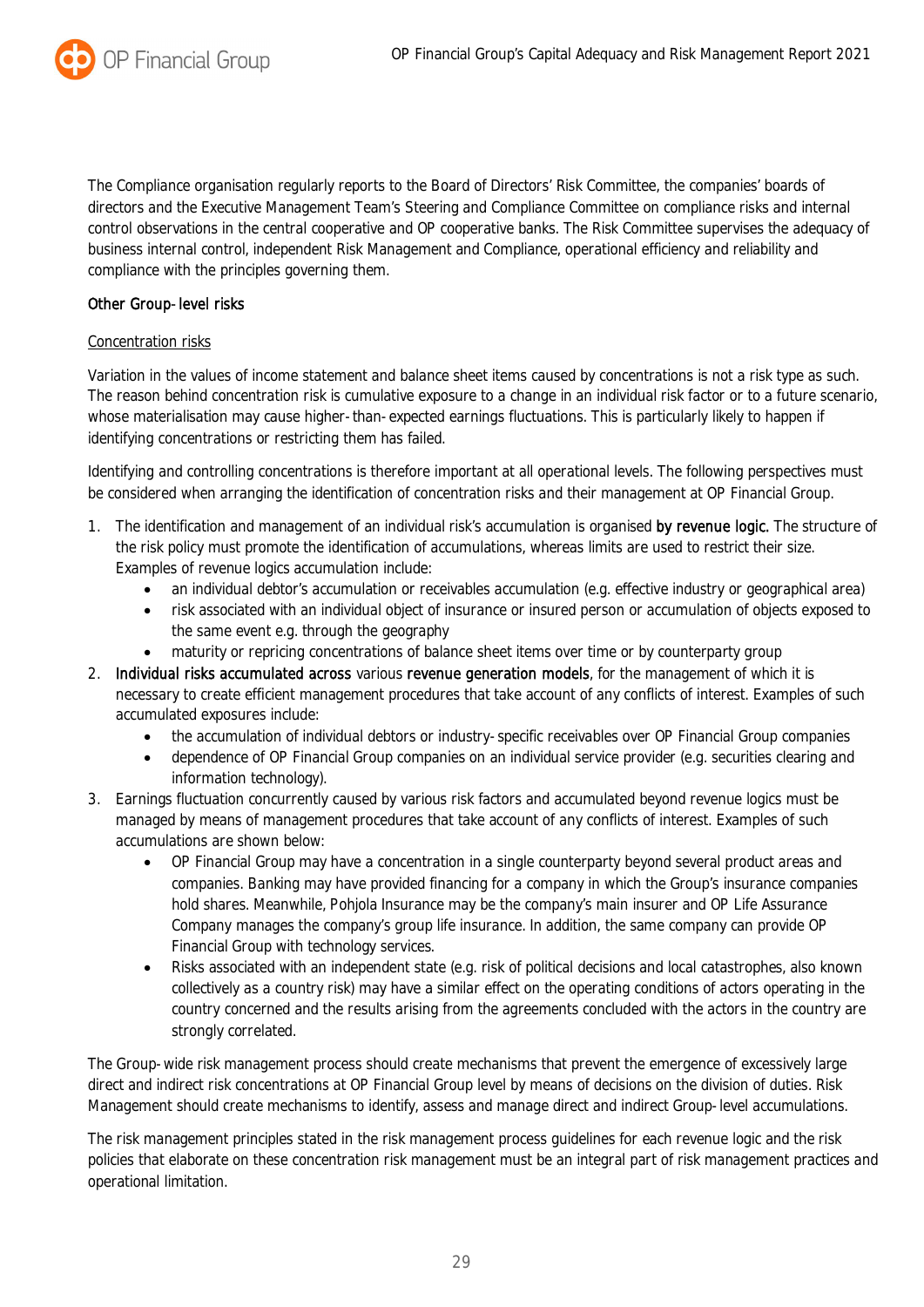

The Group manages country risks by determining country limits for different countries that it uses to monitor, control and prevent its country risk concentrations by revenue generation model. When setting limits, the Group takes account, for example, of the country's creditworthiness and susceptibility to natural disasters.

Major benefits can be gained by concentrating service purchases. However, senior management must exercise extreme caution when concentrating an activity with an identified service provider, doing so in accordance with the situation in question and creating an action plan to ensure business continuity in case of problems with the service provider.

#### Reputational risks

Reputational risk is managed proactively over the long term by complying with regulation, good practices in the financial sector and OP Financial Group's Code of Business Ethics, and by emphasising the transparency of operations and communications. Because reputation and trust are the foundations of financing, they must be taken into account in all activities. Each business plays an important role in recognising the positive and negative impacts of its operations on OP Financial Group's reputation and takes, where necessary, corrective measures.

Active and transparent communications build a strong corporate image and strengthen a company's reputation and trust. The central cooperative's Corporate Communications unit actively monitors the media coverage and social media publicity of the Group and the financial sector, as well as other topical subjects. The public image of the Group and the financial sector is also analysed regularly as part of the contingency plan for liquidity management. The Group must have communications procedures and plans in case of crises and to prevent the realisation of reputational risk.

In addition to systematic communications, OP Financial Group proactively strengthens its reputation by implementing its Corporate Responsibility Programme. The Group has a Code of Business Ethics in place. The Group adheres to international financial, social and environmental responsibility principles and international commitments.

## 1.2 Declaration on the adequacy of risk management arrangements, and risk statement

In accordance with Article 435, paragraph 1 of Regulation (EU) No 575/2013 (CRR) of the European Parliament and of the Council, OP Financial Group must disclose a declaration approved by the management body, i.e. the Board of Directors of OP Cooperative, on the adequacy of risk management arrangements, as well as a risk statement succinctly describing the institution's overall risk profile associated with the business strategy.

#### Declaration by OP Cooperative's Board of Directors on 8 February 2022

Based on risk reporting, OP Cooperative's Board of Directors assesses regularly compliance with OP Financial Group's Risk Appetite Statement and Risk Appetite Framework, OP Financial Group's Corporate Security Principles as well as with the risk policies of OP Financial Group and different business divisions. Based on the information it has received, the Board of Directors states that the risk management systems used by OP Financial Group are adequate in respect of OP Financial Group's risk profile and strategy.

#### Risk statement by OP Cooperative's Board of Directors on 8 February 2022

OP Financial Group's mission is to promote the sustainable prosperity, security and wellbeing of owner-customers and operating region by providing its customers with all banking, investment and insurance services they need.

The starting point for risk-taking is that OP Financial Group mainly takes risks associated with fulfilling its mission. In its risk taking, OP Financial Group emphasises moderation, responsibility and careful practices. Credit and insurance risks and maturity transformation risk are highlighted in OP Financial Group's risk profile.

OP Cooperative's Board of Directors considers that the OP Financial Group's Risk Appetite Statement document, decided by OP Cooperative's Board of Directors and confirmed by the Supervisory Council, clearly describes the general qualitative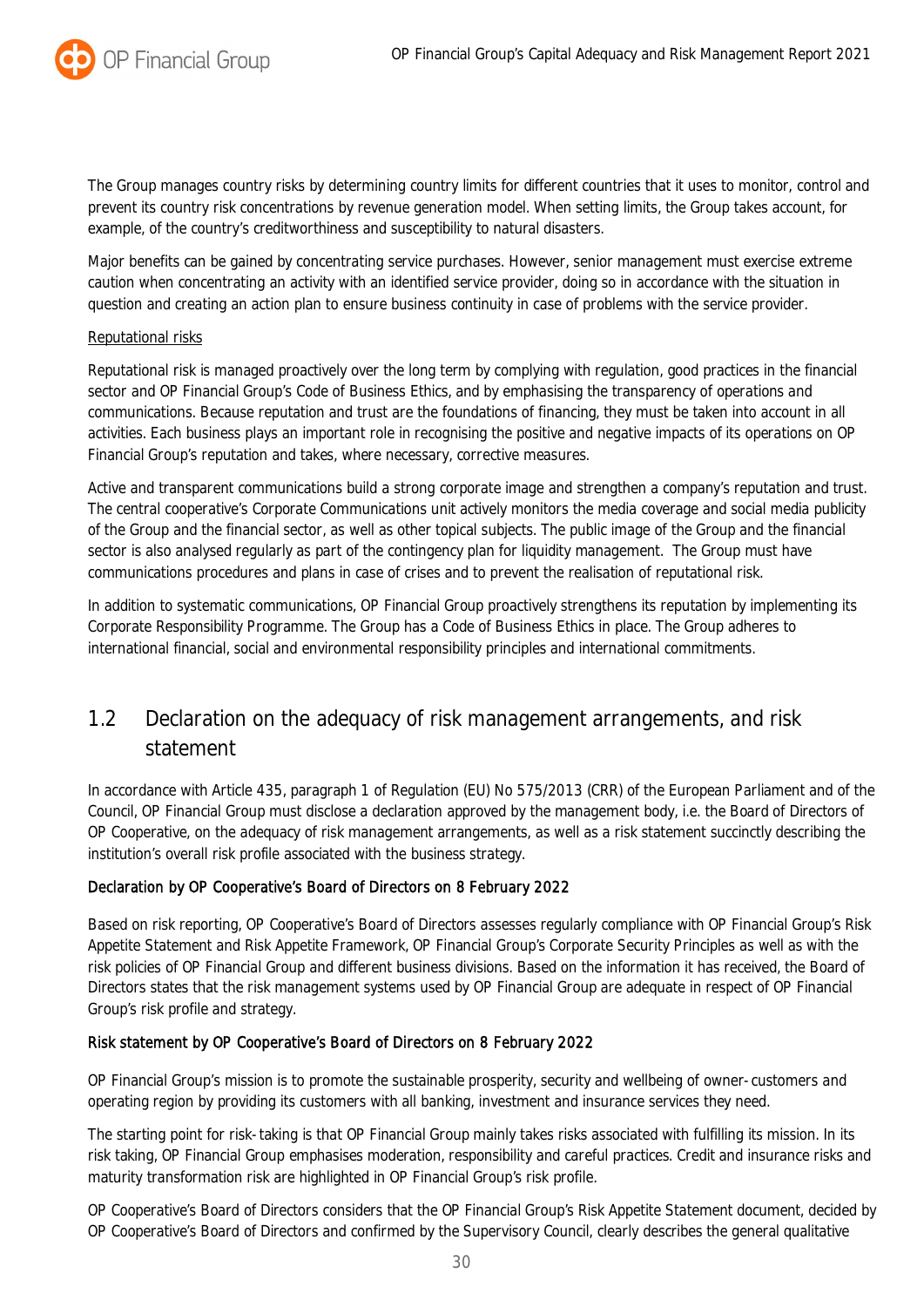

bases and preconditions for OP Financial Group's risk-taking and the quantitative limits set in the document for risk-taking are in line with the strategy.

OP Cooperative's Supervisory Council confirmed a number of limits for OP Financial Group for 2021, including the limits for capital adequacy, liquidity and risk appetite as well as the tolerances for the risk appetite related to revenue logics. The limits were used to ensure that OP Financial Group or any of its companies does not take excessive risks to endanger OP Financial Group's or its company's capital adequacy, profitability, liquidity and business continuity. The table below shows OP Financial Group's key limits and tolerances and the actual values of risk-taking metrics based on the 31 December 2021 situation. Risk-taking in OP Financial Group's risk-taking remained throughout the year within the limits and tolerances set by the Supervisory Council.

| Limits and tolerances in accordance with OP Financial Group's Risk Appetite Statement (RAS)                | 31 Dec 2021 | 31 Dec 2020             | Limit     |
|------------------------------------------------------------------------------------------------------------|-------------|-------------------------|-----------|
| Risk-taking capacity                                                                                       |             |                         |           |
| Common Equity Tier 1 (CET1) ratio, %                                                                       | 18.2%       | 18.9%                   | 13.0%     |
| Capital adequacy ratio under the Act on the Supervision of Financial and Insurance Conglomerates (FiCo), % | 146%        | 150%                    | 105%      |
| Largest single customer risk / FiCo capital covering customer risks, %                                     | 4.6%        | 4.04%                   | 10%       |
| Liquidity coverage ratio (LCR), %                                                                          | 212%        | 196%                    | 120%      |
| Net stable funding ratio (NSFR), %                                                                         | 130%        | 123%                    | 105%      |
| Risk appetite: economic capital requirement / OP Financial Group internal capital, %                       |             |                         |           |
| OP Financial Group                                                                                         | 36.53%      | 45.54%                  | 75%       |
|                                                                                                            |             |                         |           |
|                                                                                                            |             |                         |           |
|                                                                                                            |             | 31 Dec 2021 31 Dec 2020 | Tolerance |
| OP Financial Group                                                                                         |             |                         |           |
| Materialised operational risks (net), $\epsilon$ million                                                   | 8.88        | 6.58                    | 50        |
| Risk appetite and its allocation: economic capital requirement / OP Financial Group internal capital, %    |             |                         |           |
| OP Financial Group                                                                                         | 36.53%      | 45.54%                  | 75%       |
| Banking in total, of which                                                                                 | 27.15%      | 39.11%                  | 53%       |
| Retail Banking                                                                                             | 12.91%      | 17.66%                  | 22.5%     |
| Corporate Banking                                                                                          | 11.36%      | 18.19%                  | 25%       |
| Group Treasury                                                                                             | 2.57%       | 3.03%                   | 5%        |
| Wealth/asset management                                                                                    | 0.31%       | 0.23%                   | 0.5%      |
| Non-life insurance                                                                                         | 7.57%       | 10.87%                  | 12.5%     |
| Life insurance                                                                                             | 4.55%       | 6.27%                   | 8%        |
| Other                                                                                                      | 1.05%       | 1.03%                   | 1.5%      |

The qualitative principles and quantitative limits decided by the Board of Directors and confirmed by the Supervisory Council are supplemented and specified through other risk management instructions and more detailed risk policies applied by the business divisions. These have been used to ensure that risk-taking at OP Financial Group is based on each business division's strategy, and that the company does not take excessive risks to endanger OP Financial Group's or the Group companies' capital adequacy, profitability, liquidity or business continuity.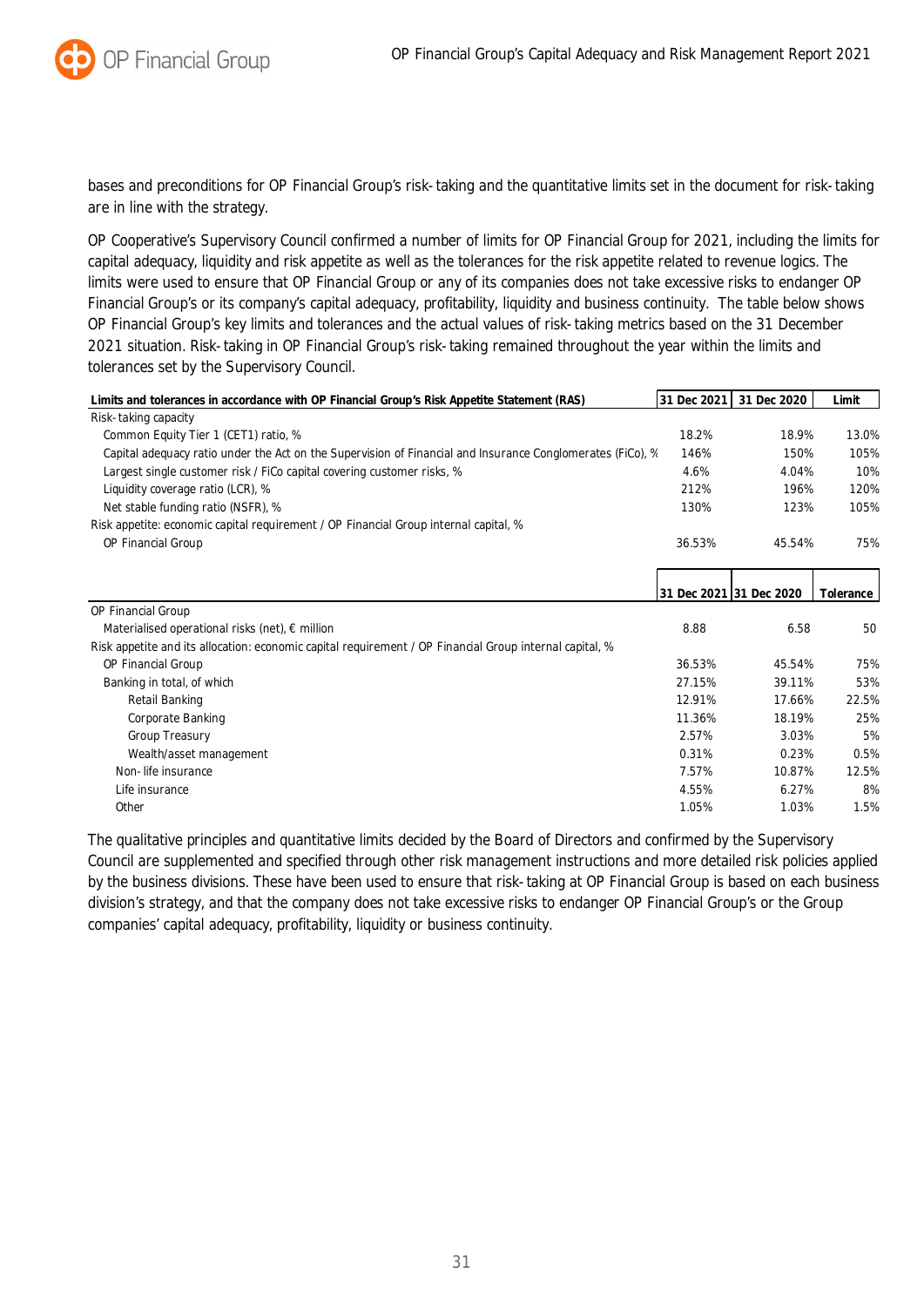# 2 OP Financial Group's capital adequacy

This section presents an overview of OP Financial Group's capital adequacy and base. More detailed information can be found in the OP Amalgamation capital adequacy tables 2021 that will be published in English in a separate Excel file.

## 2.1 OP amalgamation's capital base and capital adequacy

The amalgamation of cooperative banks consists of the amalgamation's central cooperative (OP Cooperative), the central cooperative's member credit institutions and the companies belonging to their consolidation groups. Although OP Financial Group's insurance companies do not belong to the amalgamation of cooperative banks, investments made in them have a major impact on capital adequacy calculated in accordance with the capital adequacy regulations for credit institutions. More detailed information on companies within the consolidation group can be found in Notes 23 and 84 to the financial statements 2021. Changes in Group structure are presented in OP Financial Group's financial statements bulletin for 1 January–31 December 2021.

## 2.1.1 Capital base

| Capital base, $\epsilon$ million                                               | 31 Dec 2021 | 31 Dec 2020 |
|--------------------------------------------------------------------------------|-------------|-------------|
| OP Financial Group's equity capital                                            | 14,184      | 13,112      |
| Effect of insurance companies on the Group's shareholders' equity is           | $-988$      | -498        |
| Fair value reserve, cash flow hedge                                            | -96         | $-203$      |
| Common Equity Tier 1 (CET1) before deductions                                  | 13,101      | 12,410      |
| Intangible assets                                                              | $-351$      | $-391$      |
| Excess funding of pension liability and valuation adjustments                  | $-132$      | $-93$       |
| Cooperative capital deducted from capital base                                 | $-160$      | $-126$      |
| Planned profit distribution and unpaid profit distribution for previous period | -96         | -95         |
| Shortfall of ECL minus expected losses                                         | $-356$      | $-413$      |
| Insufficient coverage for non-performing exposures                             | $-41$       |             |
| CET1 capital                                                                   | 11,965      | 11,293      |
|                                                                                |             |             |
| Hybrid capital to which transitional provision is applied                      |             | 40          |
| Additional Tier 1 capital (AT1)                                                |             | 40          |
| Tier 1 capital (T1)                                                            | 11,965      | 11,333      |
| Debenture loans                                                                | 1,308       | 1,599       |
| Debentures to which transitional provision applies                             | 141         |             |
| Tier 2 capital (T2)                                                            | 1,448       | 1,599       |
| Total capital base                                                             | 13,413      | 12,933      |

The table presents how OP Amalgamation's CET1 capital derives from OP Financial Group's equity capital. The CET1 capital was improved by Banking earnings and Profit Share issues. The deficit of the ECL and the difference of expected losses reduced as a result of an increase in the ECL on the balance sheet. The amount of Profit Shares in CET1 capital was EUR 3.1 billion (2.8).

OP Financial Group has applied transitional provisions regarding old debenture loans to debenture loans. The debenture loans were redeemed during 2021.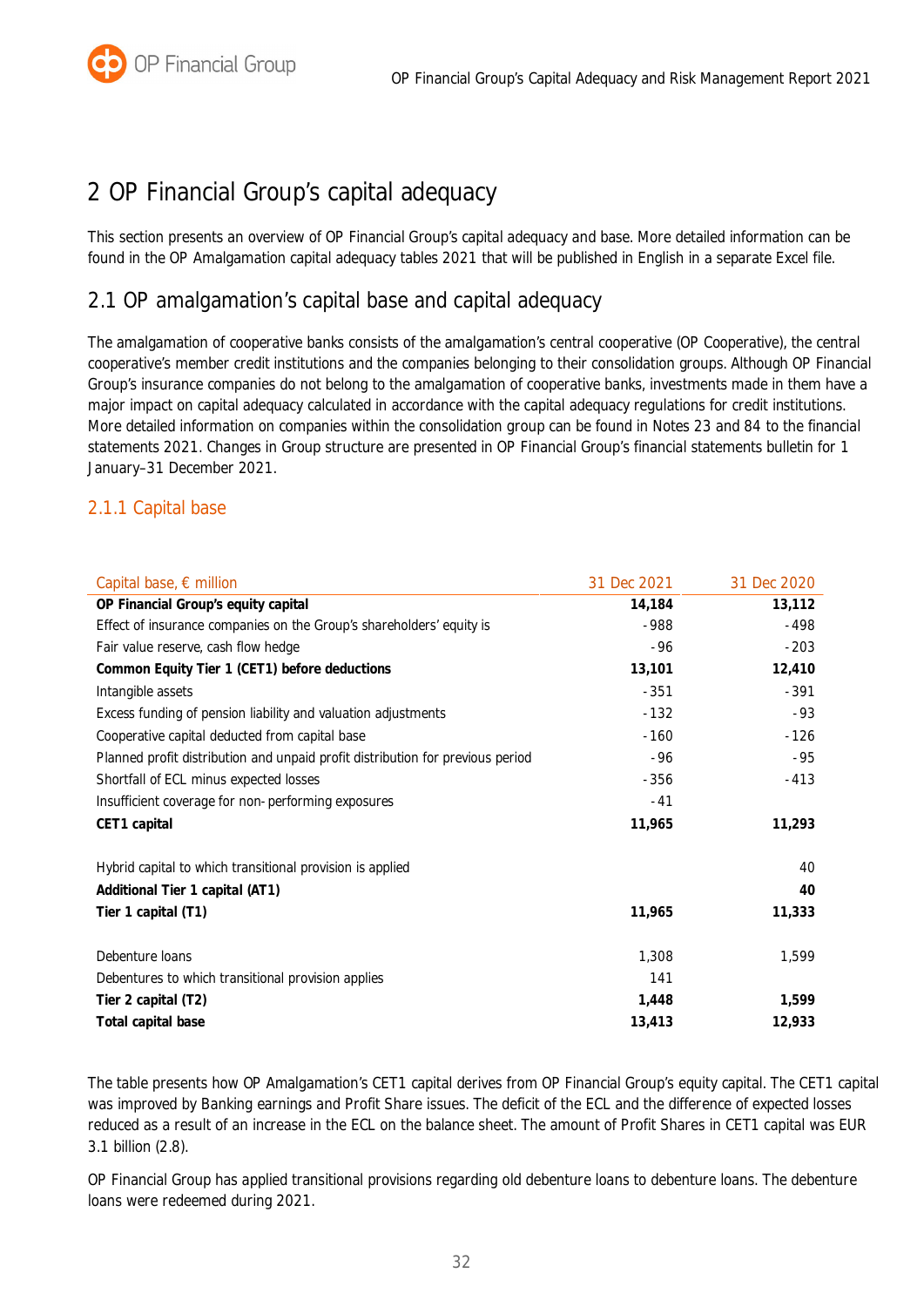## 2.1.2 Total risk exposure

| Risk exposure amount, $\epsilon$ million           | 31 Dec 2021 | 31 Dec 2020 |
|----------------------------------------------------|-------------|-------------|
| Credit and counterparty risk                       | 57,361      | 54,522      |
| Standardised Approach (SA)                         | 4,822       | 4,562       |
| Central government and central banks exposure      | 298         | 347         |
| Credit institution exposure                        | 5           | 9           |
| Corporate exposure                                 | 3,180       | 3,068       |
| Retail exposure                                    | 1,142       | 1,026       |
| Equity investments                                 | 6           | 32          |
| Other                                              | 190         | 80          |
| Internal Ratings-based Approach (IRB)              | 52,539      | 49,960      |
| Credit institution exposure                        | 1,191       | 1,029       |
| Corporate exposure                                 | 29,808      | 26,461      |
| Retail exposure                                    | 13,320      | 14,295      |
| Equity investments                                 | 7,112       | 7,036       |
| Other                                              | 1,109       | 1,140       |
| Market and settlement risk (Standardised Approach) | 1,380       | 1,096       |
| Operational risk (Standardised Approach)           | 3,786       | 3,964       |
| Valuation adjustment (CVA)                         | 204         | 138         |
| Other risks                                        | 3,000       |             |
| Total risk exposure amount                         | 65,731      | 59,720      |

The risk exposure amount (REA) totalled EUR 65.7 billion (59.7), or 10% higher than on 31 December 2020. In March, the ECB set a parameter factor for corporate exposures, based on the TRIM (Targeted Review of Internal Models) on corporate exposures, which increased the risk-weighted assets of corporate exposures. In March, OP Financial Group added conservatism to the credit conversion factor for retail exposures, which increased the risk-weighted assets of retail exposures.

The revised Capital Requirements Directive and Regulation (CRR2) came into force in June, which increased counterparty risk associated with derivatives as anticipated. In September, OP Financial Group adopted calibrated parameters in retail and corporate exposures. This adoption slightly increased risk-weighted assets and slightly decreased expected loss.

In December, OP Financial Group proactively increased the amount of risk-weighted assets (RWA) by EUR 3 billion to account for future changes in the scope of application of internal models (IRBA) and in the method for measuring insurance companies' risk weights. The proactive RWA add-on weakened the CET1 ratio by approximately 1.0 percentage point.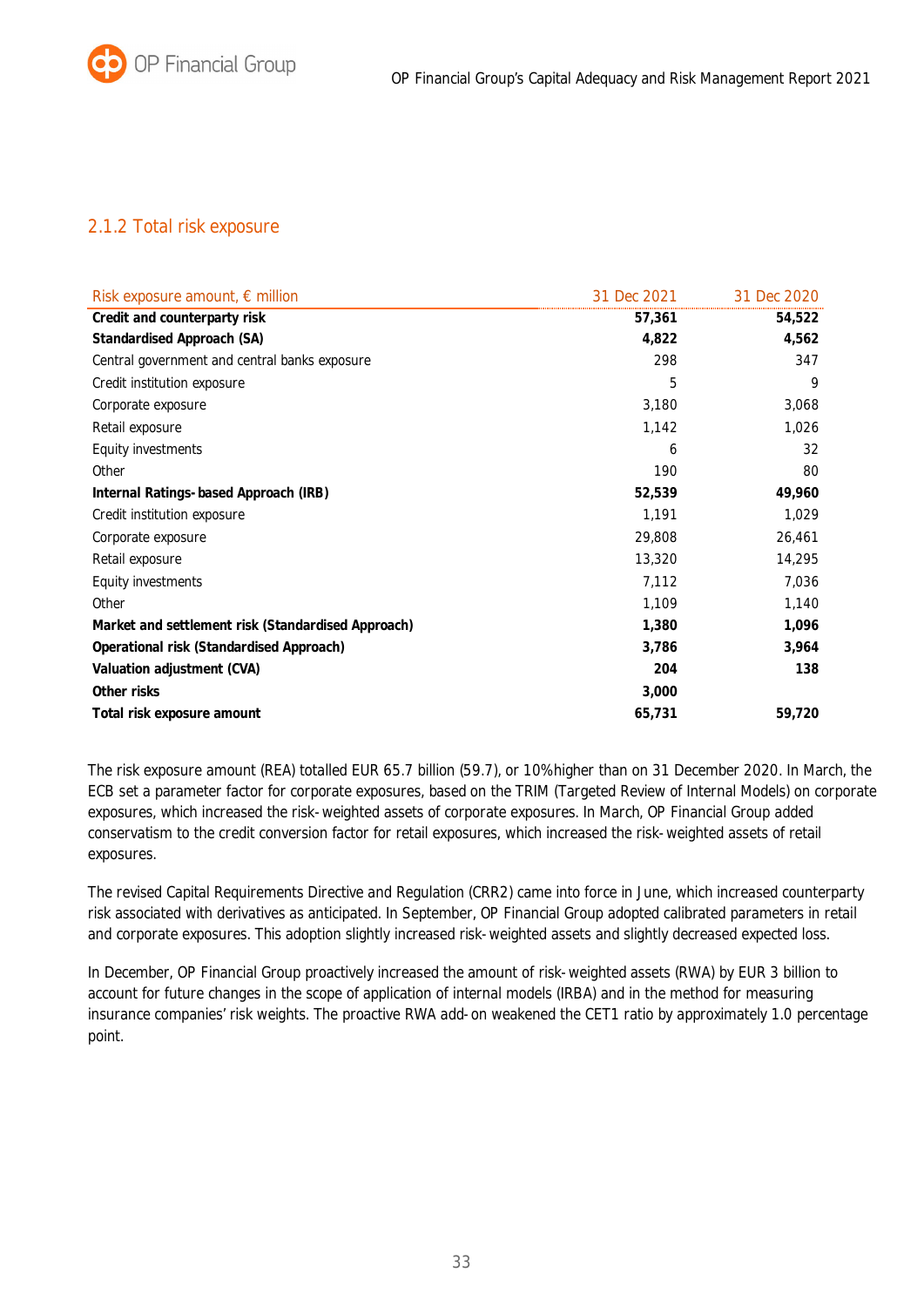



## 2.1.3 Capital ratios

| Ratios, %               | 31 Dec 2021 | 31 Dec 2020 |
|-------------------------|-------------|-------------|
| CET1 capital ratio      | 18.2        | 18.9        |
| Tier 1 ratio            | 18.2        | 19.0        |
| Capital adequacy ratio  | 20.4        | 21.7        |
|                         |             |             |
| Ratios, fully loaded, % | 31 Dec 2021 | 31 Dec 2020 |
| CET1 capital ratio      | 18.2        | 18.9        |
| Tier 1 ratio            | 18.2        | 18.9        |
| Capital adequacy ratio  | 20.2        | 21 6        |

OP Financial Group's CET1 ratio was 18.2% (18.9). The ratio was lowered by the ECB's decision, which increased the riskweighted assets of corporate exposures, and by the proactive addition to the amount of risk-weighted assets to account for future changes in the scope of application of internal models and in the method for measuring insurance companies' risk weights. The ratio was improved by the favourable earnings performance and the issues of Profit Shares.



## 34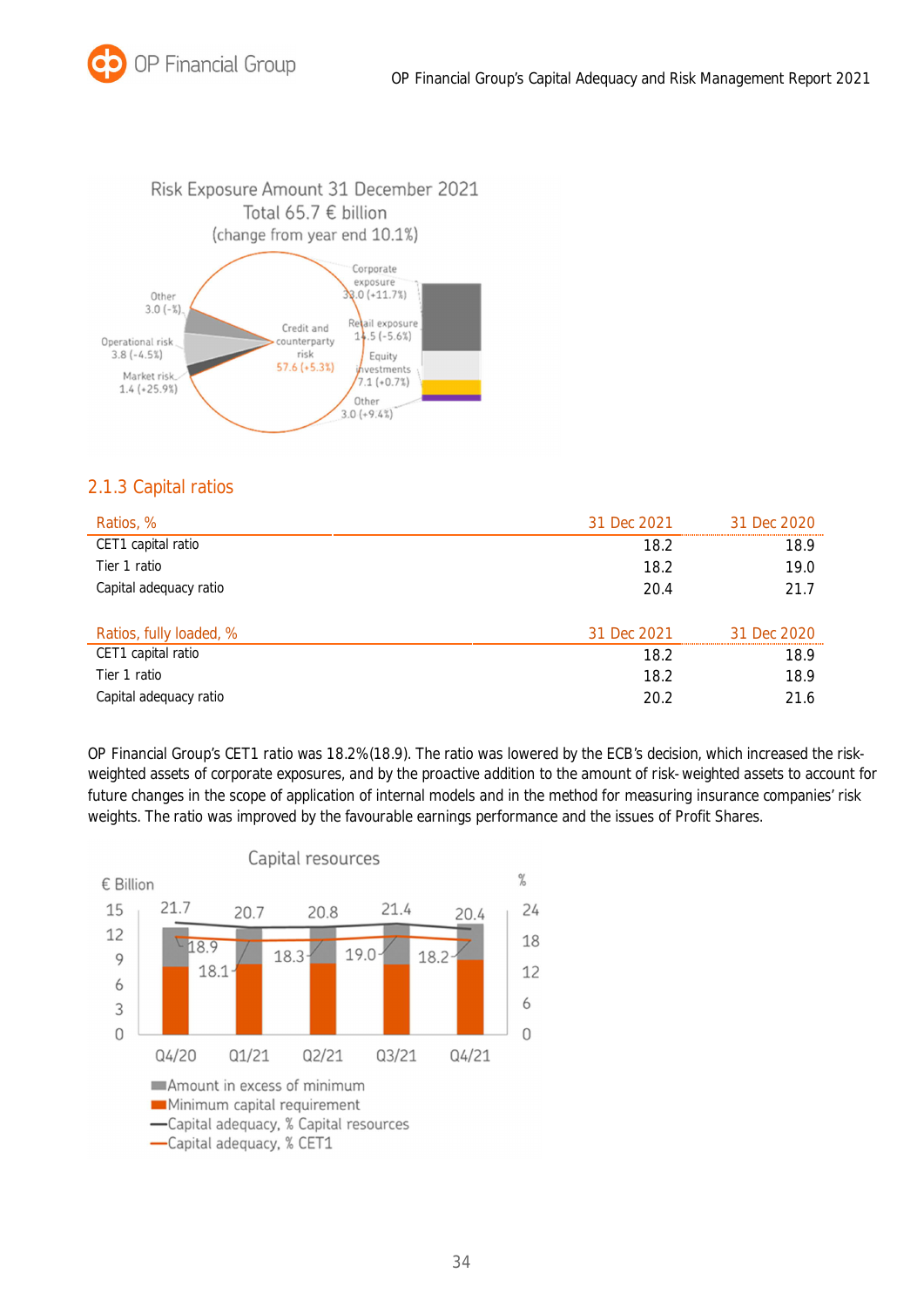

| Capital requirement, $\epsilon$ million | 31 Dec 2021 | 31 Dec 2020 |
|-----------------------------------------|-------------|-------------|
| Capital base                            | 13.413      | 12.933      |
| Capital requirement                     | 9.041       | 8.213       |
| Buffer for capital requirements         | 4.373       | 4.719       |

The capital requirement of 13.8% comprises the minimum requirement of 8%, the capital conservation buffer of 2.5%, the O-SII buffer requirement of 1.0%, the minimum requirement (P2R) of 2.25% set by the ECB and the country-specific countercyclical capital buffers for foreign exposures.



| Leverage ratio, EUR million | 31 Dec 2021 | 31 Dec 2020 |
|-----------------------------|-------------|-------------|
| Tier 1 capital (T1)         | 11.965      | 11,333      |
| Total exposure              | 161.415     | 144.799     |
| Leverage ratio, %           | 7 A         |             |

The leverage ratio describes indebtedness. The minimum requirement for the leverage ratio is 3%. The ratio decreased as a result of an increase in central bank deposits.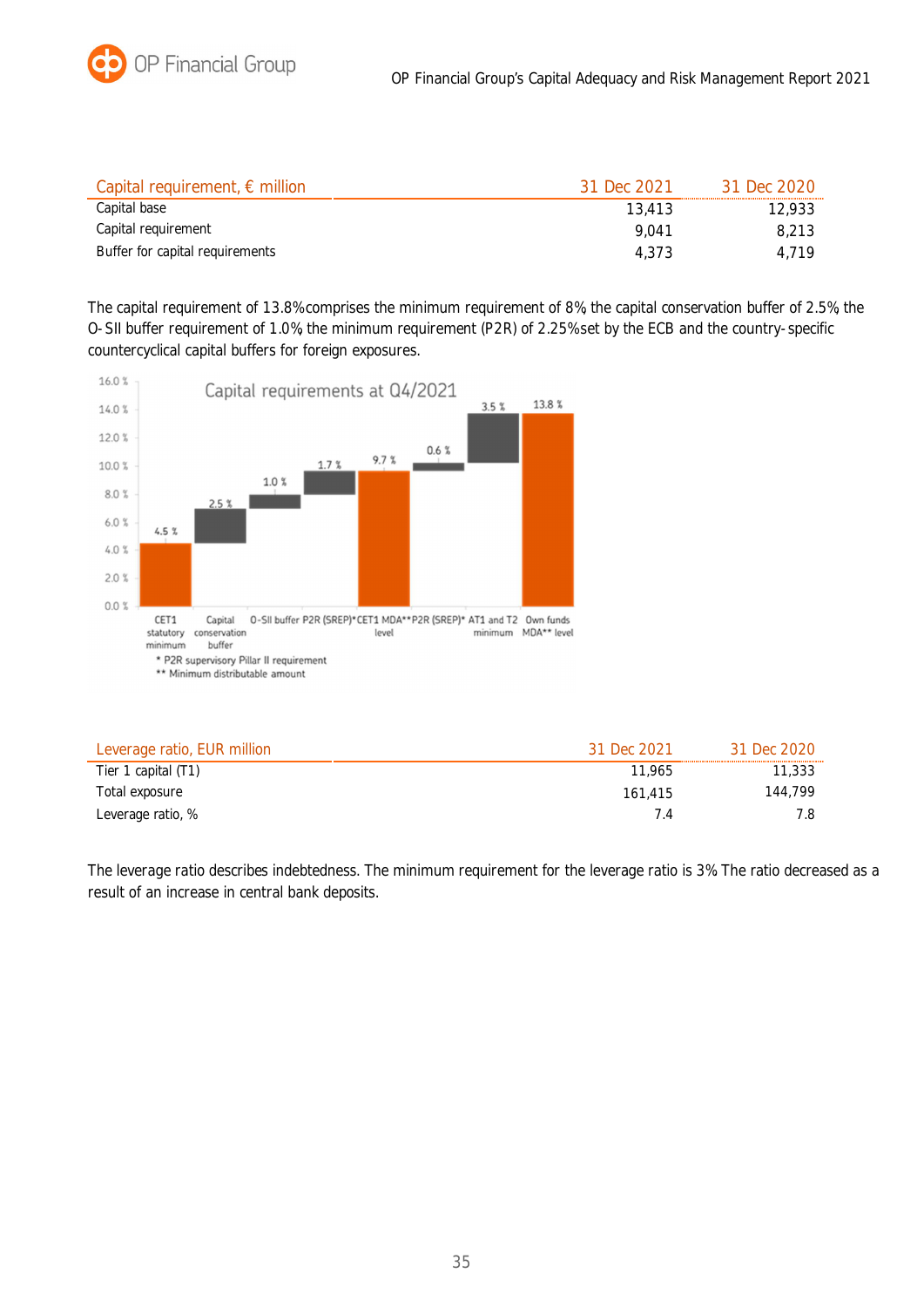# 2.2 Capital base of the financial conglomerate

OP Financial Group's capital adequacy under the Act on the Supervision of Financial and Insurance Conglomerates

| $\epsilon$ million                                             | 30 Sep 2021 | 31 Dec 2020 |
|----------------------------------------------------------------|-------------|-------------|
| OP Financial Group's equity capital                            | 14,184      | 13,112      |
| Hybrid instruments and debenture loans                         | 1,448       | 1,640       |
| Other sector-specific items excluded from capital base         | $-392$      | $-331$      |
| Goodwill and intangible assets                                 | $-1,097$    | $-1,147$    |
| Insurance business valuation differences*                      | 794         | 623         |
| Planned profit distribution and unpaid profit distribution for | -96         | $-95$       |
| Items under IFRS deducted from capital base**                  | $-181$      | $-184$      |
| Shortfall of ECL minus expected losses                         | $-330$      | $-387$      |
| Conglomerate's total capital base                              | 14,331      | 13,231      |
| Regulatory capital requirement for credit institutions***      | 8,111       | 7,284       |
| Regulatory capital requirement for insurance operations*       | 1,672       | 1,508       |
| Conglomerate's total minimum capital requirement               | 9,783       | 8,791       |
| Conglomerate's capital adequacy                                | 4,547       | 4,439       |
| Conglomerate's capital adequacy ratio                          | 146         | 150         |

\* Differences between fair values and carrying amounts based on the solvency of insurance companies and an estimate of SCR

\*\* Excess funding of pension liability, portion of cash flow hedge of fair value reserve

\*\*\* Total risk exposure amount x 13.8%

Transitional provisions have been taken into account in figures. OP Financial Group's capital base, calculated according to the Act on the Supervision of Financial and Insurance Conglomerates (FiCo), exceeded the minimum amount specified in the Act by EUR 4.5 billion (4.4). Banking capital requirement remained unchanged at 13.8%, calculated on risk-weighted assets. The ratio of the Group capital base to the minimum capital requirement was 146% (150). As a result of the buffer requirements for banking and the solvency requirements for insurance companies, the minimum FiCo solvency of 100% reflects the level within which the conglomerate can operate without regulatory obligations resulting from buffers below the required level.